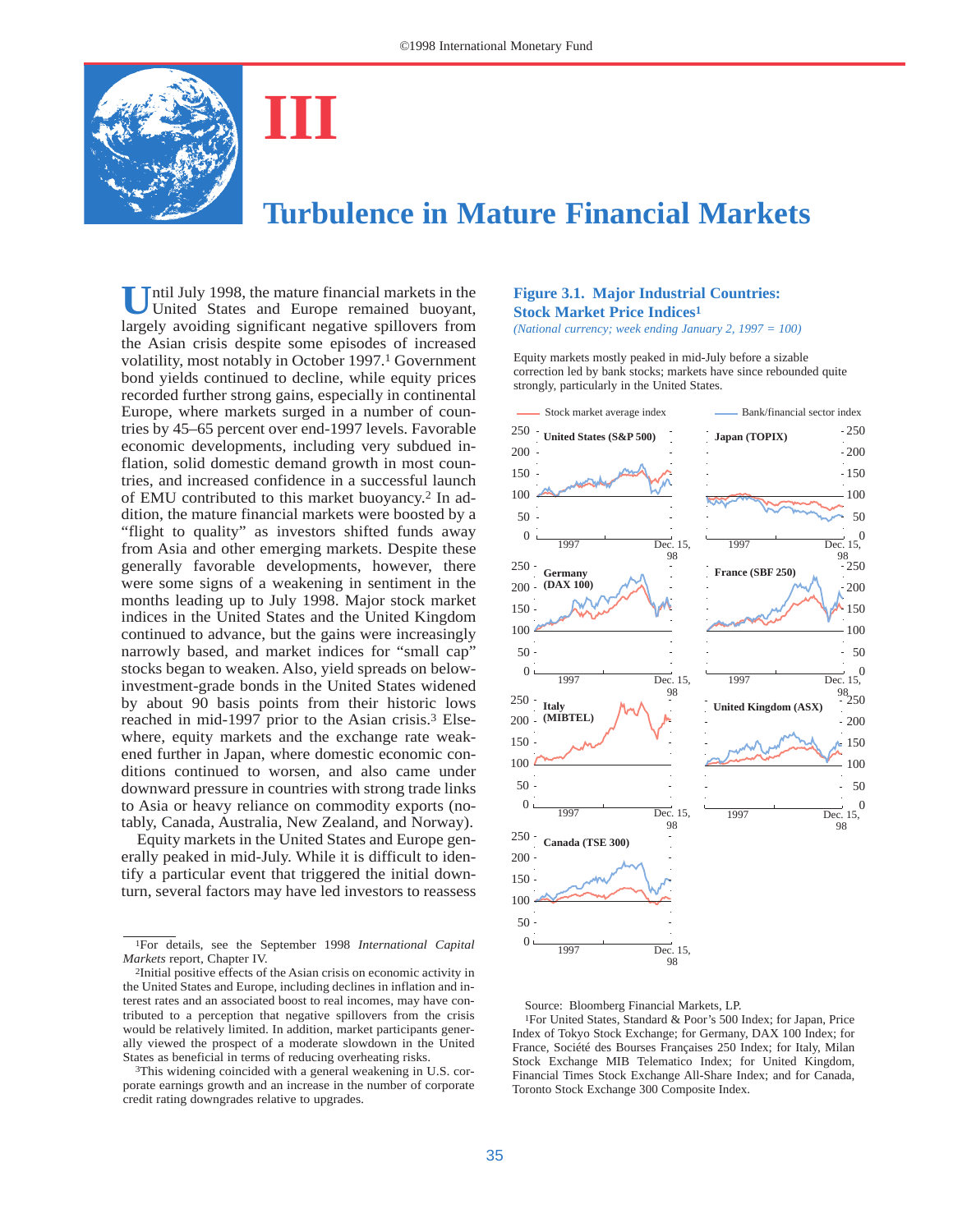# **Figure 3.2. Major Industrial Countries: Nominal Interest Rates**

*(Percent)*

The downward trend in bond yields accelerated in the wake of the Russian crisis, while short-term rates have also declined, reflecting cuts in official interest rates.



Sources: WEFA, Inc.; and Bloomberg Financial Markets, LP. 1Yields on government bonds with residual maturities of ten years or nearest.

2Three-month maturities: treasury bill rates for United States and United Kingdom; interbank rate for Germany, France, Italy, and Canada; and deposit rate for Japan.

the sustainability of historically high equity market valuations reached after a period of sustained and rapid price increases. First, the negative effects of the Asian crisis on output growth and corporate earnings were becoming more visible, particularly in the United States. In addition, it was increasingly apparent that the contraction in the Asian emerging market economies was much deeper than initially expected, and that prospects for early recovery in Japan had diminished. The deteriorating situation in Russia also contributed to concerns that the emerging market crisis might spread beyond Asia. Bank stocks were hit particularly hard, in part unwinding earlier sharp gains but also reflecting concerns about bank exposures to emerging markets (Figure 3.1, preceding page). In credit markets, spreads on lower-quality U.S. corporate bonds widened by a further 50 basis points in the first half of August, but there was only a modest widening in spreads on investment grade bonds.

#### **Recent Developments**

The situation deteriorated rapidly in the second half of August as the devaluation and unilateral debt restructuring by Russia sparked a period of turmoil in mature markets that is virtually without precedent in the absence of a major inflationary or economic shock. Neither Russia's relative importance in the world economy nor the size of bank exposures to Russia4 can fully explain the magnitude of the market movements that followed, including a broad-based reassessment of the risks associated with emerging market investments and a large-scale—partly involuntary—portfolio rebalancing across a range of global financial markets. In subsequent weeks, conditions in the mature financial markets deteriorated sharply. The equity market sell-off intensified, largely wiping out the gains recorded earlier in the year. In the United States, equity markets bottomed out in late August, roughly 20 percent below their highs, while European markets continued to decline through the first half of October, falling on average by about 35 percent. At the same time, the decline in government bond yields accelerated, taking yields to their lowest levels since at least the mid-1960s and in some cases since World War II, as investors increasingly sought to shift funds into the safest and most liquid assets (Figure 3.2). In the sixweek period between mid-August and early October, for example, government bond yields fell by about 70 basis points in Germany, 110 basis points in the United Kingdom, and 120 basis points in the United States, implying price gains in the range of 6–11 percent for the benchmark seven- to ten-year bonds. Elsewhere in

<sup>4</sup>In 1997, Russia accounted for roughly 11/2 percent of world GDP and 1.2 percent of world trade; BIS bank claims on Russia accounted for less than 1 percent of BIS total claims.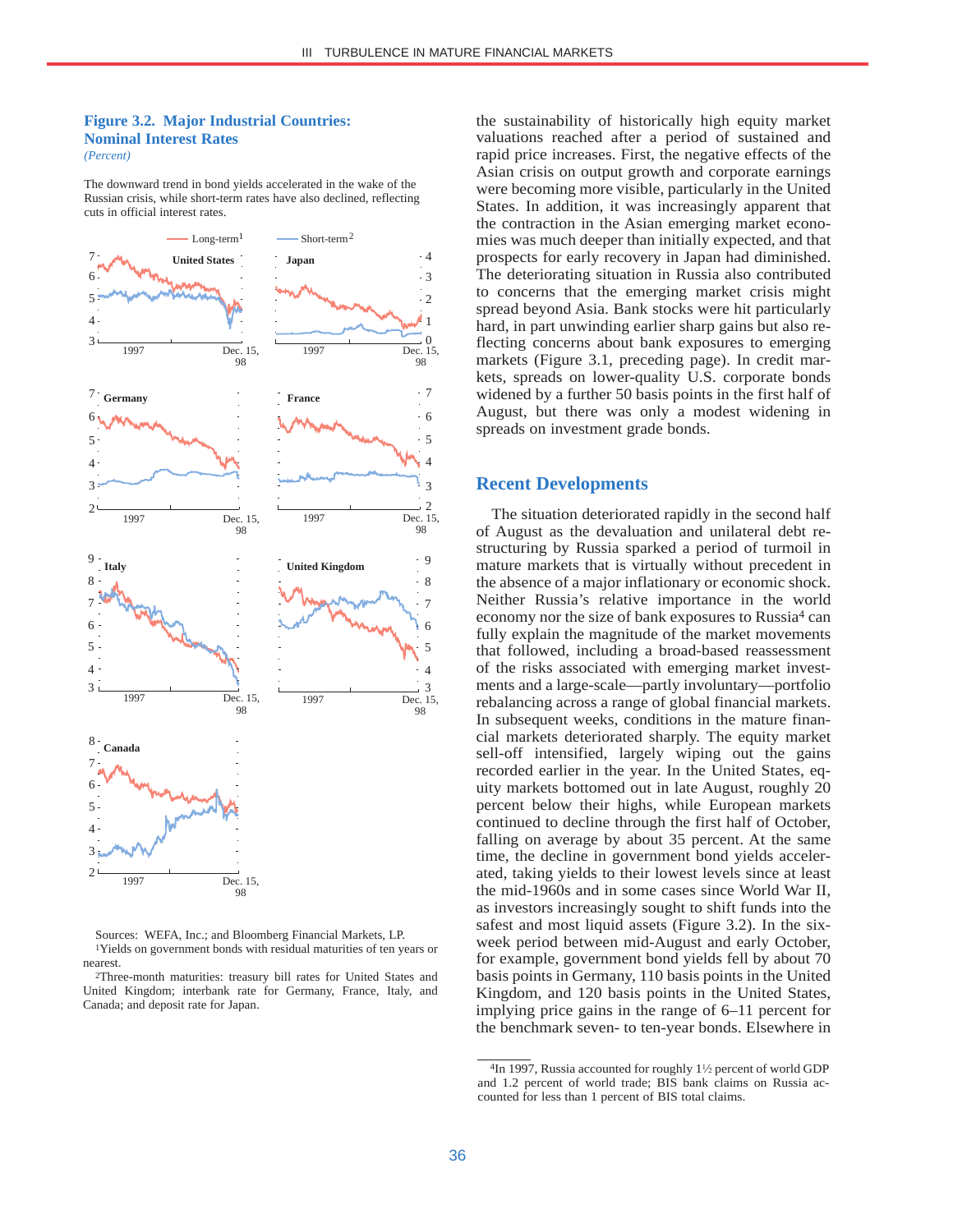Europe, yield spreads over German rates widened to their highest levels of the year within the euro area, and even more dramatically outside the euro area, with spreads for Denmark and Sweden widening by 30–40 basis points in less than a month.

Corporate bond spreads also widened sharply, both relative to government bond yields and in terms of the spreads between high- and low-quality corporate bonds. Comprehensive data are most readily available for the United States, where the corporate bond market is relatively large and well developed (Figure 3.3). Yield spreads over U.S. treasury bonds for belowinvestment-grade bonds widened from about 375 basis points immediately before the Russian debt restructuring to almost 600 basis points by mid-October, the highest level since the collapse of the U.S. junk bond market at the beginning of the 1990s. For an average high-yield bond, this spread widening was equivalent to a loss of about 8 percent on the value of the bond, more than half the average loss recorded over a longer  $4\frac{1}{2}$  month period at the height of the market turmoil in 1990–91. Spreads for the highest rated (Aaa) investment-grade bonds also widened from about 90 basis points in early August to about 150 basis points in mid-October, while spreads for lower-rated (Baa) bonds rose from about 150 to 230 basis points, in both cases reaching levels that typically have been observed only during periods of recession. For the most part, the rise in spreads on higher-grade credits reflected the fall in treasury bond yields rather than a rise in actual borrowing costs. However, below investment grade, the spread widening was also associated with a sharp increase in nominal yields. The U.S. credit market may have been particularly vulnerable to a setback, given that prolonged periods of economic expansion such as that achieved by the United States in the 1990s often culminate in excessive borrowing and underpricing of risk.<sup>5</sup> However, corporate bond spreads also appear to have widened in some European markets, though time-series data on these spreads are much more limited. For example, spreads on AA euro sterling bonds over U.K. gilts widened from about 90 basis points to 130 basis points during the same period,<sup>6</sup> and spreads also widened for bonds issued by financial institutions in France and Germany. New debt issuance activity dropped off markedly, most notably in the high-yield market in the United States, where the volume of bonds issued in October fell to about \$2 billion, compared with a monthly average of roughly \$15 billion in the second quarter (Figure 3.4). A substantial though less pronounced

#### **Figure 3.3 United States: Yields on Corporate and Treasury Bonds1** *(Percent)*

In the wake of the Russian crisis, yield spreads on corporate bonds widened sharply to levels not seen since the early 1990s.



Sources: Board of Governors of the Federal Reserve System; Bloomberg Financial Markets, LP; and Merrill Lynch.

<sup>5</sup>U.S. credit spreads had become unusually compressed in the past two years amid a marked acceleration in private indebtedness, much of it securitized and held off banks' balance sheets.

<sup>6</sup>Individual U.K. corporate bond spreads also widened significantly during the third quarter. See Bank of England, *Inflation Repor*t (London: November 1998), p. 6.

<sup>1</sup>Weekly data; the Moody's ratings of the corporate bonds are shown in the panels. Yields on thirty-year treasury bonds of constant maturities are used for the U.S. treasury bond. The shaded regions indicate recession periods.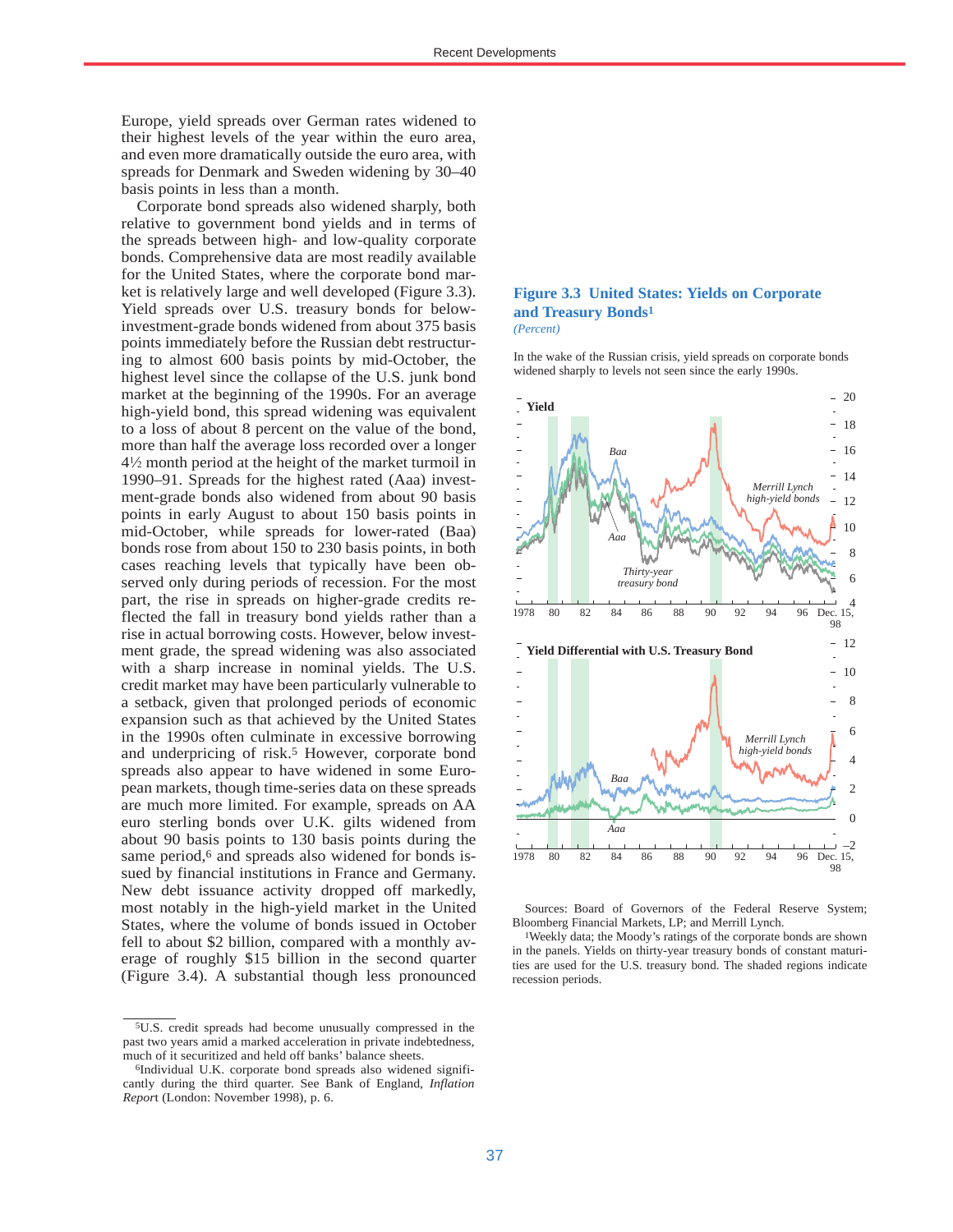#### **Figure 3.4. United States: Corporate Bond Market**

The widening in yield spreads was associated with a marked drop-off in new issuance activity, particularly for lower-quality bonds.



Source: Bloomberg Financial Markets, LP.

1Spread between yields on corporate bonds and ten-year U.S. government bonds. Monthly average of daily observations.

drop-off was observed in the issuance of U.S. investment-grade bonds, and there are reports that highyield corporate bond issuance also slowed sharply in continental Europe.

In September and early October, indications of heightened concern about liquidity and counterparty risk emerged in some of the world's deepest financial markets. As discussed further below, a key development was the news of difficulties in, and ultimately the near-failure of, a major U.S. hedge fund—Long-Term Capital Management (LTCM)—which had large highly leveraged positions across a broad range of markets, and substantial links with a range of U.S. and European financial institutions. Although a private rescue of LTCM, organized with the help of the New York Federal Reserve Bank, was announced on September 23, the market reverberations intensified in the ensuing weeks as previous positions were unwound and as concerns increased about the extent to which other financial institutions might be in trouble or face a need to unload assets into illiquid markets at distressed prices. In response to these developments, market volatility increased sharply, and there were some significant departures from normal pricing relationships among different asset classes.7 In the U.S. treasury market, for example, the spread between the yield on "on-the-run" and "off-the-run" treasuries widened from less than 10 basis points to about 15 basis points in the wake of the Russian debt restructuring, and to a peak of over 35 basis points in mid-October, suggesting that investors were placing an unusually large premium on liquidity (Figure 3.5).8 In terms of the value of the bonds, this spread widening was equivalent to a relative price movement of about 4 percentage points—a relatively large differential for bonds of similar duration and the same underlying credit risk. Spreads between yields in the Eurodollar market and on U.S. treasury bills for similar maturities also widened to historically high levels, as did spreads on fixed-for-floating interest rate swaps, pointing to heightened concerns about counterparty risk.

In exchange markets, the U.S. dollar continued to strengthen on a multilateral basis through mid-August, remaining relatively stable against major European currencies but rising further against the Japanese yen and currencies of the major commodity-exporting countries (Figure 3.6). As the emerging market crisis took on global dimensions, however, the dollar began to weaken amid increased concerns about the down-

<sup>7</sup>While the observed movements in market prices suggest problems of reduced liquidity and perhaps broader disruption of normal market functioning, reports of such problems remain largely anec-<br>dotal (see the next section).

 $8$ This particular comparison refers to the spread between the 25year and the 30-year benchmark treasury, but a similar pattern was observed for other maturities. On-the-run securities are the latest issue of a particular maturity. Off-the-run securities are the previous issues of the same maturity.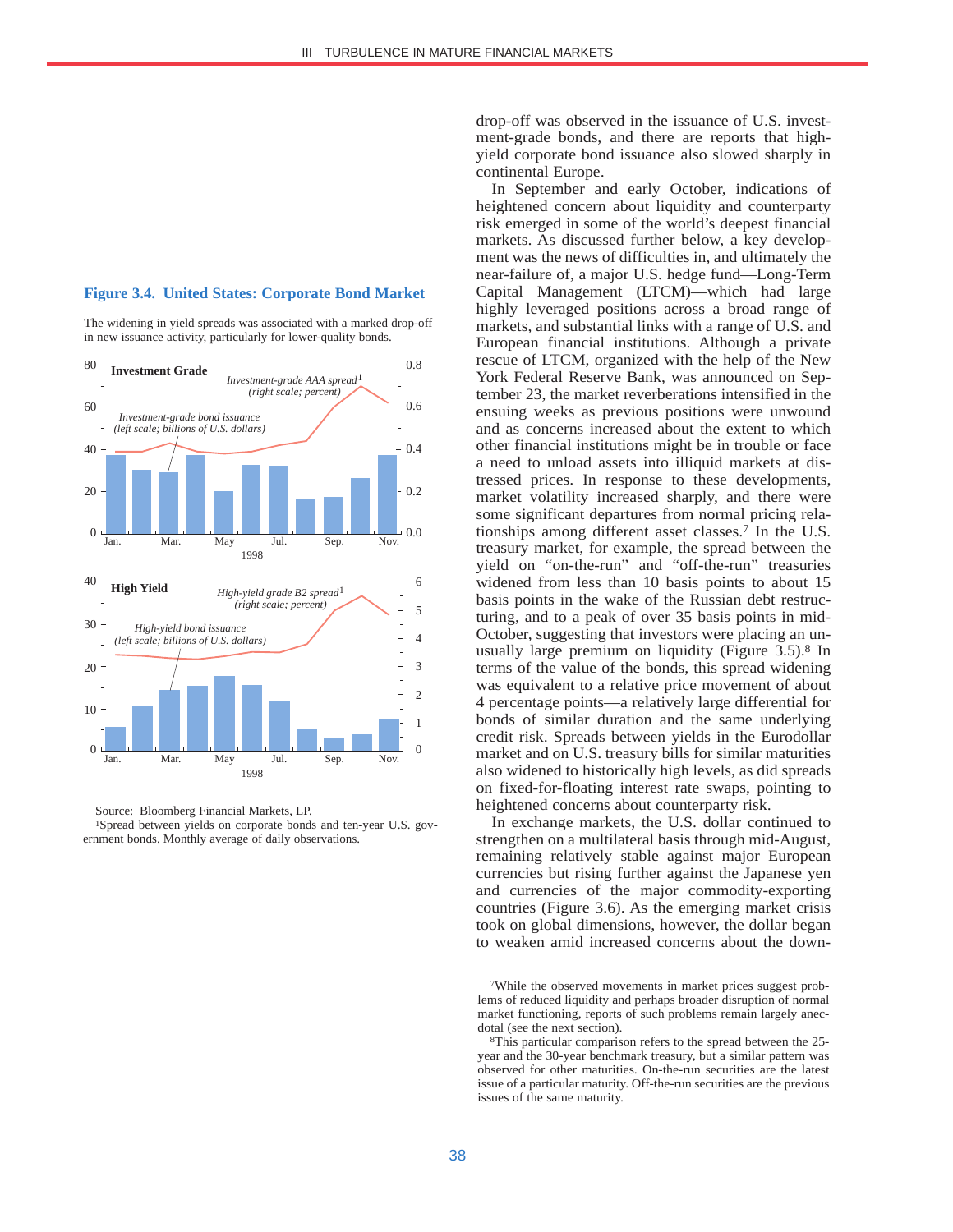side risks to U.S. growth and a shift in market expectations about the direction of U.S. monetary policy from modest tightening to significant easing.9 These developments, combined with signs in Japan of greater progress with long-awaited bank reform<sup>10</sup> and additional moves there toward fiscal and monetary stimulus, significantly altered the balance of risks facing investors with yen-denominated exposures. The initial weakening of the dollar was relatively orderly; it fell by less than 10 percent against both the yen and the deutsche mark between mid-August and early October. However, the situation changed in the week beginning October 5 when the dollar fell by almost 15 percent against the yen in the space of 3 days, including the largest one-day movement in the yen/dollar rate since the collapse of the Bretton Woods system. This latter adjustment mainly reflected a sharp general appreciation of the yen: the dollar fell less than 2 percent against the deutsche mark over the same period (Figure 3.7). It also coincided with an unusually abrupt steepening of mature market yield curves outside Japan, as bond yields rose from their historic lows while short rates continued to fall. Over the same week, for example, the gap between three-month and ten-year rates widened by about 85 basis points in the United States, 50 basis points in Germany, and 60 basis points in the United Kingdom. The coincidence of such dramatic moves in the yen/dollar rate and in major credit markets is difficult to explain in terms of changing economic fundamentals alone, and appears to have reflected a large-scale unwinding of yendenominated exposures—the "yen carry trade"—amplified by technical factors linked to stop-loss orders and dynamic hedging strategies (Box 3.1, page 43). These developments were a particularly visible manifestation of a global move by investors to close out open positions and reduce leverage in the wake of the heightened market turmoil.

In response to these developments, the U.S. Federal Reserve Board moved to cut interest rates on three occasions beginning in late September. An initial cut of !/4 of 1 percentage point in the target federal funds rate was announced following the Federal Open Market Committee (FOMC) meeting on September 29 but failed to have any significant effect in calming markets; spreads continued to widen, equity markets fell further, and volatility continued to increase. Against this background, the Federal Reserve followed up on October 15 with  $\frac{1}{4}$  of 1 percentage point cuts in both the federal funds target and the discount rate, a move that proved to be the key policy action that stemmed

#### **Figure 3.5. United States: Developments in Fixed-Income Securities Markets** *(Basis points)*

Growing concerns about liquidity and counterparty risk were partially alleviated after the second cut in the Fed funds rate target in mid-October.



Source: Bloomberg Financial Markets, LP.

Note: The vertical lines represent the following: Russia = Russian debt moratorium (August 17); F1 = Federal Reserve interest rate cut (September 29); and F2 = Federal Reserve interest rate cut (October 15). 1Rate on three-month U.S. treasury repos minus yield on three-month U.S. treasury bill.

2Spread of fixed-rate leg of 10-year U.S. dollar interest rate swaps over yield on 10-year U.S. treasury bond.

3Spread over 30-year U.S. treasury bond.

4Spread of 25-year U.S. treasury bond over a 30-year on-the-run U.S. treasury bond.

<sup>9</sup>For example, the implied yield on the eight-month federal funds futures contract fell from about 5.6 percent in May and June, to 4.25 percent by mid-October, suggesting that market participants expected a sizable easing over the subsequent months.

<sup>10</sup>Recent developments in the Japanese financial system are discussed in Chapter I (Box 1.2).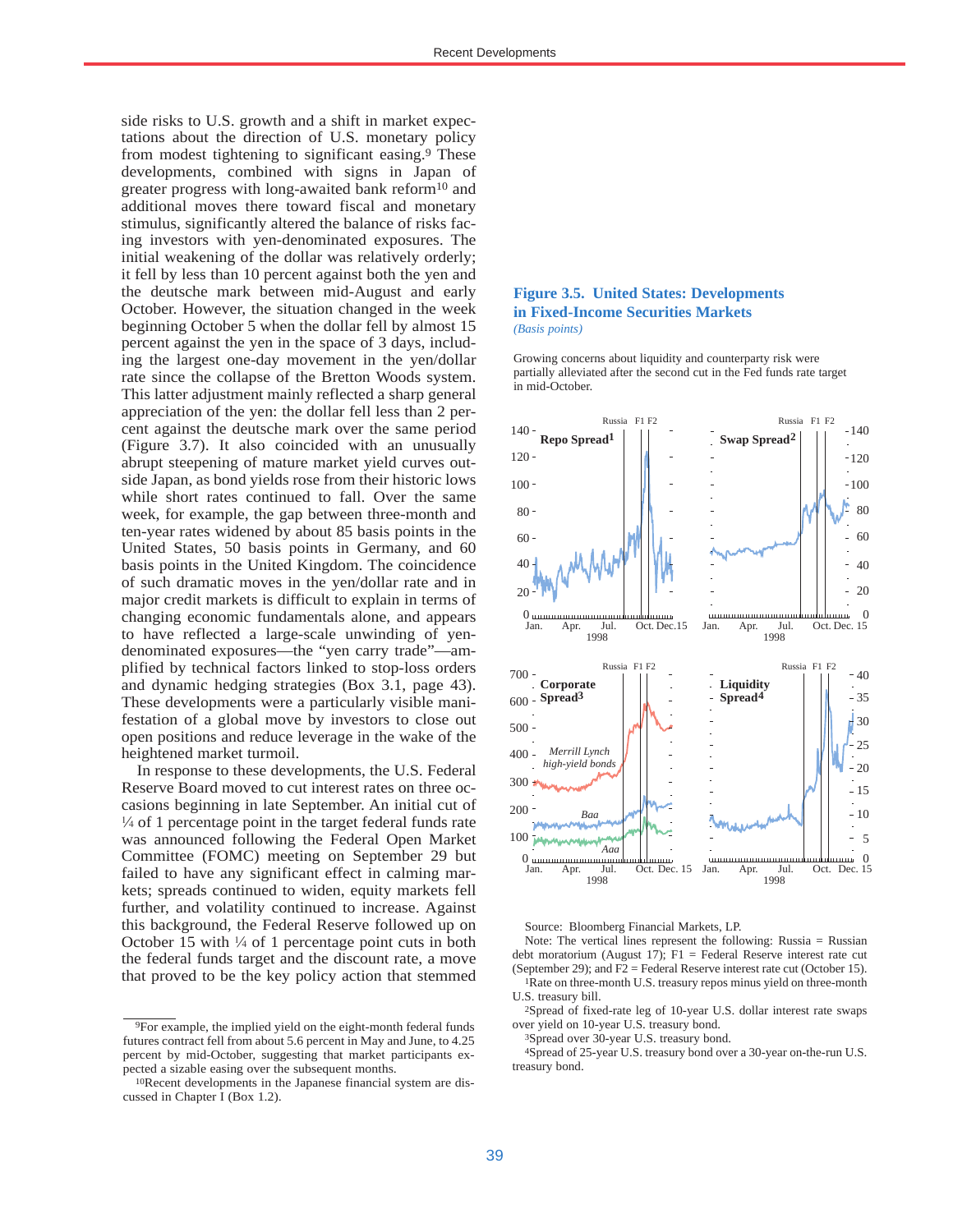# **Figure 3.6. Major Industrial Countries: Effective Exchange Rates**

*(Logarithmic scale; 1990 = 100)*

The U.S. dollar continued to strengthen until mid-August, before a moderate decline associated in part with a sharp rebound in the yen.



1Defined in terms of relative normalized unit labor costs in manufacturing, as estimated by the IMF's Competitiveness Indicators System, using 1989–91 trade weights.

2Constructed using 1989–91 trade weights.

and ultimately reversed the deteriorating trend in market sentiment. The second easing was not particularly large, but the fact that it came so soon after the first rate cut and outside a regular FOMC meeting—the first such move since April 1994—sent a clear signal that the U.S. monetary authorities were prepared to move aggressively if needed to ensure normal market functioning. The Federal Reserve subsequently cut both the federal funds target and the discount rate by a further  $\frac{1}{4}$  of 1 percentage point at the next FOMC meeting on November 17, noting that although financial market conditions had settled down materially since mid-October, unusual strains remained. Elsewhere, the Bank of Japan reduced the guideline for the uncollateralized call rate by 25 basis points to  $\frac{1}{4}$  percent on September 9, and official interest rates have been reduced since late September in Australia, Canada, and Europe. While these moves have been motivated primarily by domestic considerations, they have also played a helpful role from a global perspective by contributing to the broad easing of monetary policy in the industrial countries.

Since mid-October, a significant degree of calm returned to financial markets. Indicators of reduced liquidity and heightened counterparty risk were substantially, though not completely, reversed (see Figure 3.5), and exchange rate volatility declined somewhat. Mature equity markets also rebounded, most dramatically in the United States, where the main indices more than regained their earlier losses by late November, before a moderate downward correction. Equity markets in Europe also strengthened, although they remain significantly below their earlier peaks. Sovereign yield spreads over German rates also generally narrowed within continental Europe, particularly in the euro area. In addition to the recent interest rate moves in the industrial countries, further steps in Japan to address the problems in the banking sector and to provide additional fiscal stimulus, and agreement on an economic program in Brazil, played important roles in the restoration of market confidence. In credit markets, spreads on U.S. corporate bonds narrowed by about 90 basis points in the high-yield market and by about 25 basis points on investment-grade bonds; corporate bond spreads also narrowed somewhat in the United Kingdom.

#### **Significance for Economic Activity**

The significance for real economic activity of the recent turmoil in mature financial markets remains somewhat uncertain. In credit markets, although spreads have narrowed since mid-October, they remain well above pre-August levels and near levels that in the past have generally been associated with periods of markedly slower growth if not actual recession. By November, there were signs of a significant pickup in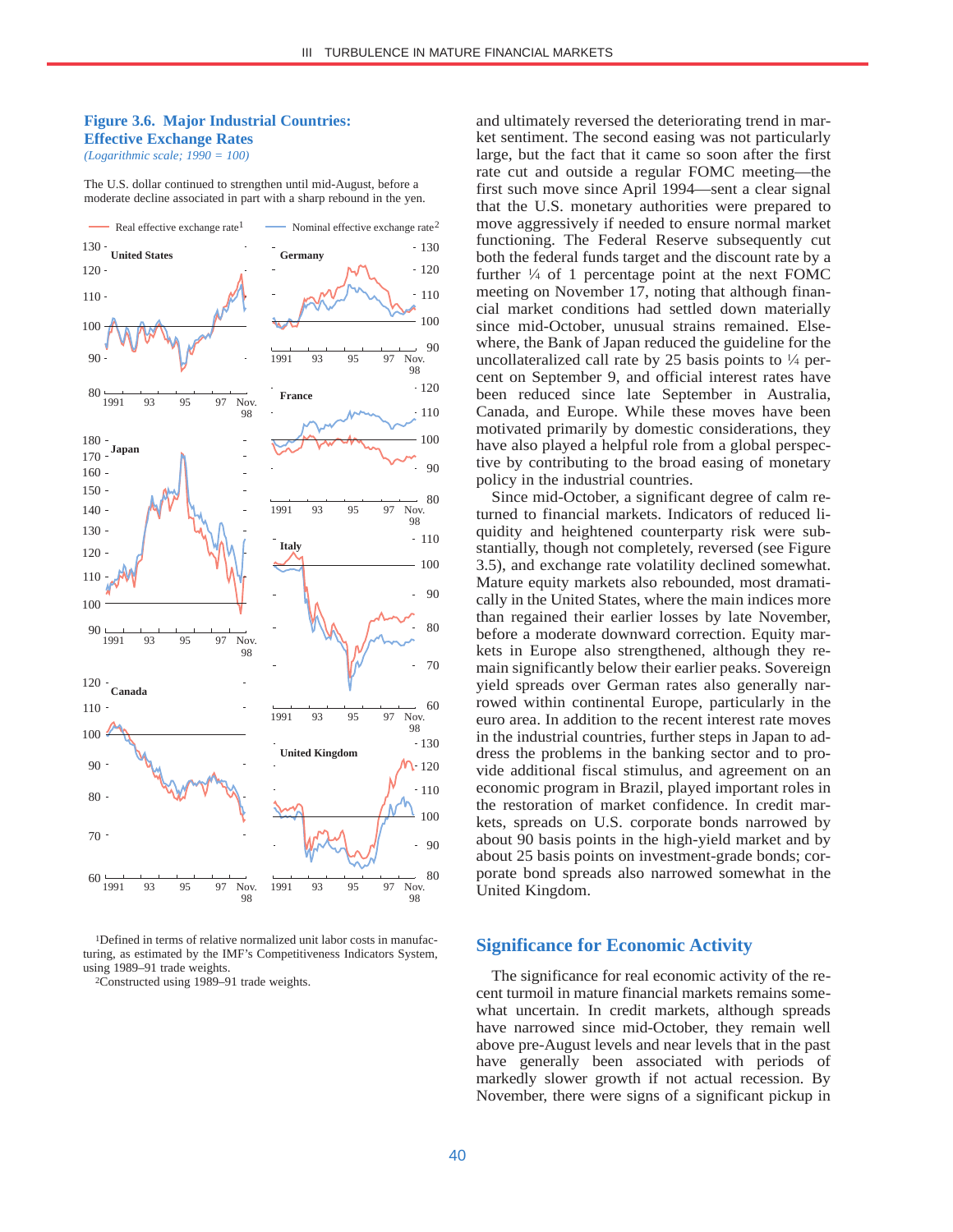new debt issuance in the U.S. high-yield bond market, though volumes remained below their earlier levels. Some further recovery in volumes and narrowing of spreads can reasonably be expected as long as financial market conditions continue to stabilize and economic growth remains well sustained, but a return to the highly compressed credit spreads applying before the Russian crisis is probably neither likely nor desirable. It is worth noting that, except for low-grade credits, actual borrowing costs in mature markets do not appear to have increased significantly during the recent episode and may even have declined for many borrowers.

The risks for real activity will also depend in part on the impact of the turbulence in emerging and mature markets on mature banking systems. Available, but incomplete, balance-sheet data indicate that, as of mid-1998, banking system loan exposures to emerging markets amounted to about \$536 billion in the euro area (9 percent of 1997 GDP),<sup>11</sup> \$211 billion in Japan (5 percent of GDP), and roughly \$120 billion in both the United Kingdom and the United States (9 percent and  $1\frac{1}{2}$  percent of GDP, respectively; Table 3.1).<sup>12</sup> These exposures already reflect a substantial pullback in net bank credit outstanding mainly to the Asian emerging market economies, since the beginning of the year. So far, a number of major financial institutions have announced significant profit declines as a result of their losses on emerging market investments and the recent turbulence more generally. For example, in the third quarter of 1998, profits of U.S. moneycenter banks declined to about half the level recorded a year earlier. However, bank rating agencies presently estimate that the turbulence has had a manageable impact on the mature banking systems, in part because the hardest-hit financial institutions were generally well capitalized going into the turbulence, were reasonably well provisioned (or had state guarantees) on much of their emerging market portfolios (and have in many cases increased provisioning further), and were fairly profitable in the early part of 1998.

The paucity of off-balance-sheet data makes it difficult to assess overall exposures and vulnerabilities, although in some instances these exposures may be relatively large. For example, one estimate suggests that total credit exposure (including off-balance-sheet positions) of foreign banks to Russia may have been 40 to 65 percent higher than on-balance-sheet exposure.13 In addition, as the recent period of turbulence amply demonstrated, when emerging market financing and leveraged derivatives positions are unwound, the ma-

# **Figure 3.7. Selected Countries: Bilateral U.S. Dollar Exchange Rates**

*(Currency units per U.S. dollar)*

In early October, the dollar weakened sharply against the yen but more modestly against other major currencies.



Source: Bloomberg Financial Markets, LP.

<sup>11</sup>Exposures for all European Union banking systems totaled about \$676 billion (9 percent of GDP).

<sup>12</sup>These data include securities holdings.

<sup>13</sup>Off-balance-sheet exposures may increase or decrease total exposure. For example, counterparty risks increase exposure, since counterparties may default on positions; hedges decrease it, since they decrease the exposure to market risk.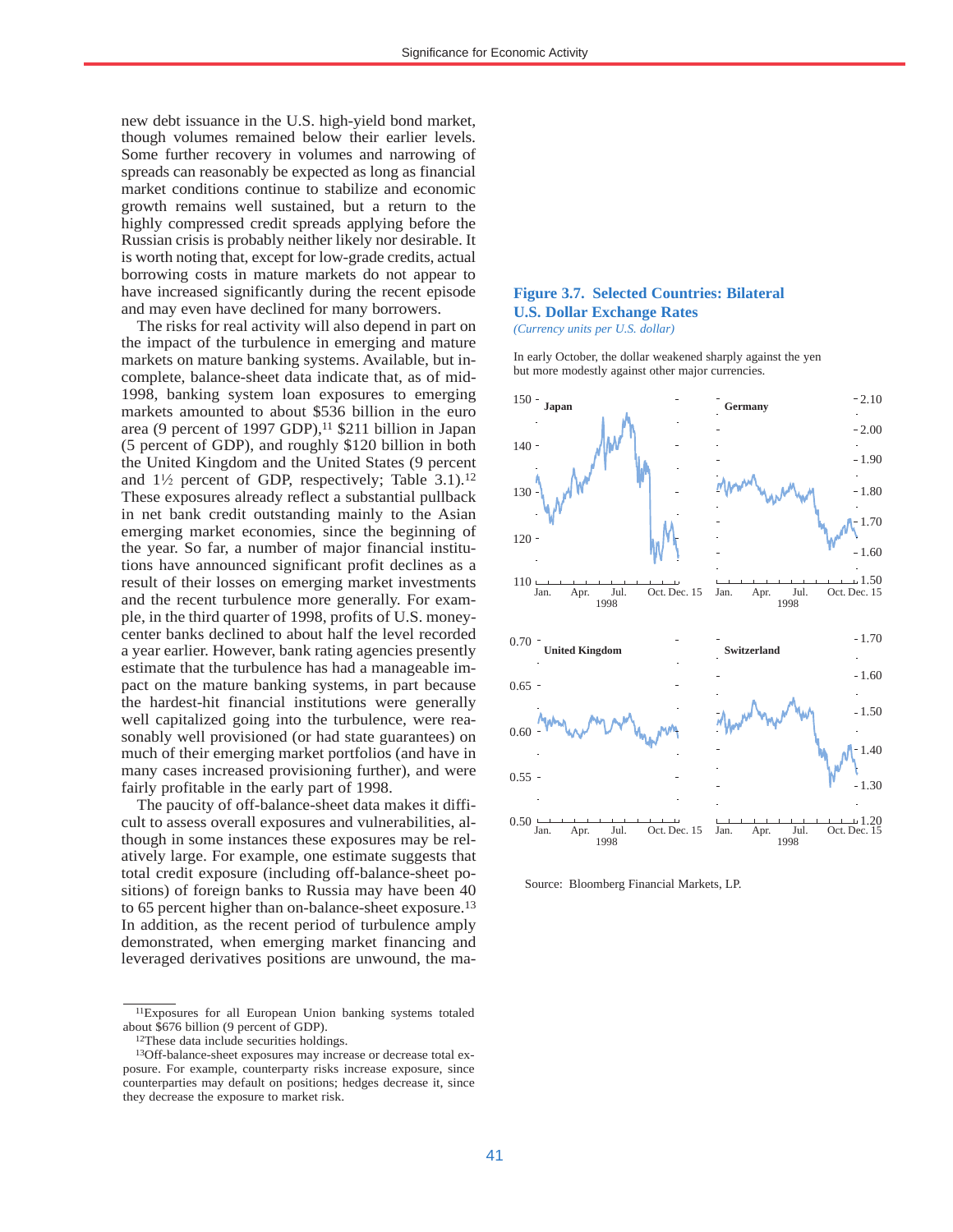|                            |                                                      | Table 3.1. Claims of Banks in BIS-Reporting Countries on Selected |  |
|----------------------------|------------------------------------------------------|-------------------------------------------------------------------|--|
|                            | <b>Emerging Markets as of June 1998</b> <sup>1</sup> |                                                                   |  |
| (Rillione of II S. dollar) |                                                      |                                                                   |  |

*(Billions of U.S. dollars)*

|                             | All BIS-<br>Reporting<br>Countries | Japan | United<br>Kingdom | United<br><b>States</b> | Euro<br>Area <sup>2</sup> | France | Germany |
|-----------------------------|------------------------------------|-------|-------------------|-------------------------|---------------------------|--------|---------|
| Asia                        | 639.4                              | 186.7 | 84.6              | 31.7                    | 237.3                     | 55.3   | 92.6    |
| China                       | 59.3                               | 17.5  | 7.8               | 2.1                     | 23.5                      | 8.0    | 7.4     |
| Hong Kong SAR               | 174.6                              | 54.6  | 32.8              | 6.1                     | 59.4                      | 12.6   | 24.1    |
| Asian-5                     | 210.3                              | 74.3  | 15.1              | 16.6                    | 98.9                      | 20.0   | 26.9    |
| <b>Latin America</b>        | 295.7                              | 14.8  | 23.1              | 64.2                    | 140.7                     | 25.1   | 39.5    |
| Argentina                   | 60.2                               | 1.7   | 5.2               | 10.2                    | 34.3                      | 5.2    | 7.5     |
| <b>Brazil</b>               | 84.6                               | 5.2   | 5.8               | 16.8                    | 37.6                      | 7.9    | 12.8    |
| Mexico                      | 62.9                               | 4.4   | 5.7               | 16.7                    | 24.9                      | 6.1    | 6.1     |
| <b>Transition countries</b> | 133.4                              | 4.1   | 3.9               | 12.4                    | 92.4                      | 11.1   | 52.5    |
| Russia                      | 75.9                               | 1.0   | 1.8               | 7.8                     | 51.5                      | 6.7    | 31.3    |
| <b>Middle East</b>          | 57.3                               | 3.0   | 6.5               | 5.3                     | 25.7                      | 7.0    | 11.6    |
| <b>Africa</b>               | 58.3                               | 2.3   | 3.9               | 4.8                     | 39.4                      | 18.7   | 9.4     |
| All emerging markets        | 1,184.0                            | 210.9 | 122.0             | 118.4                   | 535.5                     | 117.2  | 205.6   |

Sources: BIS; and IMF staff calculations.

1On-balance-sheet claims, excluding claims on offshore centers (with the exception of Hong Kong SAR and Singapore, which are included in Asia).

2Because data are not reported for Greece and Portugal, data are for Austria, Belgium, Finland, France, Germany, Ireland, Italy, Luxembourg, the Netherlands, and Spain.

ture markets that finance these positions are also affected. Even if the off-balance-sheet exposures of mature banking systems to emerging markets are relatively limited, therefore, they may still have significant consequences for the mature derivatives markets.

Looking ahead, the mature banking systems and the institutions within them face three risks that are particularly relevant to the outlook. First, in addition to the direct exposures described above, financial institutions have significant indirect exposures to emerging market risks, including to counterparties that take on emerging market risks, and to the mature securities markets themselves. As recent events have shown, mature markets can experience sizable turbulence directly related to developments in emerging markets. Second, there are concerns, as discussed further below, that risk management practices continue to lag developments in financial markets, increasing potential vulnerability to turbulence. Third, the fact that the credit cycles in some major countries are in a mature phase, with economies close to potential after several years of strong growth, suggests that banks could face a deterioration in credit quality on domestic exposures, including from a slowdown in economic activity.14 Available data on bank lending volumes do not point to any broad-based curtailment of credit availability to date, outside Japan, in part because companies have been able to draw down existing bank credit

14One credit rating agency takes the view that the U.S. credit cycle has already peaked.

lines as a substitute for reduced access to the corporate bond and commercial paper markets.15 However, a Federal Reserve Board survey in November showed that U.S. bank lending practices had tightened significantly, reflecting increased concern about the economic outlook, and with the number of domestic respondents reporting tightened loan standards reaching the highest level since 1990. Some tightening of loan standards is probably a welcome development—indeed, in July 1998 the Federal Reserve expressed concern that standards had become too lax—but a substantial cutback in credit availability clearly would have negative implications for economic growth.

Equity market developments also are likely to have a significant bearing on near-term growth prospects particularly in the United States, where equity price gains have been a major driving force behind the rapid growth in private consumption in recent years. For example, U.S. consumer confidence fell significantly from the record high reached in June, no doubt at least partly reflecting the downward correction in the stock market, before a partial recovery in November as the stock market rebounded; there have been indications of similar effects in some other countries. Given that equity prices have recovered rapidly since early October, it seems unlikely that the recent relatively short-lived

<sup>15</sup>Data for the United States indicate that bank lending growth accelerated in the period after late August, in part reflecting growth in commercial and industrial loans. Similar trends are evident in the United Kingdom.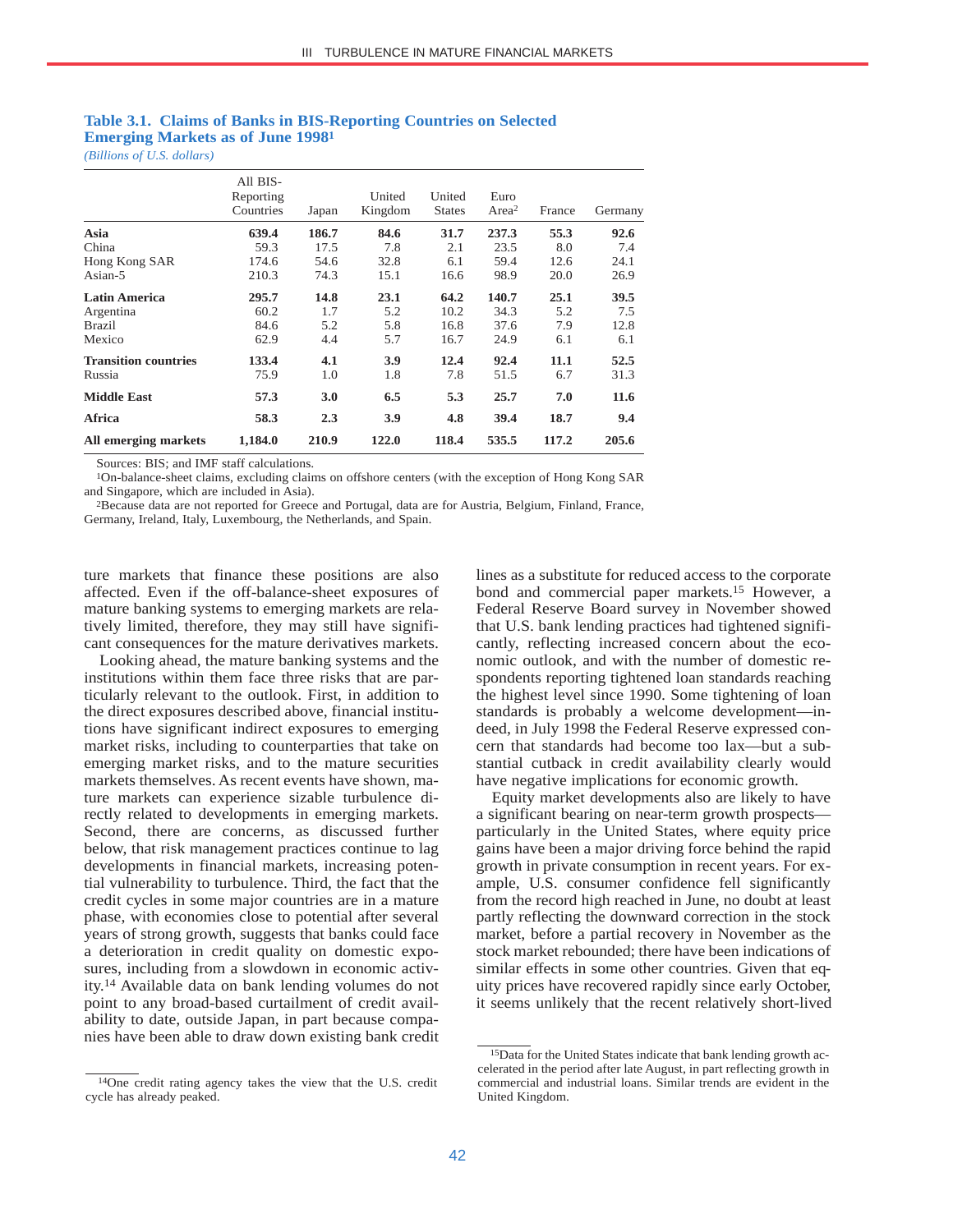#### **Box 3.1. Recent Dollar/Yen Exchange Rate Movements**

One outstanding feature of foreign exchange market developments in the past few months was the sharp and unprecedentedly sudden appreciation of the yen vis-à-vis most major currencies in early October that ended the trend of yen depreciation since mid-1995. While the recent yen appreciation to some extent may have been warranted by fundamental forces (among them a reassessment of relative monetary policy stances), the timing and the speed of the exchange rate changes strongly suggest that short-term trading conditions (such as the large-scale unwinding of "yen-carry trades") and technical market factors (including repercussions from the expiration of barrier options) contributed significantly to the sharp dynamic adjustments in the yen/dollar market. This box describes these adjustments and the technical features that drove them.

With a brief interruption in mid-1997, the yen depreciated vis-à-vis the dollar by some 40 percent during the past three years and reached an eight-year low at ¥147.26 per dollar on August 11, 1998 (*see figure*). This long-running appreciation of the dollar was abruptly and sharply reversed in the wake of renewed turbulence in emerging markets. Of particular interest are the developments surrounding the unprecedented, sharp appreciation of the yen during October 6–9, 1998, when the yen appreciated 15 percent vis-à-vis the dollar. This episode was driven by a confluence of factors—some of a fundamental nature, others largely technical but generating positive feedback dynamics.

Various catalysts may have sparked an initial rally in the yen and the 6.2 percent surge in the Nikkei stock index on October 7, 1998. The new draft banking bill was submitted to parliament on that day; there was talk of an additional fiscal stimulus package; and the relative monetary policy stance in Japan, the United States, and Europe was reassessed in part based on the Bank of Japan (BOJ) balance sheet for September, which was interpreted by some market participants as casting doubts on previous hints of extensive monetary easing by the BOJ.

The initial spate of dollar selling, in the wake of some turbulence in U.S. markets and the cut in interest rates by the Federal Reserve, may have induced a change in sentiment that the dollar's long-standing strengthening vis-àvis the yen had run its course. The impression of a turning point was reinforced by indications of a cascade of dollar selling by institutional investors, including hedge funds. Large financial institutions were reportedly unwinding their yen-carry trade positions, $<sup>1</sup>$  as part of the process of</sup> international deleveraging. According to market participants, technical factors stemming from standard hedging procedures may have contributed to the sudden surge in the yen. In particular, the cancellation of complex options as the yen surged through several trigger levels and dealers' unwinding of hedges against these options, as well as the bunching of limit orders, created additional momentum that boosted demand for yen. Some temporary demand for yen appears to have originated from foreign investors who had short positions in Japanese stocks and decided to cover them ahead of new rules (effective October 23) that bar investors from selling borrowed stock in declining markets. Foreign exchange trading volume surged initially, but liquidity tightened up quickly (see figure) and contributed to large price discontinuities. In these circumstances, market participants took a cautious view, reflecting, among other factors, the very sharp increase in implied foreign exchange volatility.

The dollar eventually stabilized on October 9, 1998, reportedly after market participants began to think that the Federal Reserve was prepared to intervene in support of the dollar. But unlike in June, when a concerted intervention of the Federal Reserve and the BOJ was aimed at boosting the value of the yen, no central bank interventions are reported to have taken place between August and November 1998. In the following weeks, the yen/dollar rate weakened slightly, and liquidity returned to the foreign exchange market. Implied volatility remained high, however, as uncertainty about prospects for Japan and in particular its financial system lingered (see Chapter I, Box 1.2).

#### **Yen-Carry Trade**

Tempted by low borrowing costs in Japan, proprietary trading desks of major financial institutions and hedge funds, and even some corporations, had borrowed in yen to invest in U.S., European, and emerging market assets, thereby shorting the yen. The borrowing took various forms. Funds were either raised in the interbank market, through term repo agreements, or by issuing money market paper. Subsequently the funds were swapped for foreign currency or exchanged in the spot market. Owing to the interest rate differentials between Japan and, say, dollar assets and the appreciation of the dollar vis-à-vis the yen, these positions had been highly profitable during the past few years.

Japanese banks also exploited the yen-carry trade by accumulating open foreign asset positions. In the first three quarters of 1998, the net holdings of assets denominated in foreign currencies increased by about \$44 billion, while the net holdings of yen-denominated assets abroad declined by \$103 billion (see figure). Against the background of the yen depreciation, a shift toward a "long" position in foreign currencies became increasingly attractive to Japanese banks.

*(Box continues on next page.)* 

stock market correction alone will be sufficient to have a significant dampening effect on consumer spending. Indeed, with equity markets back in some cases to near their all-time highs, previous concerns about the sustainability of current market valuations have resurfaced (Box 3.2, page 48; and Figure 3.8), and the possibility of a more pronounced downward correction in equity prices remains an important risk.

<sup>1</sup>The yen-carry trade was discussed in detail in the September 1998 *International Capital Markets* report, p. 44; it is also ex-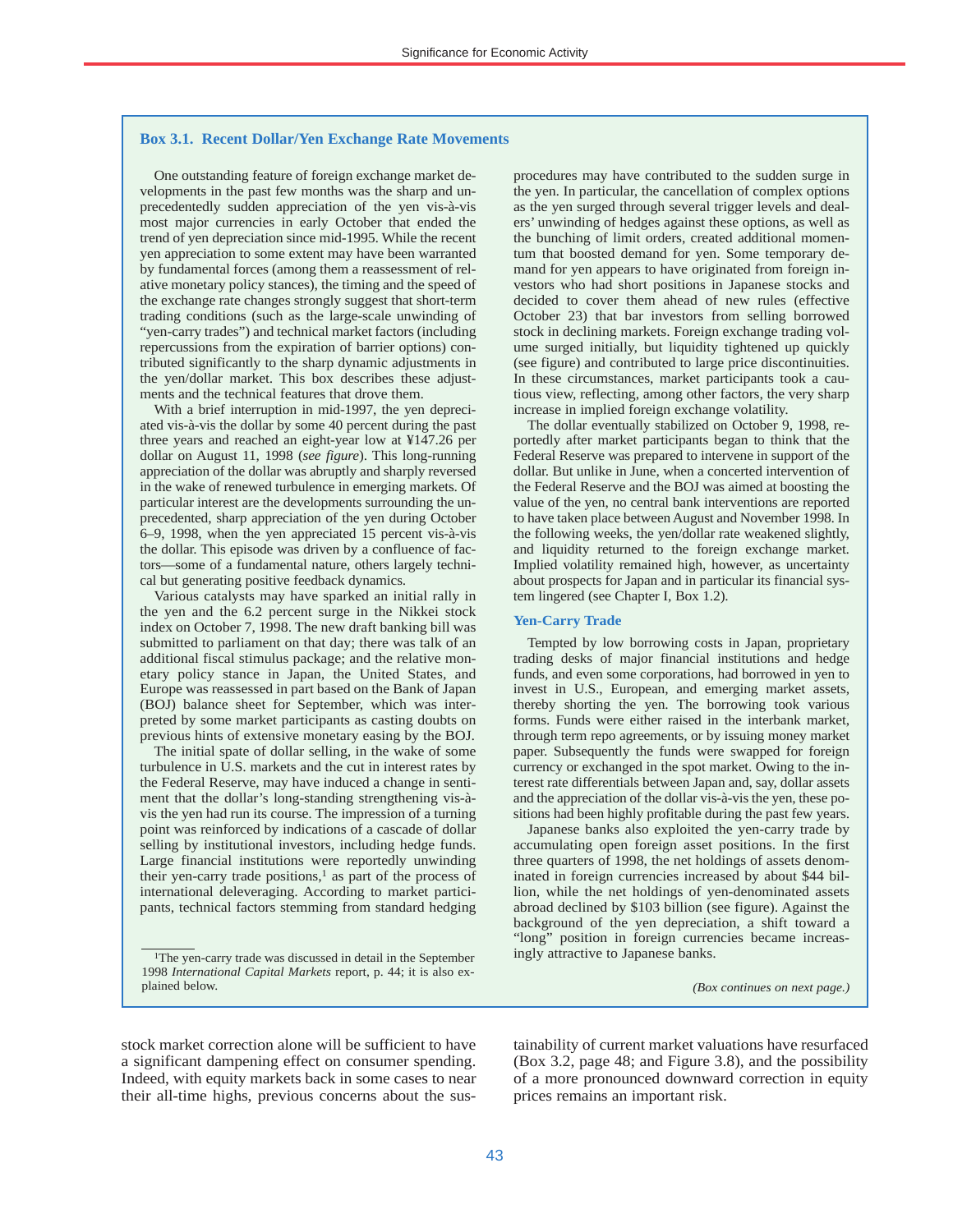



2The underlying data are in yen (left scale); the U.S. dollar values (right scale) are computed at an exchange rate of 120 yen per U.S. dollar.

In exchange markets, the most notable by-product of the recent turmoil has been a substantial strengthening of the yen, which by late November was up roughly 20 percent in nominal effective terms from its August low. The multilateral value of the U.S. dollar weakened by about 6 percent over the same period, while that of the deutsche mark was little changed on balance, though it strengthened significantly against the dollar.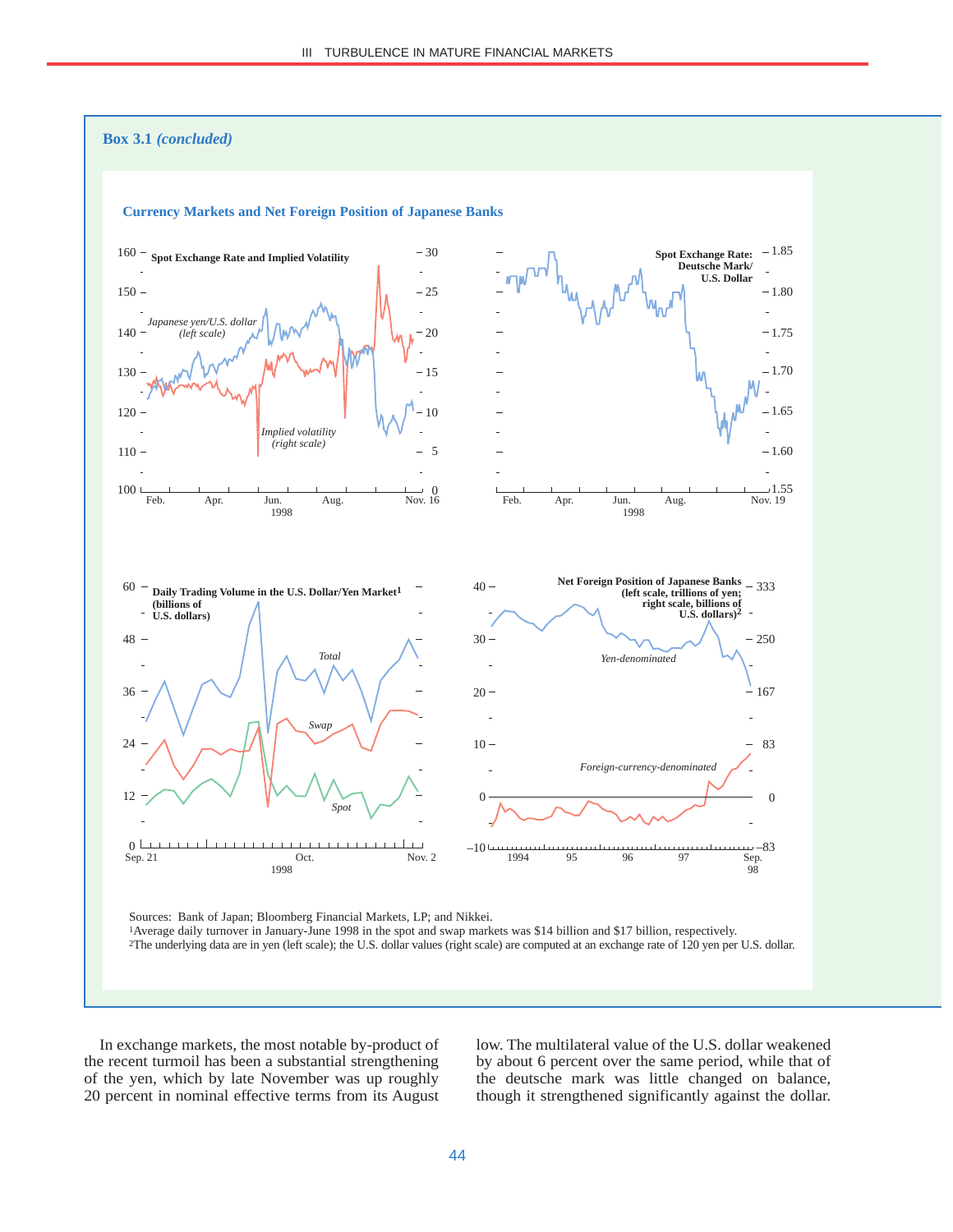#### **Japan: Notional Amounts of Over-the-Counter (OTC) Derivatives Outstanding, End-June 1998** *(Trillions of U.S. dollars)*

|                                                                        | Grand<br>Total | Of Which:<br>1 Year<br>or Less | OTC.<br>Options | Of Which:<br>1 Year<br>or Less |
|------------------------------------------------------------------------|----------------|--------------------------------|-----------------|--------------------------------|
| Foreign exchange                                                       |                |                                |                 |                                |
| contracts                                                              | 3.37           | 2.87                           | 0.40            | 0.26                           |
| With reporting dealers                                                 | 2.44           | 2.18                           | 0.31            | 0.20                           |
| With other financial<br>institutions<br>With nonfinancial<br>customers | 0.58<br>0.35   | 0.47<br>0.22                   | 0.07<br>0.02    | 0.05<br>0.02                   |
| Single-currency interest                                               |                |                                |                 |                                |
| rate contracts                                                         | 9.54           | 5.27                           | 0.89            | 0.25                           |
| With reporting dealers                                                 | 7.54           | 4.42                           | 0.53            | 0.14                           |
| With other financial<br>institutions<br>With nonfinancial              | 1.41           | 0.72                           | 0.23            | 0.08                           |
| customers                                                              | 0.59           | 0.13                           | 0.13            | 0.03                           |

Source: Bank of Japan, *Regular Derivatives Market Statistics in Japan* (Tokyo)*.*

Worsening investment opportunities following the turbulence in some emerging markets, and corrections in mature markets during the summer of 1998, prompted a reversal of yen-carry trade positions. In addition to profit taking, the unwinding was also triggered by institutional investors, including hedge funds, that were confronted with margin calls on positions in other markets. Many institutions closed out carry trades because they faced a shortage of liquidity as banks increasingly cut credit lines to leveraged investors—as part of a global reevaluation of the willingness to take risks. Some margin calls on hedge funds might have dampened the yen appreciation as they triggered the sale of liquid yen assets to raise cash, which was subsequently converted into foreign currency.

Japanese institutions began to repatriate funds in light of rising funding costs—including an increasing "Japan premium" and higher rates on basis swaps (currency swaps)<sup>2</sup>—and reportedly deteriorating access to international interbank markets. In this situation, long dollar positions represented a potential source of vulnerability and contributed to unwinding pressures. These pressures were intensified by the need to overcome capital shortfalls on their half-year balance sheets (September 30) and as an increasing number of Japanese banks reconsidered the viability of their overseas business. Selling pressures on the dollar reportedly originated from Japanese investors pulling funds out of U.S. securities as those markets softened and the higher exchange rate volatility increased foreign-currency risk and made hedging more expensive.

#### **Technical Factors**

Large dollar-yen movements were likely exacerbated by a series of technical factors, such as stop-loss orders and, more important, by the cancellations of barrier options<sup>3</sup> and the unwinding of associated hedging positions by dealers. Leverage and the hedging of yen positions can often be achieved more cheaply through derivatives. The volume of outstanding yen foreign exchange contracts had grown at end-June 1998 to \$3.4 trillion, of which about \$400 billion corresponded to options (*see table*). Although no official breakdown by type of options is available, market participants consider barrier options a popular instrument.

Knockout options (a special form of barrier options)4 are widely used as a hedge of currency risk because they are less expensive than standard options. But knockout options provide protection only against moderate exchange rate changes and leave the investor unhedged against large currency movements, since as soon as the exchange rate breaches a certain level, the knockout option is canceled. A Japanese exporter, for example, might buy dollar knockout put options, which expire prematurely if the dollar exchange rate drops below a certain level, to protect against a (moderate) depreciation of the dollar. A drop of the dollar large enough to trigger the cancellation of the option would, however, expose the exporter to losses. In response, the exporter might be inclined to sell dollars into a falling market to cut his expected losses.

Additional feedback in a falling market may have originated from the dynamic hedging strategies commonly employed by dealers who sell knockout options. As the dollar exchange rate fell and knockout call options were canceled, dealers immediately sold the long dollar positions they held as a dynamic hedge for these options. The hedging of knockout put options typically involves more complex buying and selling of standard options as exchange rates vary. In a down market, standard put option values are bid up even higher by the dynamic hedging and expose dealers to significant losses. These reactions can contribute to an over-<sup>2</sup>In a basis swap, a bank swaps principal and interest obliga-<br>shooting in the price (and implied volatility) of options.

As discussed above, the sharp rise in the yen appears to have been at least partly attributable to the sudden unwinding of large short yen positions, amplified by technical factors, and it remains to be seen to what extent

the current yen/dollar alignment will persist as the impact of these essentially one-off factors begins to fade.

At a more fundamental level, however, the yen's rise also appears to have reflected expectations of ad-

tions on a yen liability for dollar principal and interest payments. This arrangement converts yen-denominated debt held by a Japanese bank into dollars and thus helps fund the bank's overseas activities. Basis swaps had offered Japanese banks an attractive source of foreign currency at a time when their credit ratings made it difficult to borrow abroad.

<sup>&</sup>lt;sup>3</sup>Barrier options are options that either come into effect or are canceled if the price of the underlying asset crosses a stated level. <sup>4</sup>Knockout options are barrier options that are canceled as the underlying asset price breaks through a specified level.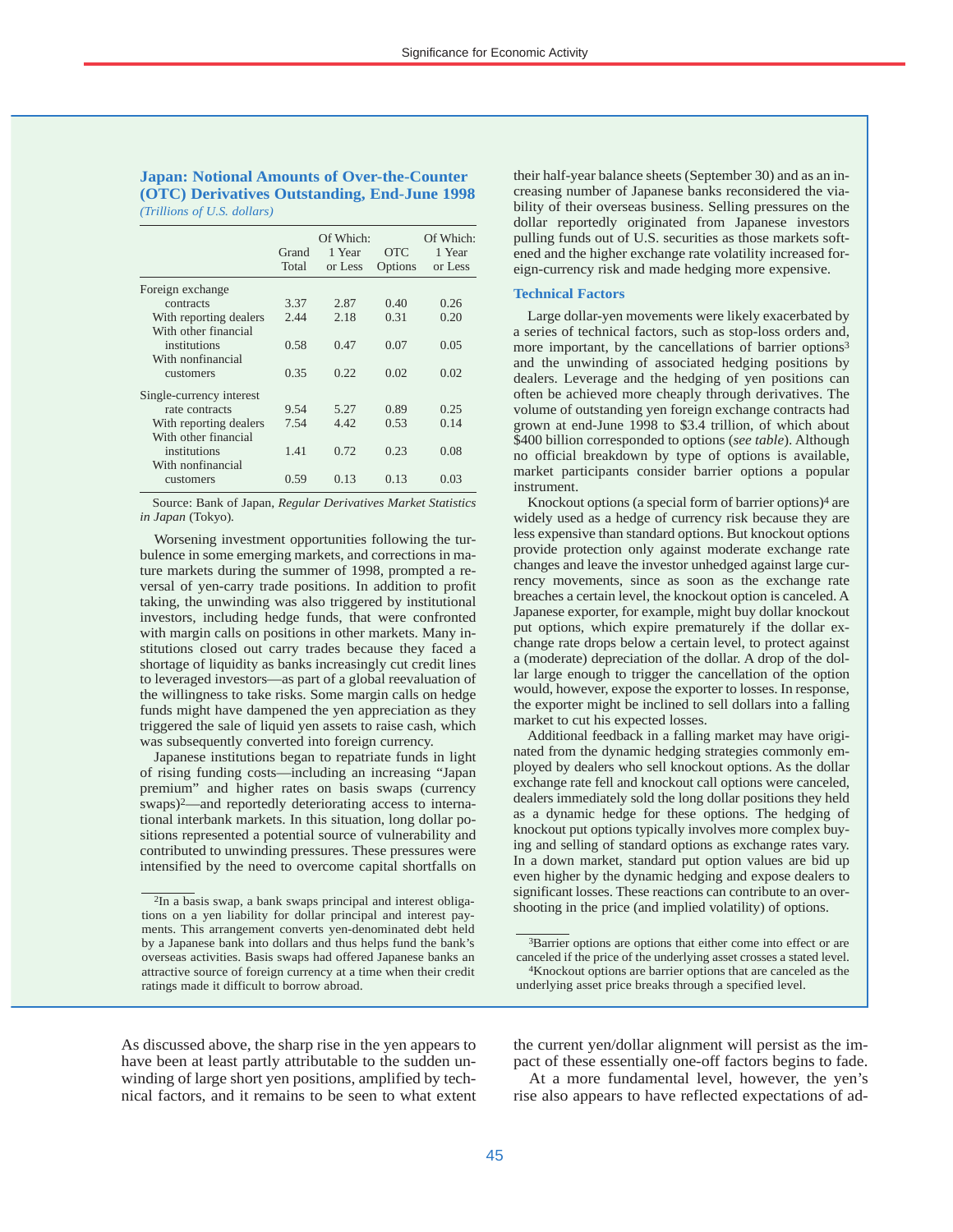#### **Figure 3.8. United States: Equity Market Performance**

With the latest rebound in U.S. equity prices, several indicators of market valuation have moved further away from their long-term averages; however the yield gap vis-à-vis treasury bonds remains below recent peaks, reflecting the decline in government bond yields.



Sources: Board of Governors of the Federal Reserve System; Bloomberg Financial Markets, LP; WEFA, Inc.; and Standard and Poor's. 1Difference between the yield on long-term government bonds and the inverse of the price-earnings ratio.

ditional policy steps to boost growth in Japan and of slower growth in the United States, which would imply a narrowing of the current large divergences in relative cyclical positions. So far, there is little evidence of such narrowing in the economic data, however, and the recent abrupt strengthening of the yen could be damaging to prospects for recovery in Japan at a time when domestic private sector demand remains very weak. Indeed, as discussed in Chapter IV, the appreciation of the yen is one of the factors behind the further downward revision in the 1999 staff forecast for Japan. From a global perspective, however, a moderate realignment of the yen/dollar rate also carries several potential benefits. First, by introducing a greater element of uncertainty about the future direction of exchange rates, it has probably reduced the incentives for investors to take on large short-yen exposures that may have contributed to the emergence of exchange market strains and asset price bubbles elsewhere in the global financial system over the past two years. Second, it has helped to alleviate downward pressures on the currencies of other emerging market economies in Asia and elsewhere—particularly those with explicit or implicit links to the U.S. dollar—and thus has provided scope for these economies to pursue somewhat easier monetary policies. Particularly in the current environment where global deflationary pressures remain relatively strong, such cautious monetary easing is generally helpful in terms of reducing the risks of a more pronounced slowdown in world growth. Third, it has provided additional scope for the Japanese authorities to pursue an aggressively expansionary monetary policy aimed at boosting domestic demand and easing strains in the financial sector. Nonetheless, a further significant strengthening of the yen or weakening of the dollar in the short term would also carry risks, in terms of both the prospects for economic recovery in Japan and the scope for further interest rate cuts in the United States.

# **Systemic Aspects of Mature Market Turbulence**

Recapping some of what has already been discussed, the turbulent dynamics in mature markets had been preceded by a steady buildup of prices in the mature equity and bond markets during the years and months preceding the Russian crisis in mid-August 1998. The long-standing rise in asset values was supported by several important developments in the midto-late 1990s—including the widespread reduction in inflation rates in the world economy; the continued noninflationary expansion in the United States, and the belief by some that the U.S. economy had entered a new, high-productivity growth age; continued flows of funds into U.S. and other mature equity and bond markets; and the relatively successful convergence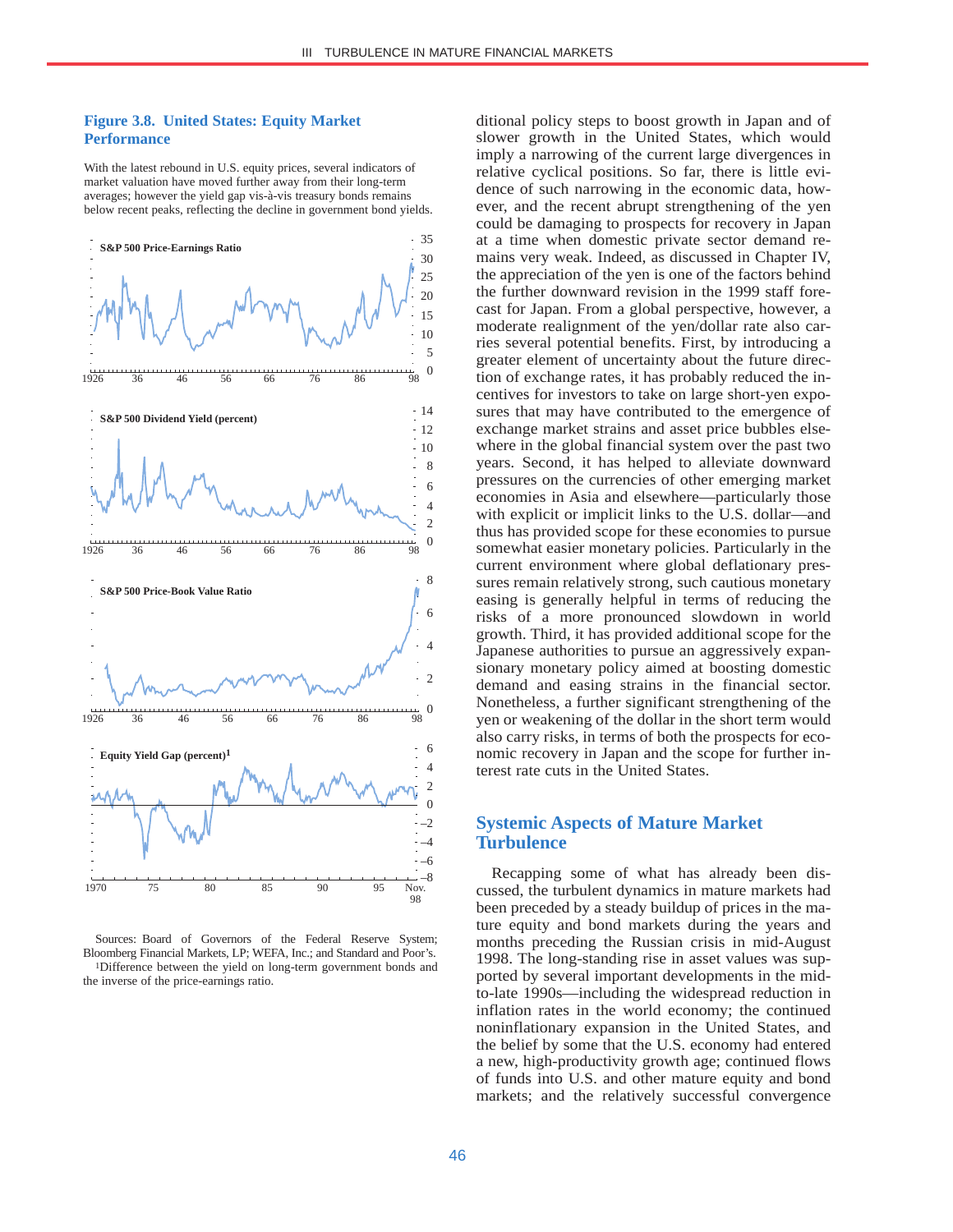process toward EMU. All of these developments continued through the early summer, amid earlier warning signs that many advanced country equity markets, not just in the United States, were reaching record and perhaps unsustainable levels. In addition, as early as mid-1997, differences in the cost of borrowing between high- and low-risk borrowers began to narrow to the point where several advanced country central banks sounded warnings that credit spreads were reaching relatively low levels and that lending standards had been relaxed in some countries beyond a reasonable level.

In mid-July 1998, equity markets in the advanced countries began to decline somewhat on reports of poor corporate earnings and concerns about a slowdown in U.S. economic growth. At the same time, some mature markets—notably the U.S. fixed-income markets began experiencing a widening of interest rate spreads between low- and high-quality borrowers, in part the result of concerns over growth prospects and what this might imply for the ability of higher-risk debtors to service obligations in the future and in part the result of the continued flight to quality and liquidity (and away from Asian emerging markets). This relatively small widening of interest rate spreads between low- and high-quality fixed-income securities was then followed by a more dramatic widening of spreads, and subsequently by a period of severe turbulence in mature and international financial markets, triggered, and driven, by several related events—including the Russian unilateral restructuring of GKOs (ruble-denominated discount instruments); the immediate partial closing out, and deleveraging, of positions in other emerging markets; and later in mid-September the near collapse of a highly leveraged hedge fund, LTCM.

Dynamic adjustments in other emerging markets related to the Russian crisis necessarily entailed some adjustments in the mature markets as well, reflecting the important role of these markets in financing and leveraging investments in Russia and in other emerging markets. But it would normally be expected that such adjustments would occur relatively smoothly and without the kind of severe financial turbulence that occurred in September and October 1998 in some of the deepest and most liquid markets in the world. By definition, deep and liquid markets, such as those in the United States, might have been expected to be able to absorb the after-effects of what were relatively moderate shocks with relatively limited price and liquidity effects.

However, the financial turbulence in the mature markets appeared out of proportion to the events that triggered it. The events surrounding the Russian unilateral debt restructuring led to large investment and trading losses and changed market perceptions of default and convertibility risk, which together affected the balance of risks and returns in international portfolios. Because of the new financial calculus that re-

sulted, the internationally active financial institutions and other asset managers appear to have engaged in a wholesale reassessment and repricing of financial risk, which was accompanied by a rebalancing and deleveraging of international portfolios in a short period of time, accented by risk avoidance, market illiquidity, and extreme price movements.

As a result, and contrary to what would normally be expected, the mature markets subsequently experienced dramatic, and in some cases unprecedented, price and liquidity adjustments that cut across mature equity, fixed-income, currency, and derivative markets and caused some of them to become illiquid, and at times to seize up temporarily; liquidity spreads reached record highs.16 Despite the apparent concentration of mature market turbulence in U.S. financial markets and the focus of attention on some newsworthy U.S. financial institutions, internationally active European and Japanese financial institutions were involved in similar leveraged risk taking, in some cases on a very large scale, and, as of end-November 1998, appear to be undergoing a similar process of risk reassessment and rebalancing. The negative impact on asset values during the most turbulent subperiod between mid-September and mid-October—was sufficiently severe that it triggered fears of significant negative spillover effects on world economic growth.

The severe nature of the mature market turbulence raises several issues about private risk and portfolio management, banking supervision, financial market surveillance, the management of systemic risk, and the operation of the international financial system. The remainder of this section examines several features of international financial markets that provide an understanding of why there was a reassessment of risks and rebalancing of mature market portfolios in the period from mid-August through mid-October 1998. These features include the following: (1) the unilateral debt restructuring in Russia challenged underlying assumptions of investors in mature markets about sovereign risk and potential international financial support; (2) mature markets financed a significant share of emerging market exposures; (3) a large number of diverse financial institutions, not just hedge funds, had

<sup>16</sup>The turbulence was also affected by a number of features of the structural transformations that have occurred in financial markets during the past 10–15 years, some of which contributed to, and magnified the effects of, the turbulence, and some of which moderated the turbulence and its impact. These features include the expanded opportunities for unbundling and repackaging components of financial risk, and advances in trading and portfolio management techniques (stop-loss orders, portfolio insurance, dynamic hedging) afforded by advances in information and computer technologies; the evolution of commercial and investment banks into financial conglomerates with global reach; and the growing importance of institutional investors (insurance companies, pension funds, hedge funds). For analyses of some of these changes see "Globalization of Finance and Financial Risk," Annex 5 of the September 1998 *International Capital Markets* report.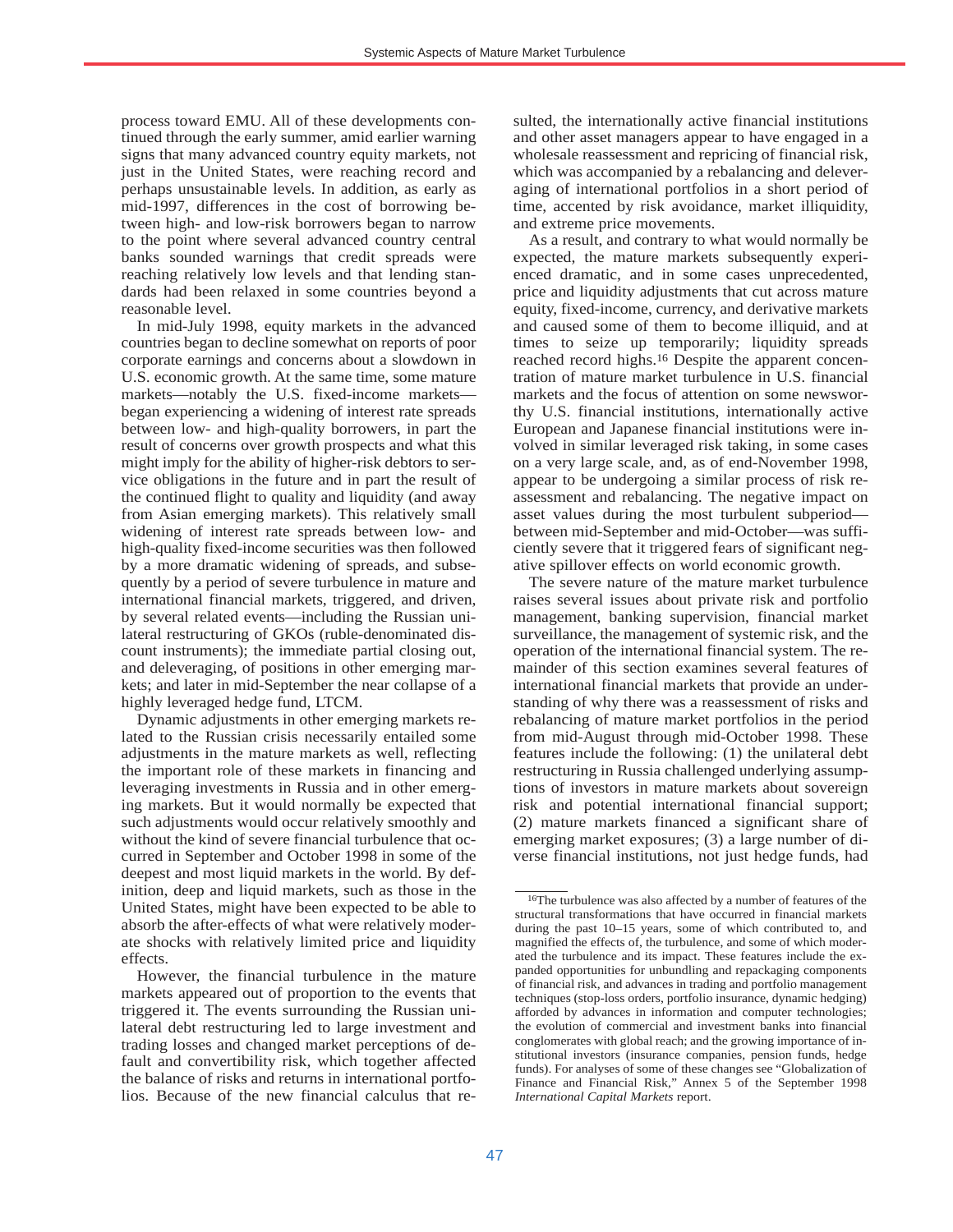#### **Box 3.2. What Is the Implied Future Earnings Growth Rate that Would Justify Current Equity Prices in the United States?**

Since its peak in July 1998, the U.S. stock market has experienced a significant correction and then a rebound. The Standard & Poor's 500 index fell some 19 percent from peak (July 17) to trough (October 8). The S&P 500 index has since rebounded by about 24 percent (having reached a new high on November 27). The correction was triggered in part by reports of lower corporate earnings and reevaluations of earnings expectations. At the same time, long-term bond yields declined markedly. A key question is: At present levels of interest rates, what is the implied growth rate of future nominal earnings that would justify equity prices in early December as the present value of discounted future earnings? The answer provided by the analysis below is that, assuming an unchanged risk premium, the implied nominal earnings growth rate  $(7\frac{1}{2})$  percent) is about the same as in late 1997, when the S&P 500 index was significantly lower than in early December 1998. The decline in longterm interest rates thus makes the  $20\frac{1}{2}$  percent higher S&P 500 consistent with unchanged expected earnings growth. The analysis supports the view that current equity valuations are unsustainably high, especially in light of the relatively late stage of the U.S. business cycle, by showing that the implied earnings growth rate adjusted for inflationary expectations is at a post–World War II peak.

#### *Calculation of Implied Earnings Growth Rates*

The relationship between equity prices and the implied growth of future nominal earnings can be derived from the hypothesis that the current equity price,  $P_t$ , is equal to the discounted present value of future earnings,  $E_{t+j}$  ( $j \ge 1$ ), with discount factor  $\rho_t$ .

$$
P_{t} = \sum_{j=1}^{\infty} \left(\frac{1}{1+\rho_{t}}\right)^{j} E_{t+j}.
$$
 (1)

Assuming that future earnings grow at a constant rate, *gt*, such that  $E_{t+j+1} = (1 + g_t)E_{t+j}$ , equation (1) becomes:

$$
P_t = E_t \sum_{j=1}^{\infty} \left( \frac{1 + g_t}{1 + \rho_t} \right)^j.
$$
 (2)

This implies the following relationship between the current price earnings ratio,  $(P_t/E_t)$ , the discount factor, and the future earnings growth rate:

$$
\frac{P_t}{E_t} = \left(\frac{1+g_t}{\rho_t - g_t}\right). \tag{3}
$$

Given a suitable discount factor, equation (3) can be solved for the implied earnings growth rate,  $g_t$ . The discount factor,  $\rho_t$ , is equal to  $(r_t + e)$ , where  $r_t$  denotes the 30-year U.S. treasury bond yield and *e* is a con-

similar risk exposures and became vulnerable to a continued widening of interest rate spreads; (4) risk management models did not prevent the buildup, and modstant equity risk premium (assumed to be 6 percentage points).1

#### *Assessment*

The S&P 500 price index on December 2, 1998, although  $20\frac{1}{2}$  percent higher than at the beginning of the year, is underpinned by about the same earnings expectations as at the end of 1997 (*see figure*). The drop in longterm interest rates (by about 90 basis points) can, according to this approach, almost fully explain the gains in the S&P 500. Had interest rates not fallen but remained at their end-1997 levels, the implied earnings growth rate as of early December would be consistent with the S&P 500 being 235 points (20¼ percent) lower. Alternatively, to support current equity prices at end-1997 interest rates, the implied earnings growth would need to be about 90 basis points higher indefinitely into the future (*see figure*).2

From a historical perspective, implied earnings growth rates3—at about the same level as in the 1980s—can be considered high (see the bottom panel of the figure). The implied earnings growth rates, *gt*, may not provide the best comparison of equity valuations over a long time horizon because they depend in part on the discount factor,  $\rho_t$ , and thus on the bond yield,  $r_t$ , (see equation (3)). Bond yields are influenced by many factors that may distort intertemporal comparisons and are sensitive to market participants' inflationary expectations. A measure of implied earnings growth independent of expected inflation is the ratio of the (gross) nominal earnings growth rate to the (gross) nominal bond yield, which can be approximated by the spread between the earnings growth rate and the bond yield. This spread was at an all-time high in November 1998 (see bottom panel of the figure), raising questions about the sustainability of current high equity valuations.

2Consider the following scenario that telescopes the needed changes in earnings into 1999. Assume that in 2000 and thereafter the paths for interest rates and earnings revert back to the paths implied at the end of 1997; in this case earnings would need to be about 5½ times larger in 1999 than in 1998 in order to justify the S&P 500 level in early December.

3Owing to data limitations, the historical implied earnings growth rates for 1954–98 were derived based on the 10-year U.S. treasury bond yield, rather than the 30-year bond yield.

ern portfolio management exacerbated the unwinding, of the preponderance of credit risk convergence plays; and (5) a disorderly unwinding and deleveraging, if it

<sup>1</sup>R. Mehra and E. C. Prescott, "The Equity Premium: A Puzzle," *Journal of Monetary Economics*, Vol. 15, (1985), pp. 145–61, and J. Y. Campbell, A. W. Lo, and A. C. MacKinlay, *The Econometrics of Financial Markets* (Princeton, New Jersey: Princeton University Press, 1997), find a risk premium of about 6 percentage points. An 8 percent risk premium (instead of 6 percent) would shift the level of the earnings growth path plotted in the figure up by approximately 2 percentage points. Thus, the choice of the risk premium would not affect the comparisons of earnings growth between end-1997 and November 1998 so long as the risk premium did not change over this interval of time.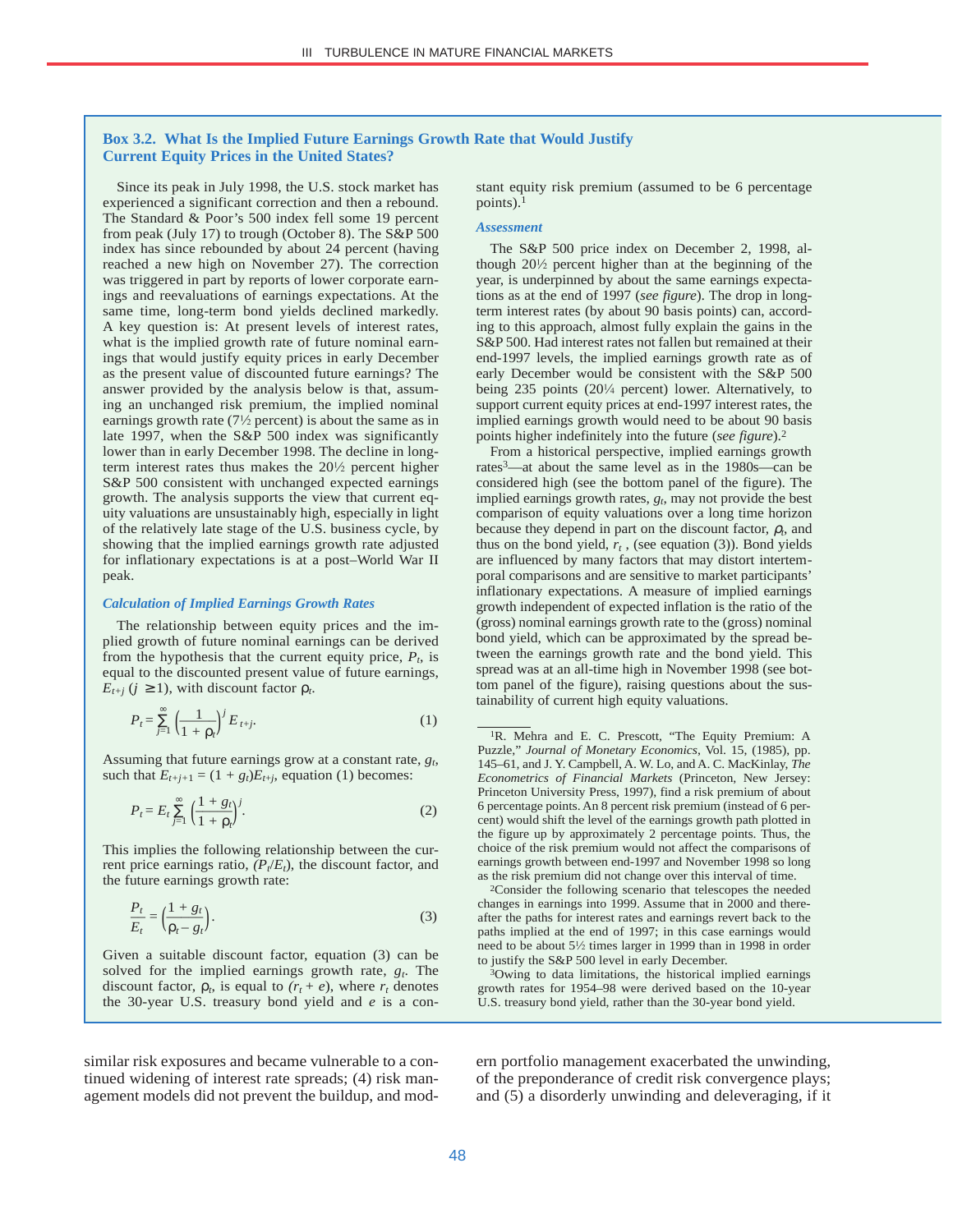

had been allowed to continue to build momentum, would have posed systemic risks in international financial markets.

Although these features provide some understanding of why the mature market adjustments occurred, taken together they do not provide an understanding of why the recent mature market turbulence was so extreme. The turbulence was extreme enough that it was judged to have posed threats to internationally active financial institutions, and potential systemic problems in the mature and international financial markets. The apparent under-estimation of the extent to which these vulnerabilities and risks had accumulated raises a number of systemic concerns, which are raised briefly in the third and final subsection.

#### **Why Did the Russian Crisis Create More Mature Market Turbulence than the Asian Crises?**

The depth and scale of the recent financial market turbulence certainly cannot be explained by the potential direct impact of the unilateral debt restructuring in Russia. First, the value that could be lost from an outright default was relatively small, and only onethird of it was held by nonresident investors. Second, interest rates on Russian GKOs in the period leading up to the unilateral restructuring were high relative to the cost of borrowing by other emerging market sovereign credits. This suggests that investors were aware of the risks of lending to Russia, as reflected in the significantly higher returns that were necessary to compensate for the higher perceived risks. Indeed, financial markets should have realized that the economic and financial problems faced by Russia were significantly more protracted than in many other emerging markets. Finally, Russia was perceived as unique among emerging markets in one significant regard: long-standing political and foreign policy considerations implied to many investors that Russia might continue to receive the funds it required from the international community to finance the required adjustments. In effect, Russia was perceived as "too big to fail." Overall, these factors suggest that it is not obvious why the Russian unilateral restructuring would trigger a wholesale exit from emerging markets and a period of unprecedented turbulence in mature and international markets.

Nevertheless, for market participants the Russian unilateral restructuring seems to have been a defining event. The restructuring appears to have challenged fundamental assumptions about emerging market finance—widely held by the major financial institutions and priced into all but the safest investments—perhaps including a presumption that countries would not unilaterally restructure sovereign debt obligations. In the event, and regardless of the subjective reasons, the Russian crisis drove risk managers and investors to question the validity of their assumptions and the balance of financial risks in their international portfolios made up of investments in both emerging and mature markets.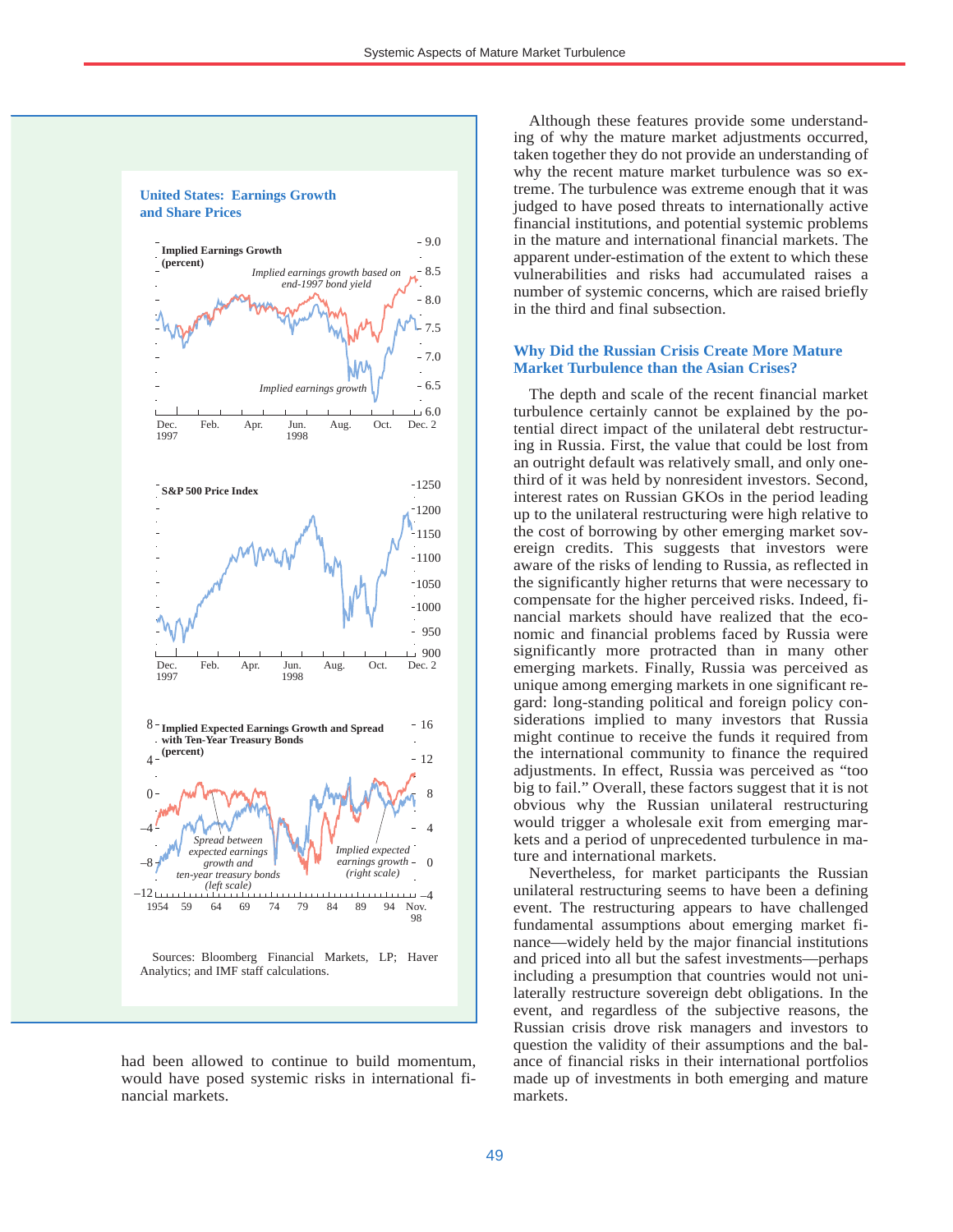Accordingly, risk reassessments implied that many portfolios might be riskier than risk management models had previously indicated, and that even mature market portfolios with even relatively low-risk combinations of emerging and mature market investments might be riskier than perceived before August 17. In addition to affecting emerging markets, developments in mid-to-late August, including the unwinding of mature market financing, led to a further widening of interest rate spreads between relatively low-quality advanced country fixed-income securities (such as asset-backed securities and low-grade corporate bonds) and very high-quality government (U.S. and German) debt securities, as the general flight to quality proceeded.

Unlike the Asian crises, the Russian financial problems triggered mature market turbulence because of differences in the nature of the shock. The Russian crisis was a unilateral restructuring of sovereign debt—a traded financial market instrument—that in a mark-to-market environment would immediately trigger the unwinding of leveraged positions by large, internationally active, financial institutions. In the Asian crisis, by contrast, the bulk of the financial contracts that immediately became at risk consisted of (nontradable) interbank loans. In addition, Russia's unilateral restructuring was a sudden and defining event, whereas the Asian crises developed more slowly in several stages. But the Asian crises, of course, contributed to the recent turbulence by already reducing appetites for risk. Another difference is that the Russian crisis occurred amid greater concerns about the health of the U.S. economy and the sustainability of the valuation of U.S., and other mature, equity markets.

Ultimately, the Russian unilateral debt restructuring triggered an abrupt, post-Asian-crisis flight from a wide range of emerging financial markets, a sharp widening of emerging market interest rate spreads to 1,700 basis points, and a drying up of liquidity in international capital markets. The related flights to quality and liquidity in international capital markets set off a process of deleveraging of financial transactions and virulent turbulence in mature financial markets that rapidly and sharply affected many investors and a wide range of mature financial markets.

#### **Mature Markets Financed and Leveraged Emerging Market Investments**

At least some of the immediate impact on mature markets of the unilateral debt restructuring in Russia reflected the fact that a significant share of financing for Russian and other emerging market investments had been arranged and leveraged in the mature markets, in particular U.S. financial markets. For example, some investors had purchased Russian GKOs, on margin, through investment banks that had funded the purchases with short-term repurchase agreements and commercial paper in U.S. markets. Other Russian and emerging market securities purchases had been funded in Japan and swapped into local currencies or dollars. Accordingly, the initial unwinding of financing for emerging market positions, hedges, and leverage meant that mature market positions related to these investments also had to be unwound or hedged, because the Russian restructuring triggered margin calls and led to a widespread increase in margin requirements. Because many of the investments that needed to be unwound were highly leveraged, the downward price adjustments were unusually sharp in a wide range of markets. The leveraging of investments magnifies returns when asset prices are appreciating, but it also magnifies losses, and requires the expenditure of scarce capital to meet margin calls, when adverse price movements occur, thereby forcing market participants to liquidate positions as rapidly as possible. Thus, the simultaneous presence of a high degree of leverage in a wide range of interconnected markets forced a large number of investors simultaneously to sell assets into declining markets. This contributed to the rapid speed and heightened intensity of the downward price pressures and adjustments in September and October 1998 (Box 3.3).

The widening of spreads and liquidity pressures that immediately followed the Russian crisis and the flight from emerging markets destroyed value in fixed-income positions that had been predicated on the perception that "credit risk" spreads between lowquality (mortgage-backed securities and corporate debt, for example) and high-quality (sovereign) borrowers in the advanced countries had widened beyond sustainable levels because of the "Asian contagion." These so-called credit-risk "convergence plays" (not to be confused with EMU currency and interest rate convergence plays) were widely held. They were made up of financial positions in advanced country fixed-income markets in which the investor would simultaneously be "long" in relatively high-risk debt securities (such as U.S., German, and Danish assetbacked and corporate securities)—expecting their value to appreciate—and "short" in sovereign debt instruments of similar currency denomination and maturity (such as U.S., German, and Danish government bonds)—expecting their value to depreciate. The plays were calculated gambles that, once Asian contagion dissipated, credit spreads would narrow to more normal (historically consistent) levels and would be associated with the expected price movements. Instead of narrowing, however, credit risk spreads widened further. Depending on how the transactions were financed, these adverse price movements were associated with further margin calls, liquidations, and hedging, leading to further significant demands on the shrinking pool of liquidity. This led

50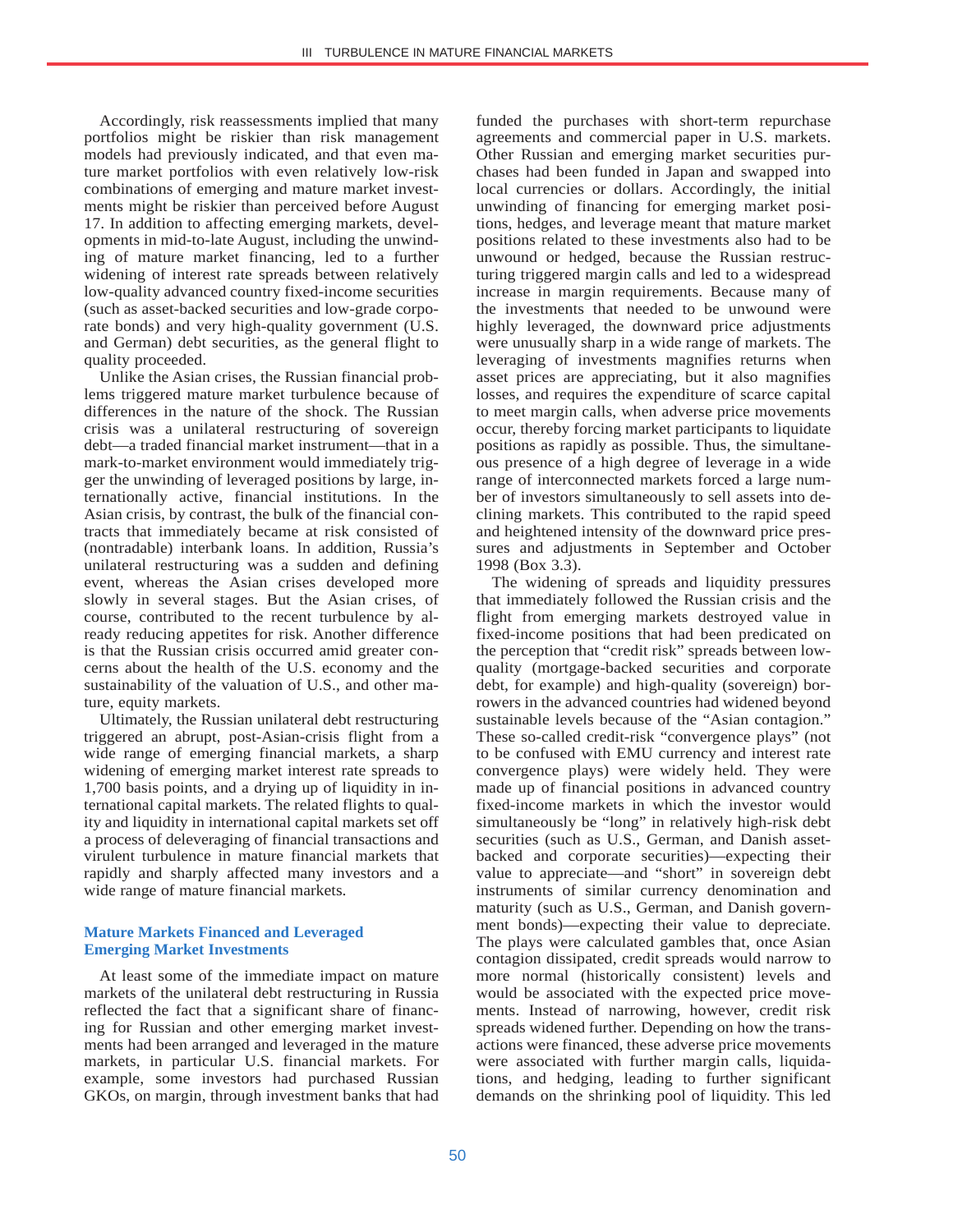#### **Box 3.3. Leverage**

Leverage is the magnification of the rate of return (positive or negative) on a position or investment beyond the rate obtained by a direct investment of own funds in the cash market. It is defined as the ratio of assets to equity. Leverage is achieved by increasing the investment through either outright borrowing or derivative instruments. In the former case, a loan (including repurchase agreements) is used to supplement the equity investment, which is expected to have a rate of return higher than the interest rate on the loan. Instead of cash, the loan could consist of a security (as in short-selling operations). In the latter case, derivative positions (such as futures and options) allow the investor to earn the return on the notional amount underlying the contract by committing a small portion of equity in the form of initial margin or option premium payments.<sup>1</sup> To measure precisely the use of leverage by a firm, one needs to know all of the firm's positions. This is frequently not possible because activities such as repurchase agreements and derivatives take place off the balance sheet and are therefore not observable to an outsider.

Leverage is of concern because of two effects. By definition it creates and enhances the risk of default by market participants; furthermore, rapid deleveraging—the unwinding of leveraged positions—can cause major disruptions in financial markets by exaggerating market movements.2

2Leverage also has benefits not only to participants but to the system as a whole. It can be usefully employed to hedge an existing commitment in a cost-saving manner. It also facilitates speculation, which is necessary for the efficient functioning of markets and enhances liquidity. Furthermore, commercial banks are by their nature highly leveraged without necessarily building up leveraged positions as described in this box.

If the rate of return on an investment to which borrowed funds have been committed turns out to be less than expected, the investor's equity may very quickly diminish and become insufficient to cover the loans. In response to an adverse price movement, a leveraged position will be closed faster by an investor (with a given loss tolerance) than if it were not leveraged. The larger the leverage, the smaller is the needed price change to trigger an unwinding of the position. The need to quickly unwind large positions in response to margin calls following exogenous price movements can magnify these movements in a destabilizing manner. That is, a "long" leveraged position will be sold as a result of an exogenous price decline, thus contributing to the price movement even further. Conversely, a "short" position needs to be covered in a rising market by buying the security, therefore contributing to upward price pressure. While any (unleveraged) position would require similar actions, leveraged positions may increase volatility more rapidly.

If there are many similar leveraged positions, if there is a single large position, or if the underlying market is not very liquid, rapid deleveraging can create price disconnects (large price moves resulting from temporarily onesided markets). These price movements in a mark-to-market environment will trigger margin calls or cause other investors to reevaluate their positions. This, in turn, will force the liquidation of more leveraged positions, resulting in a knock-on effect, which can send ripples through diverse financial markets spawned by leveraged positions.

Some institutional investors, such as hedge funds, employ leverage in various ways, aimed at designing strategies to bet on developments in many different markets by committing as little of their own equity as possible. The following hypothetical scenario illustrates how an institution can lever up its equity several times. It also shows how seemingly exogenous events can cause this strategy to unravel, magnifying the turbulence in financial markets (*see figure*). The example is inspired by, but does not necessar-

*(Box continues on next page.)*

to even wider spreads in some markets as more positions were liquidated to make margin calls in other markets.

This adjustment process ultimately posed potential systemic risks because of its impact on market liquidity and dynamics. Market liquidity dried up temporarily even in the deepest and most liquid markets as risks were repriced and positions deleveraged. Anecdotal evidence suggests that this occurred in the U.S. treasury securities markets (in both August and September), the U.S. repo market (in October), and the yen/ dollar market (during October 7–9). The drying up of liquidity had a visible impact on prices and flows, and there were repeated instances when concerns about liquidity were heightened, with markets becoming onesided until prices declined enough to bring buyers back into the fray. There also appears to have been unusual

concern about counterparty risk in collateralized markets, although this can be explained by the uncertainty surrounding the turbulence, most notably around the time of the near collapse of LTCM and in the early weeks of the unwinding of LTCM's positions. It was not clear how far asset prices needed to fall, or how badly counterparties' balance sheets had been damaged by the turbulence.

The potential for these dynamics to have systemic consequences was especially visible in U.S. dollar markets, the center of gravity for much of the portfolio rebalancing and deleveraging. Moreover, the dollar is the principal financial vehicle for international financial transactions and for managing liquidity, engineering leverage, and speculation. As noted in previous *International Capital Markets* reports, financial institutions and markets in the United

<sup>1</sup>The degree of leverage for a futures contract can be defined as the ratio of the notional value (assets) to the margin posted (equity). The degree of leverage for an option contract can be defined as the delta times the underlying price, times the notional value, divided by the option premium.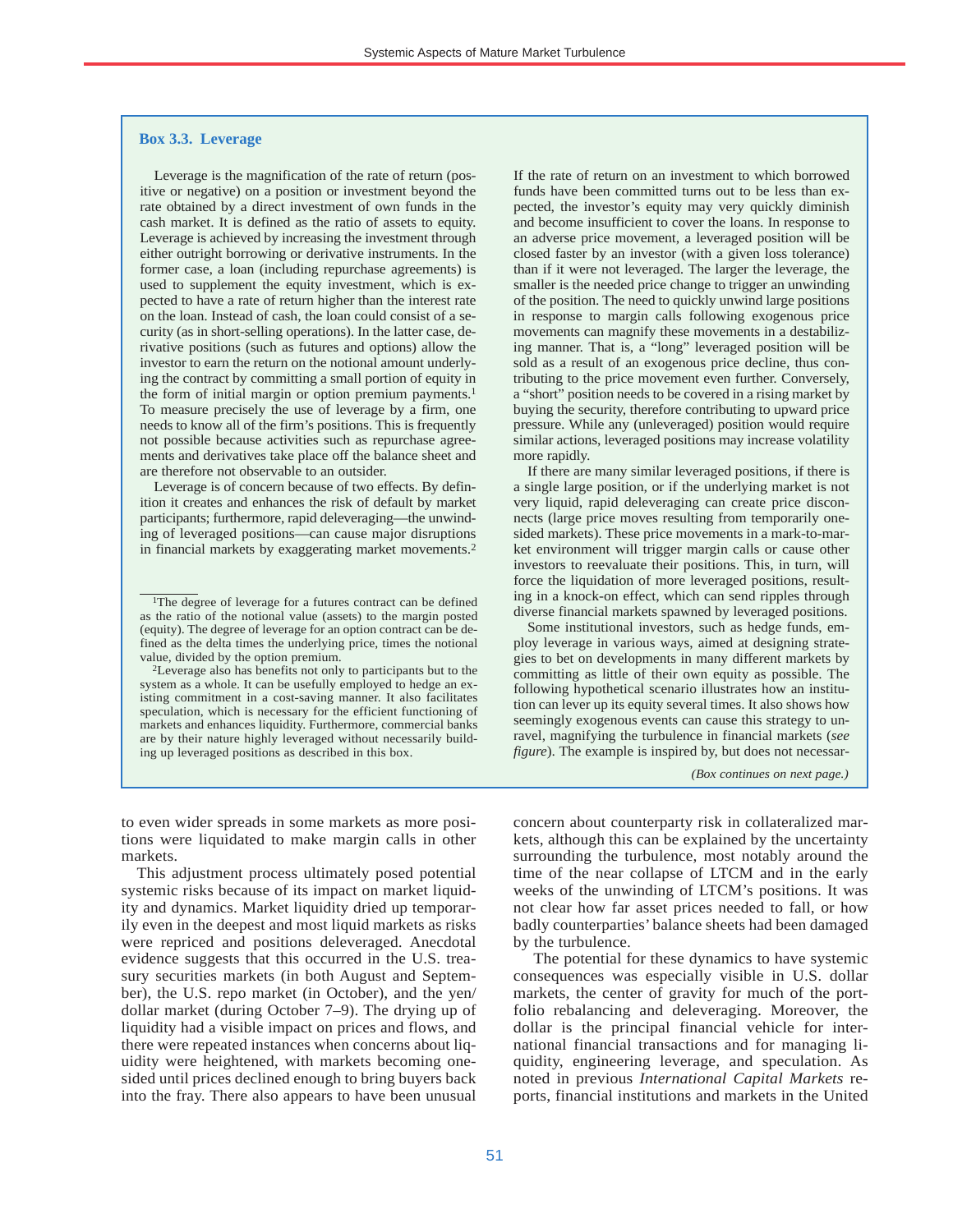

ily accurately reflect, positions alleged to have been taken by Long-Term Capital Management (LTCM). It is by no means unique; similar leveraged positions might also be taken by many hedge funds and investment banks alike.

The first layer involves an outright loan, using a small amount of equity to secure a yen-denominated loan in order to take advantage of the interest differential between Japan and the United States. The proceeds from the loan are exchanged into U.S. dollars and used as collateral to short-sell on-the-run government bonds.3 The

3On-the-run securities are the latest issue of a particular maturity. Usually they are the most actively traded issues for a particular maturity. Off-the-run securities are the previous issues of the same maturity. For example, in October 1998 the on-the-run 30 year treasury bond matures in August 2028; the most recent offthe-run 30-year treasury bond matures in November 2027.

proceeds from this sale finance the purchase of off-therun government bonds in the expectation that the yield spread between the two bond types would narrow. In the third layer of leverage, the fund would then use its long position in off-the-run government bonds as collateral to borrow funds under a repurchase agreement.4 The pro-

States have played the critical role of international financial intermediary. Some have interpreted this role as bestowing benefit on the U.S. economy: developments between August and October suggest that there are also significant costs and risks. However, although U.S. markets were most visibly affected by the turbulence, other mature financial systems were also at risk if the disorderly unwinding had continued to escalate.

The resulting dynamics experienced in the mature markets—in particular, dollar financial markets and yen/dollar currency markets—reflected the very high degree of leverage that accumulated in these markets through the late summer 1998. This high degree of leverage itself reflected the relatively low margin requirements on over-the-counter derivative transactions and the increasingly accepted practice of very low, or zero, "haircuts" on repo transactions. These and other features of modern finance may have increased the vulnerability of the involved markets, and the investors trading in them, to the kind of selling pressures, liquidity needs, rapid price adjustments, and illiquidity that ultimately occurred. These features and market dynamics ultimately exposed the international financial system to unexpected and unwarranted risks.

#### **A Large Number of Diverse Financial Institutions, Not Just Hedge Funds, Drove the Turbulence: An Asian Lesson Revisited**

Partly because of the near collapse of LTCM and the publicity it attracted, there has been a tendency to exaggerate the role that hedge funds played in the ma-

<sup>4</sup>The lender of cash in a repo may also demand a "haircut" (margin payment) to limit his credit exposure resulting from a decline in the price of the collateral. This margin payment would reduce leverage. While stock margins are 50 percent and exchange-traded futures margins are between 2 and 8 percent, haircuts on repos are between 1 and 2 percent. Hedge funds are often able to negotiate a zero margin. Without any cushion to accommodate fluctuations, a 4 percent price movement (see the text) on a few trillion dollars of assets serving as collateral in a repo would cause massive margin calls and result in a major market movement.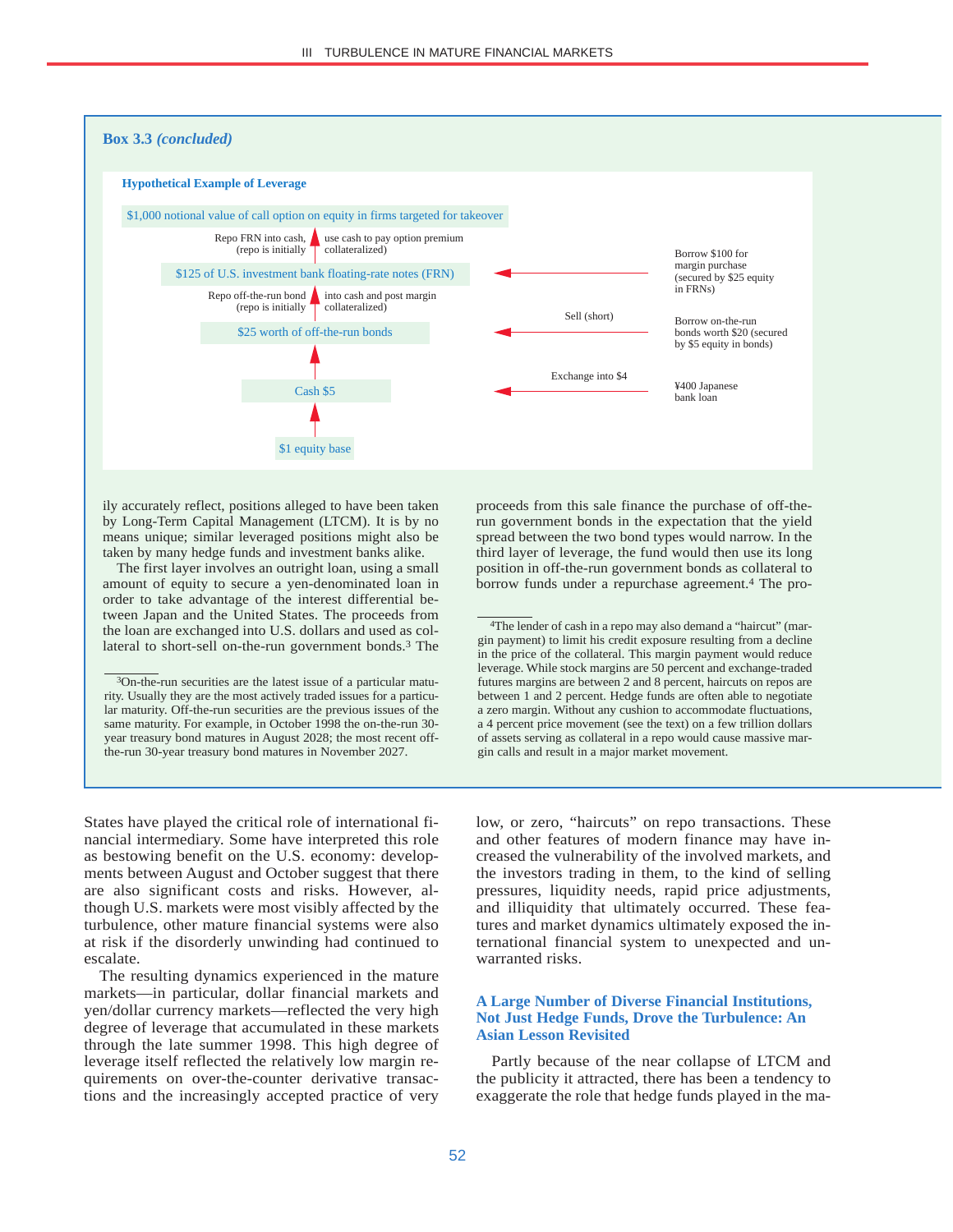ceeds of the repo could be invested in floating-rate notes (FRNs) issued by U.S. investment banks, earning a higher return than would be paid under the repo. The investor could lend these FRN securities back to the investment bank from which it had bought them through another repo agreement. As is common under repo agreements, the investor would continue to earn the floating-rate coupon on the FRN, which by assumption is higher than the rate the investor has to pay for the repo. Furthermore, the last repo frees up cash that can in turn be used for another investment, facilitating the increase in leverage through a derivative instrument. For example, the fund could buy a call option on equity of firms targeted for a takeover, which represents the fourth layer of leverage.5

At each stage of this strategy the assets of the institution are increased without committing further equity, leveraging up its equity base through a series of investments on margins, short sales, repurchase agreements, and derivative securities. It allows the firm to bet on yen depreciation, narrowing U.S. treasury yield spreads, rising U.S. investment bank FRN prices, and rising equity prices of takeover targets. Furthermore, some of these activities are not recorded on the firm's balance sheet. The initial loans and U.S. treasury positions will be booked on the balance sheet. However, the repos and the derivative transaction will facilitate off-balance-sheet activity.

The investment strategy illustrated in this example would have unraveled after the Russian debt restructuring when the flight to quality and liquidity widened the yield spread between on-the-run and off-the-run U.S. treasury bonds, and the turbulence and losses dampened prospects for the U.S. investment banking industry. The widening of the liquidity spread not only implied a loss on the second leg of the transaction, owing to relative price movements, but also triggered a margin call on the first repo as the value of off-the-run bonds serving as collateral was reduced. This meant the fund would not only have to buy on-the-run bonds when their price was rising to cover its short position, but also to sell off-the-run bonds in a falling market to meet the margin call. Similarly, the FRN securities in the second repurchase agreement dropped in price and would therefore also trigger a margin call. To raise the cash needed to meet the margin calls, the investor would likely sell the FRNs in the rapidly declining market. As rumors spread that a financial institution was in a liquidity crisis, counterparties would raise the "maintenance" margin to the level of the initial margin to ensure that the loss in value of collateral would not expose counterparties to credit risk. This in turn would accelerate the unwinding of leveraged positions, causing even sharper price movements. The FRN market seized up completely at the beginning of October. Similarly, the bond market experienced significant turbulence in the period of October 7–9, around the time that much of this deleveraging may have been going on. Furthermore, the continuous appreciation of the yen prior to October would have squeezed the fund on the first leg of the transaction, triggering a rush into yen to repay the initial loan, which is consistent with the observed sharp yen appreciation in the first week of October. This illustrative scenario shows how leveraged positions may have amplified the exogenous price movement triggered by the Russian crisis and spread the turbulance to other markets.

ture market turbulence. Within the large universe of 3,000 hedge funds, LTCM was a unique institution (Box 3.4). Like other bond arbitrage operations, its strategy was to profit from small price discrepancies in the safest securities markets in the world, a strategy pursued by other hedge funds and other financial institutions. LTCM was unique, however, in the way that it tried to magnify the value of seemingly lowrisk, low-profit gambles by taking very high-volume and highly leveraged positions to a greater extent than most other hedge funds. It was viewed in the markets as having a large appetite for risk. Single LTCM trades would involve large positions (for example, one trade of \$10 million worth of U.S. treasury securities) financed on 10 percent (or smaller) margin, in order to profit from interest rate spread changes of 1 or 2 basis points. By employing this strategy—high

leveraging, with supposedly low-risk and low-return investments—a small profit from each trade potentially would be magnified, and the same trade would be repeated over and over again. Few hedge funds employed the scale of leverage that LTCM assembled.17 In the end, both the leverage and the positions ultimately destroyed LTCM.

Although LTCM was the best-known loser from the kind of low-profit-margin, fixed-income position taking that became exposed to a widening of credit risk and liquidity spreads, other, much larger institutions took similar positions, in some cases with consider-

<sup>5</sup>Balance sheet leverage is limited by two factors: underlying equity and requirements to hold capital against the assets created from the equity, which limits the number of times equity can be lent out. Leverage accumulated through off-balance-sheet derivative contracts is limited by the amount of margin payments counterparties require. If there is no margin payment, leverage can be unlimited.

<sup>17</sup>See Barry Eichengreen, Donald Mathieson, and others, *Hedge Funds and Financial Market Dynamics,* Occasional Paper 166 (Washington: IMF, 1998).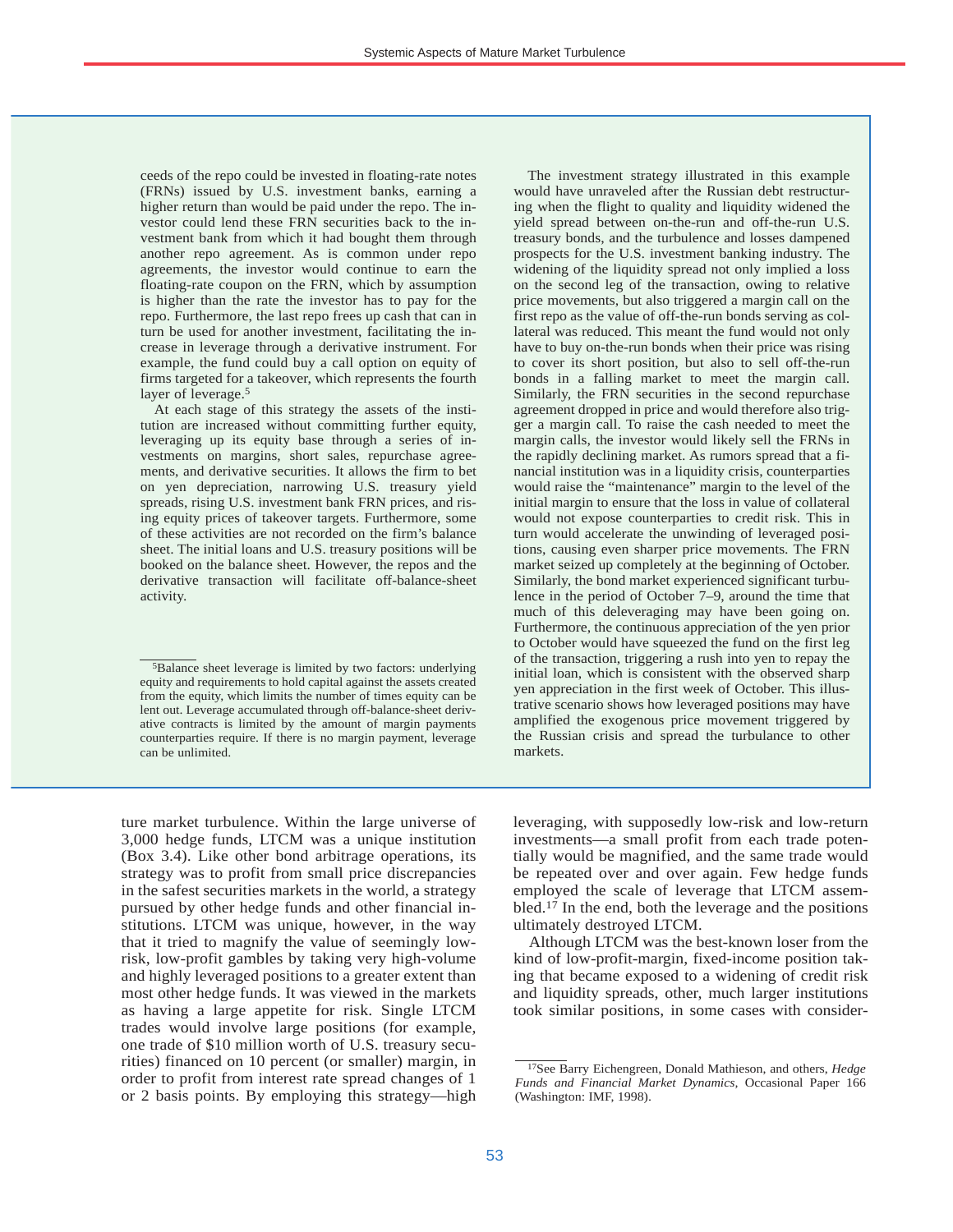#### **Box 3.4. The Near Collapse and Rescue of Long-Term Capital Management**

Long-Term Capital Management (LTCM) manages an investment fund1—a hedge fund—that attempts to profit from (often small) discrepancies in the relative value of government bonds, fixed-income derivatives, equities and equity derivatives primarily in the U.S., Japanese, and European markets. The fund also invests in a few markets outside the G-7 countries. LTCM's traders are legendary for being the best and brightest technicians in the hedge fund community, and the firm is reported to have recorded total returns, after fees, of 43 percent in 1995, 41 percent in 1996, and 17 percent in 1997.2

In the week of September 21—amid market rumors about LTCM and some of its major creditors and counterparties, and concerns over potential liquidity problems in financial markets—the Federal Reserve Bank of New York (FRBNY) helped to organize and coordinate a \$3.6 billion private rescue of LTCM by a consortium of 14 major international financial institutions. All of these institutions are either counterparties, creditors, or investors of the hedge fund. According to press reports and FRBNY press statements at the time, the rescue was seen as necessary for two reasons: LTCM's financial condition had deteriorated to the point where it might not be able to make either loan repayments or margin calls on its highly leveraged positions in U.S., Japanese, and European bond markets, and might require either recapitalization or liquidation; and immediate closure of LTCM would have worsened the financial condition of some already weakened international financial institutions and could have triggered a massive simultaneous sale of LTCM's collateral (securities) by creditor institutions. This would have further strained the stability of the world's major bond markets, creating the potential for debilitating and widespread spillovers and contagion, including in emerging markets.

#### *What Brought LTCM to the Brink of Collapse?*

LTCM specializes in fixed-income and equity convergence strategies, taking complex and leveraged positions in order to profit from (often small) discrepancies in the relative price of bonds, swaps, options, and similarly in the relative price of equities and their derivative instruments. The bulk of LTCM's investments are convergence trades in U.S., Japanese, and European bond markets essentially gambles that interest rate spreads had widened beyond a sustainable level and would narrow and return

<sup>1</sup>The fund is Long-Term Capital Portfolio.

2By comparison, the return to the S&P 500 was 34 percent in 1995, 20 percent in 1996, and 34 percent in 1997.

to more normal spreads. These transactions typically have horizons of 6 to 24 months. These so-called convergence trades are based on the judgment, probably supported by asset-pricing models, that markets have been undervaluing relatively risky bonds (mortgage-backed securities, for example) and overvaluing low-risk bonds (G-7 government securities).3 LTCM purchased or borrowed large volumes of relatively risky bonds and sold short G-7 government bonds. These positions were leveraged using borrowed funds from internationally active commercial and investment banks. At the beginning of 1998, on capital of just \$4.8 billion, LTCM managed balance sheet positions totaling about \$120 billion, implying a leverage ratio of 25-times-capital. At the same time, LTCM was managing total gross notional off-balancesheet derivative contracts amounting to about \$1.3 trillion. These leverage ratios and off-balance-sheet transactions did not change significantly in the months leading up to the August 1998 crisis.

LTCM's trading book was "long" in relatively illiquid, low-quality securities (mortgage-backed securities, advanced country junk bonds) and "short" in liquid, highquality securities (U.S. treasuries and other G-7 sovereign credits). It was also short volatility in the main equity markets. Contrary to LTCM's judgment, interestrate spreads widened throughout most of 1998 in most of the theaters of its operations—earlier in the year, as the intensification of the financial crises in Asia encouraged a flight to quality in the G-7 government securities markets and, later in the year, as the Russian involuntary restructuring of GKOs (ruble-denominated discount instruments) led to an even greater widening of credit spreads.4 Similarly, implied volatilities reached all-time

and on relatively favorable terms, to increase its exposure and leverage as spreads widened, presumably on the strong belief in its technical judgment that spreads would ultimately narrow and that it would be able to manage its growing exposure.

able leverage.18 These institutions included internationally active commercial and investment banks, brokers and dealers, and other institutional investors. While LTCM was alleged to have had \$80 billion dol-

top firms range between 25 and 35, while net leverage ratios (ratio of gross assets excluding matched-book financing to equity) range between 10 and 20. These ratios exclude off-balance-sheet activities.

<sup>3</sup>Bankers familiar with LTCM's portfolio suggested that LTCM engaged in a lot of transactions involving total return swaps, which allow investors to profit or to lose from price movements on securities without actually purchasing them. For example, for an obligatory financing charge, LTCM would borrow asset-backed securities and receive both interest and capital gains or losses. The securities would have to be returned and the finance charge paid regardless of the value of the securities. LTCM's expectation was that they would lock in relatively high interest payments and at the same time receive capital gains as the value of these securities rose as the markets' assessment returned to normal.<br><sup>4</sup>In 1997, LTCM is reported to have borrowed aggressively,

<sup>18</sup>According to an analysis by Salomon Smith Barney, balance sheet data indicate that investment banks are highly leveraged institutions. Gross leverage ratios (ratio of gross assets to equity) for the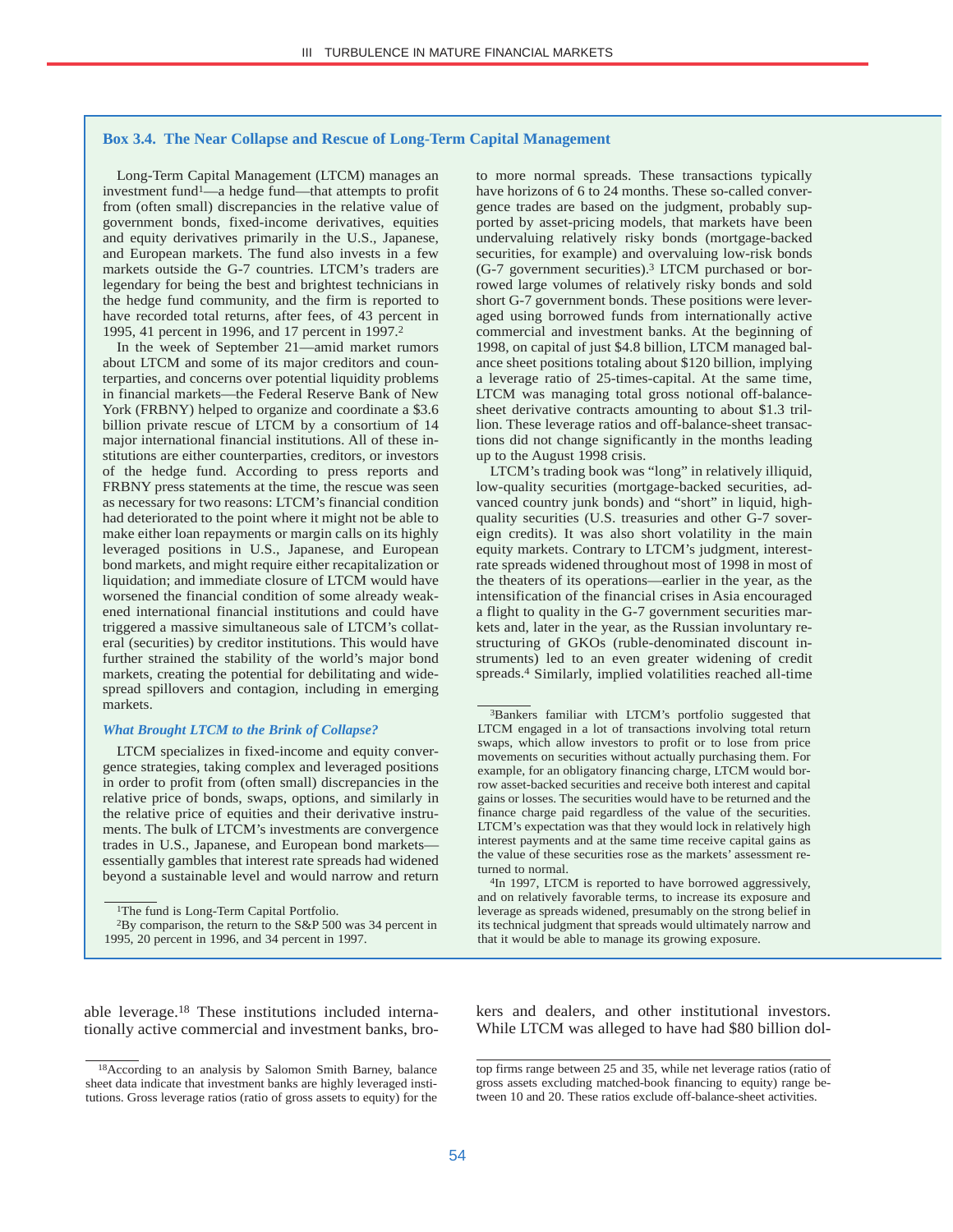highs. During these flights to quality, liquidity dried up in the high-yield (high-risk) sectors of U.S., Japanese, and European bond markets, driving spreads even higher. Because of the illiquidity of its positions, and difficult market conditions, LTCM was unable to reduce the size of its positions and strategies. The losses associated with this divergence of spreads and increased volatilities reduced the hedge fund's equity (net asset value) from \$4.8 billion in January 1998 to \$2.3 billion in August. This resulted in an increase of leverage to 50-times-capital on its balance sheet positions alone.

In a September 2 letter to investors, LTCM informed investors that the value of the fund was down 44 percent in August and 52 percent for the year. LTCM also reported that losses occurred in a wide variety of strategies, distributed approximately 82 percent to relative value trades and 18 percent to directional trades; only 16 percent of losses were attributed to emerging market investments. On average, spreads continued to diverge in September. Through Friday, September 18, LTCM was meeting margin calls, in part by drawing on a longstanding \$580 million credit facility headed by Chase Manhattan Corporation.

After it was determined that LTCM's financial condition had deteriorated to the point where it might not be able to service its debt obligations and make margin calls during the week, the FRBNY organized a meeting of LTCM creditors and counterparties and began helping to coordinate a private consortium to rescue LTCM. As of Tuesday, September 23, LTCM's equity position stood at just \$600 million and was supporting balance sheet positions in excess of \$100 billion, implying balance sheet leverage of 167 times capital; the hedge fund's losses on its highly leveraged positions (but not necessarily on the securities that it was holding) had wiped out 90 percent of its equity.

#### *Why Was LTCM Rescued?*

At some point—probably culminating on Sunday, September 20, when staff at the FRBNY and the U.S. Treasury visited LTCM headquarters in Greenwich, Connecticut—the assessment was made that the potential for market disruption supported facilitating a private-sector solution, given the similarity of position taking by other large internationally active financial institutions and the large number of other institutions (including brokers and dealers) that held large inventories of securities across the credit spectrum. It was known by the banks and U.S. authorities that LTCM's exposure was large enough, and cut across a sufficient number of important markets, that if the fund were forced into a sudden and disorderly liquidation, markets around the globe could be disrupted as LTCM's illiquid securities were dumped at prices well below face value. The further widening of spreads and dramatic price dynamics that might have accompanied an immediate closing out and deleveraging of LTCM's positions would have entailed a simultaneous and massive trading of a large volume of securities by the large international financial institutions in New York, Japan, and Europe, posing risks of systemic proportions. The process could have led to many technical insolvencies. Given the number of institutions involved in these transactions, even a small probability of this occurring posed the serious systemic risk broadly encompassing financial markets.

The threat of a massive "fire sale" of LTCM's collateral did exist. Repurchase and reverse repurchase agreements are governed by a provision of the bankruptcy law that would have allowed LTCM's creditors to sell immediately the collateral that secured repos and swaps used extensively by LTCM if it were allowed to fail. With LTCM's large balance sheet exposures and additional large off-balance-sheet positions, a bankruptcy filing could have touched off a simultaneous and potentially destabilizing effort by all creditors to buy and sell the securities that were backing these huge repo and swap positions, at a time when markets were already strained and jittery. In the days before the rescue was arranged, the \$1 trillion U.S. repo market was showing strains on market rumors and concerns about the credit quality of some leading investment banks. A liquidation of collateral would have had repercussions in the underlying repo and swap markets themselves—in New York, Japan, and Europe. There was growing evidence that liquidity in these important funding markets was drying up, and the mounting nervousness might have encouraged the FRBNY to arrange the rescue in order to avoid a panic and the potential for systemic problems. The private rescue by creditors was orchestrated, in part, to allow for a more orderly unwinding of positions and to remove the potential for a rapid draining of liquidity in the world's major securities markets, and the systemic risks that such an event might entail.

Most if not all of the credit supplied to LTCM by the major financial institutions was fully collateralized with high-grade paper, in most cases U.S. treasury securities (probably some of it off-the-run issues). Never-

*(Box continues on next page.)*

lars in balance-sheet arbitrage positions in U.S. treasury security markets, commercial banks alone were estimated to have had \$3 trillion in similar exposures. The widespread position taking, the complexity of the layers of derivative and leveraged spot market transactions, and the relatively closed circle of counterparties created a potentially unsustainable balance and distribution of financial risks. The confluence of these institutions' positions led to a situation in which a rapid unwinding of LTCM's portfolios in fixedincome and equity markets might have meant not only that direct creditors and counterparts could have had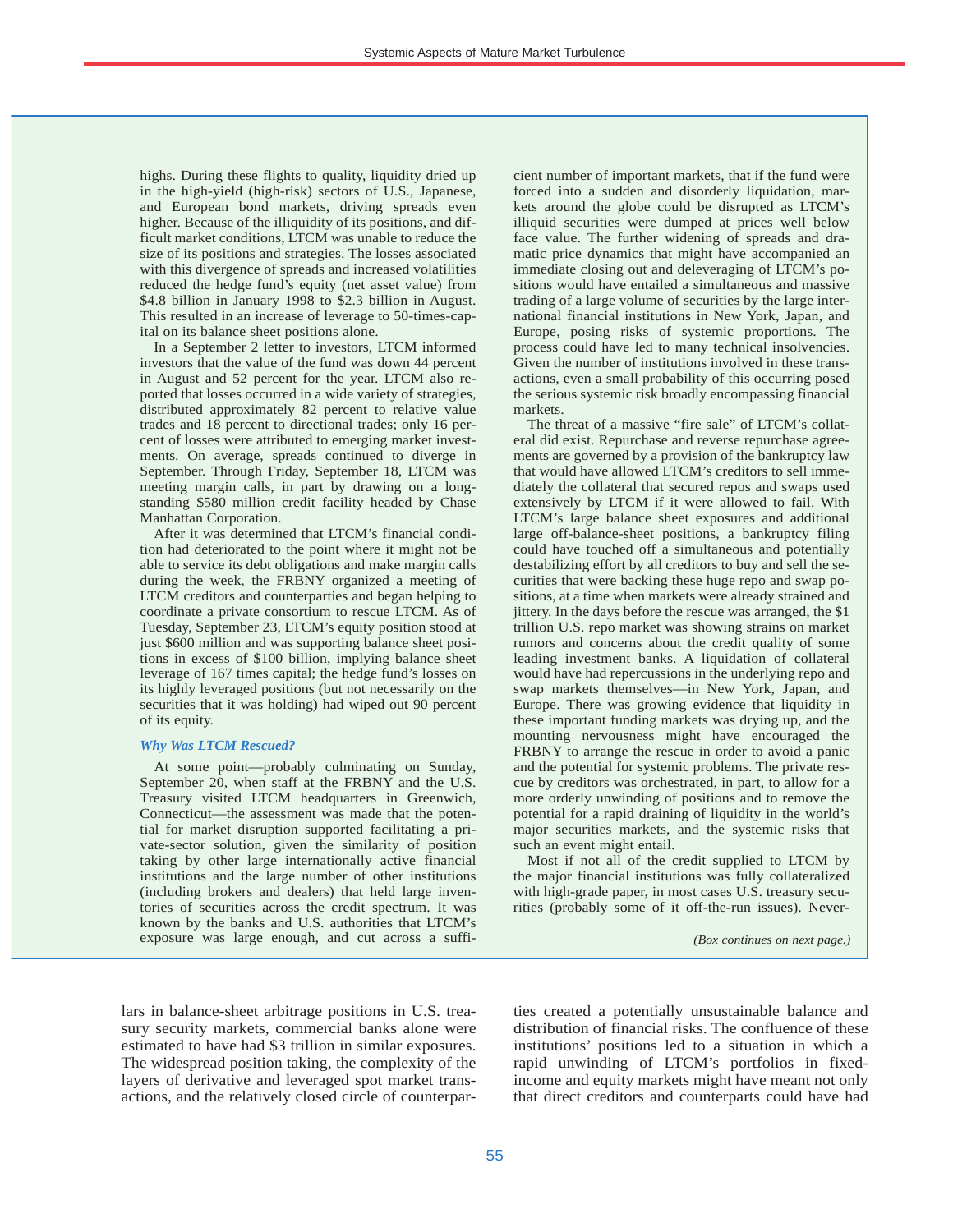#### **Box 3.4** *(concluded)*

theless, potential losses on bank loans to LTCM might have resulted from adverse movements in the market values of this collateral were LTCM to default. There was also concern that many of the world's largest internationally active institutions stood to lose from a massive sell-off of positions and the liquidity problems it might create. But the predominant consideration seems to have been that a very large number and variety of financial institutions could have been affected by such a wave of selling and repricing. This could have disrupted financial markets around the world. One way to contain the potential systemic risk was to organize a private consortium of LTCM's main creditors and counterparties, in part to engineer a more orderly process of unwinding and deleveraging, but also to internalize many of the risks. The pooling and internalization of risk was possible because the consortium included many, if not all, of the financial institutions that would necessarily have been involved in the closing out and deleveraging of positions in the markets, because they are the major market makers, dealers, brokers, and counterparties. An additional benefit might be that some share of the transactions could be netted within the consortium, and others could be closed out and deleveraged within the consortium rather than in the markets, which would help to reduce selling pressures in the major markets. Alternative solutions could have been found with similar benefits. For example, a single buyer might have been found for LTCM, and there was at least one such interested party. In the short time available for finding solutions, however, such alternatives were not agreed by LTCM's partners and potential buyers.

The rescue of LTCM can be seen as an out-of-court bankruptcy-type reorganization of LTCM in which its major creditors have become its new owners in charge of every aspect of the business, with the objective of salvaging as much value from the wreckage as they can. With the benefit of hindsight, it is safe to conclude that the outright failure of LTCM would have posed significant risks of systemic problems in international financial markets, and that it was necessary to restructure LTCM. A more rapid and disorderly unwinding of LTCM's very large and highly leveraged fixed-income positions and related positions of other institutions could have triggered an even more destructive forced deleveraging in U.S., German, and Japanese fixed-income markets and in the major currency markets. This would have necessarily included equally disruptive selling pressures in the associated derivative markets, where the volume and notional value of transactions are several multiples of the volume and face value of the underlying securities. One can only speculate how much worse the market turbulence would have been had LTCM been allowed to collapse.

Two counter arguments against the Federal Reserve System's involvement in facilitating the private rescue of LTCM have been suggested. First, it has been argued, because LTCM was not subject to the Federal Reserve's supervisory and regulatory jurisdiction, it was inappropriate for the Federal Reserve to risk its reputation and goodwill. Second, the involvement of the central bank in facilitating the private rescue might entail moral hazard for institutions not ordinarily regulated or supervised by the central bank, or for institutions that ordinarily take on high leverage in their activities. Moral hazard clearly is a concern with any central bank or other official interventions in individual financial institutions. Because no public funds were necessary in rescuing LTCM, the moral hazard implications of this particular intervention would be limited to the signals implicit in the Federal Reserve's involvement. It is not possible to evaluate objectively the potential costs of these signals against the benefits of the Federal Reserve's involvement.

#### *Who Are LTCM's New Owners?*

A total of \$3.625 billion was injected as equity into LTCM by 14 international financial institutions, many of them creditors: 11 institutions took equity stakes of \$300 million (Banker's Trust, Barclays, Chase Manhattan, Credit Suisse First Boston, Deutsche Bank, J.P. Morgan, Goldman Sachs, Merrill Lynch, Morgan Stanley Dean Witter, Travelers, and Union Bank of Switzerland); 2 institutions took a \$125 million stake (Société Générale, Lehman Brothers); and 1 institution took a stake of \$100 million (Paribas).5

The new owners together own 90 percent of LTCM's equity for a period of three years (the remaining 10 percent is held by the original partners) and have the option to obtain 50 percent of the management company for a nominal fee of \$1. Most new investors are reported to be hoping to be bought out before then. The terms of the agreement provide the private consortium with full authority over the investment strategy, capitalization structure, credit and market risk management, compensation, and all other significant decisions.

difficulties collecting on their contracts, but also that the wide array of other institutions holding similar positions could have been adversely affected by sharp price movements.

Some of the proprietary trading operations of commercial and investment banks rival in scale the operations of large hedge funds and at times may have more risky proprietary trading books than many hedge funds. In addition to taking positions on their own account, the globally active commercial and investment banks may encourage clients to take similar positions, and so the volumes of trades and capital these institu-

<sup>5</sup>Among the new owners, Union Bank of Switzerland had already announced the writing down of its original equity stake in LTCM of \$685 million.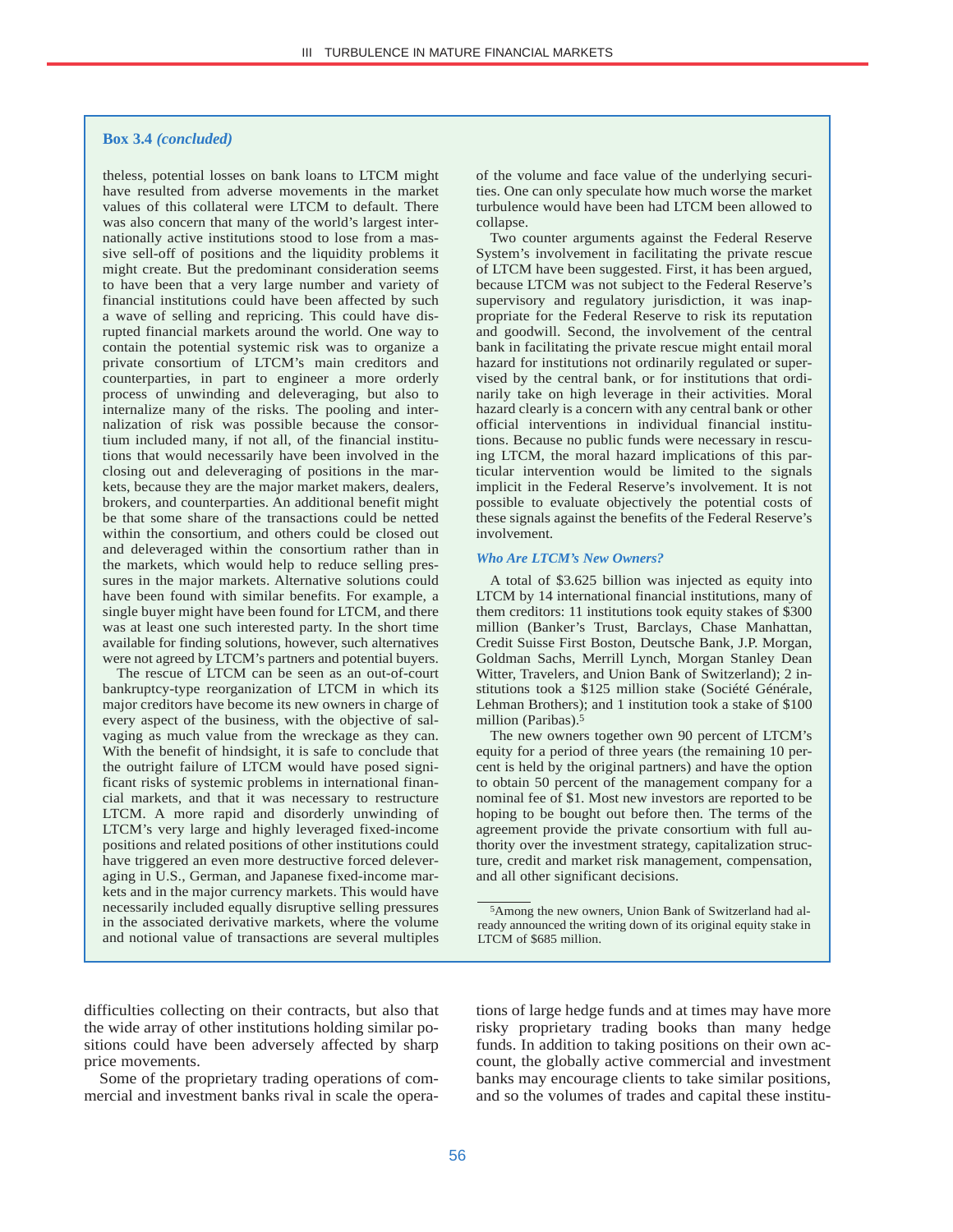tions place are larger than their proprietary positions, and than the positions taken by hedge funds.19 Much of this investment and trading activity takes place in the relatively safe fixed-income markets in the advanced countries.

Nevertheless, the hedge funds together have enough capital and are sufficiently highly leveraged to have a noticeable impact on market liquidity when they withdraw from markets during turbulence: they often are the first to exit a market, but they also often are the first to reenter. <sup>20</sup> However, it is doubtful that any single hedge fund, or small group of hedge funds, alone could pose a risk of systemic problems. Rather it was the simultaneous and interrelated involvement of a large number of players, including both hedge funds and many internationally active commercial and investment banks, that recently raised the potential for such risks.

#### **Why Did Risk Management Models Not Prevent the Buildup of Positions and Leverage?**

The ultimate impact of the turbulence on bank balance sheets and profitability, and on the financial condition of other financiers and investors, raises questions about why so many sophisticated institutions may have engaged in similar positions. A key issue is: Why did risk management technologies (models, stress tests, and scenario analyses) and internal operational control mechanisms apparently not warn risk managers and top management about the growing vulnerabilities?

Modern risk management models are designed (and are used along with stress testing) to measure and assess the riskiness of portfolios on the basis of assumptions about the likelihood of outcomes that might put a firm's capital at risk and ultimately risk its solvency. Value-at-risk (VaR) models are one way of achieving this objective.21 One problem with relying on these techniques is that they may provide a false sense of precision, in part because the output of models depends on inputs that depend on human judgment. Faulty assumptions—about the probability of adverse events, the structure of markets, cross-market price correlations, and within stress tests and scenario analyses might have impaired the usefulness of models. The models also assume that market liquidity will be sufficient to allow positions to be closed out without extremely large price changes or market disorder. Moreover, because they usually rely on historical relationships between price movements in many markets, the models can break down during times of unusual stress and turbulence, particularly when structural breaks occur in cross-market relationships. Such structural shifts, even if temporary, may imply dramatic shifts in risk in portfolios, and call for a rapid portfolio rebalancing. Even asset managers who only employed normal principles of portfolio diversification might have called for reductions in emerging market and similar risk exposures and for increases in low-risk or riskfree assets (Box 3.5). If many investors adjust large portfolios simultaneously in the same direction, market liquidity would tend to be adversely affected.

High-tech computer-driven portfolio management techniques, such as portfolio insurance<sup>22</sup> and dynamic hedging,23 are supposed to have helped firms to minimize their losses and maximize their gains when these techniques worked, but they probably also exacerbated large volumes of sell orders flowing into declining markets where buyers and sellers were uncertain about who owned what risks and how they should be priced. Risk components that in normal circumstances would have remained isolated became blurred, and liquidity and counterparty risk considerations came to the fore as key concerns. At a time when there already may have been heightened concern about credit, market, and settlement risks, market participants appear to have intensified their focus on whether securities could be liquidated quickly if necessary (liquidity risk) regardless of the quality of the paper. It is this kind of blurring of risks, the intermittent, absolute focus on market liquidity, and the almost automatic nature of some position-unwinding and liquidity-seeking trades that could explain unusual developments in some market segments. One such example is the sharp rise in the premium on off-the-run over on-the-run U.S. treasury securities, which increased to more than 35 basis points in at least one segment of the market (possibly when LTCM was liquidating its long position in off-the-run U.S. treasuries).

#### **Threat of Systemic Problems: Accelerated Deleveraging and Widening of Spreads Surrounding the Near Collapse of LTCM**

By late August 1998 the initial widening of credit risk spreads likely contributed to pressures on the port-

<sup>19</sup>Hedge funds obtain most of their operational financing from, and place their trades with, the large commercial and investment banks. The banks are seen by hedge funds as "front-running" the hedge funds' own position taking. Because of this front-running behavior, many hedge funds see commercial and investment banks as a threat to their returns. This is one of the reasons why hedge funds are so secretive about their positions and use complex trading strategies and tactics. 20See the 1997 *International Capital Markets* report.

<sup>21</sup>VaR models measure how much of the firm's capital could be lost because of swings in the value of its portfolio.

<sup>22</sup>Portfolio insurance is a technique that changes a portfolio's market exposure systematically in reaction to prior market movements, with the objective of avoiding large losses and securing as much participation as possible in favorable market movements.

<sup>23</sup>Dynamic hedging is a position-risk management technique in which option-like return patterns are replicated by adjusting portfolio positions to offset the impact of a price change in the underlying market on the value of an options position (the "delta"). Dynamic hedging relies on liquid, continuous markets with low transaction costs.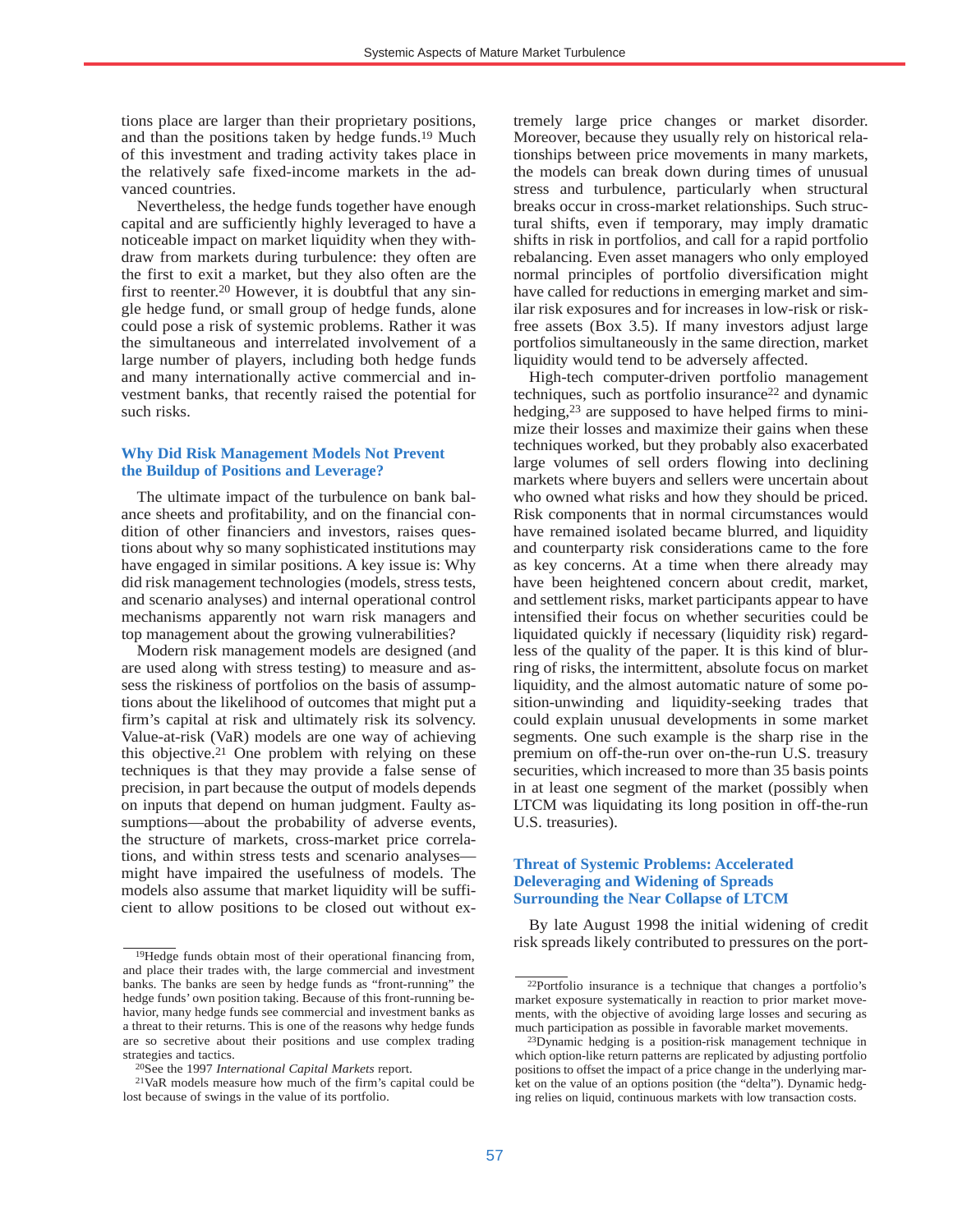#### **Box 3.5. Risk Management: Progress and Problems**

The most familiar risk management model is the valueat-risk (VaR) model.1 The VaR model measures how much of the firm's capital could be lost owing to swings in the value of its portfolio, given a host of assumptions about correlations among security prices, the way that security prices move over time, and so forth. More technically, the VaR model estimates the loss on the firm's portfolio that should be exceeded with no more than a certain probability, given a model for changes in the prices of all the assets in the portfolio. For example, a firm's VaR might indicate that its losses over the coming week should exceed \$10 million with no more than 5 percent probability. <sup>2</sup> Financial institutions base VaR calculations on historical data, and some also use stress tests, in which scenarios are simulated. Regardless of the methodology, if the potential loss is too large, the firm might rebalance, or hedge, part of its portfolio to reduce the value at risk. Some financial institutions also allocate capital on the basis of results of VaR and similar models.

Prevailing risk management practices focus on market risk, for which modeling is advanced and has reached a reasonable level of performance. Modeling of market risk entails formal models of the behavior of the prices of the assets making up the portfolio. A simple VaR model might assume that changes in the value of each asset in the portfolio are normally distributed and independent across time, with correlations and variances that change slowly. Such

2Philippe Jorion, *Value at Risk* (New York: McGraw-Hill, 1997) provides technical details of risk management models.

folios of the major financial institutions and LTCM, and the rebalancing and deleveraging of mature market portfolios accelerated. Although the Russian unilateral restructuring might have been perceived as a significant event for traders in New York, London, and Frankfurt, an important wake-up call for mature market position takers occurred in early September, when LTCM announced that 52 percent of its capital had been spent on margin calls, only 16 percent of which were related to emerging market investments (see Box 3.4). This apparently triggered rounds of speculation, selling, and counterparty concerns in the international markets. At that time, LTCM also had engaged in fund raising to try to increase capital to sustain its convergence plays long enough for interest rate spreads to converge.

Fears in the markets that many other institutions might be holding similar positions created substantial uncertainty about counterparty risk and generated rumors, which probably contributed to heightened market turbulence even after LTCM's rescue by a private consortium of its creditors and counterparties had been

models would also tend to assume that the structure of markets is relatively simple and stable; for example, that the relationship between stock and bond prices is simple and does not change sign or magnitude, or that the complex relationship of a derivative security to its underlying security can be well approximated by a simpler relationship.

However, models of market risk have, over time, revealed weaknesses, owing primarily to their heavy reliance on historical data and relationships. Such analysis tends to understate the likelihood of extreme events and often involves the assumption that the processes generating market prices are stable. Recent events have underscored that rare, "fat-tailed" events can occur more frequently than expected, that correlations can increase and change sign suddenly, and that volatility can increase sharply without warning. Moreover, it is also presumed that market liquidity will be maintained so that positions can be closed out when necessary without adverse price declines.

Significant gaps also remain in the modeling of other types of risk, particularly credit and liquidity risks.3 Credit risk modeling is still in its infancy, in part because credit risk is difficult to model: defaults are rare, and the risk of default evolves over time in a complicated fashion. However, the bulk of risk on balance sheets consists of credit risk; indeed, credit losses have been the key source of financial distress.

Even less advanced is the modeling of liquidity risk the risk that transactions cannot be executed without

agreed. In the week beginning October 5, while the consortium was beginning to unwind and sell off LTCM's complex positions, there were several waves of turbulence (especially during October 7–9). The yen/dollar market, in particular, experienced extreme turbulence as the financing of global investments from Japan was abruptly unwound and the dollar fell sharply against the yen. As discussed earlier (see Box 3.1), this unprecedented yen/dollar adjustment was partly the result of the unwinding of the "carry-trade," in which investors around the world borrowed yen cheaply, swapped into other currencies (probably mostly dollars), and then purchased assets with higher returns in a wide range of countries and markets, including U.S. government securities. Much of the liquidity-driven (and large volumes of) trading that accompanied the further widening of spreads, the dramatic depreciation of the dollar, rumors of failing financial institutions, and other uncertainty-creating events was probably partly driven by the actual unwinding and deleveraging of positions by the consortium on behalf of LTCM and by consortium members.

<sup>1</sup>For further discussion of recent advances in risk management, see the September 1998 *International Capital Markets* report, Annex V.

<sup>3</sup>Other types of risk—which for the most part remain to be quantitatively addressed—include legal and operational risks; see Jorion, *Value at Risk*.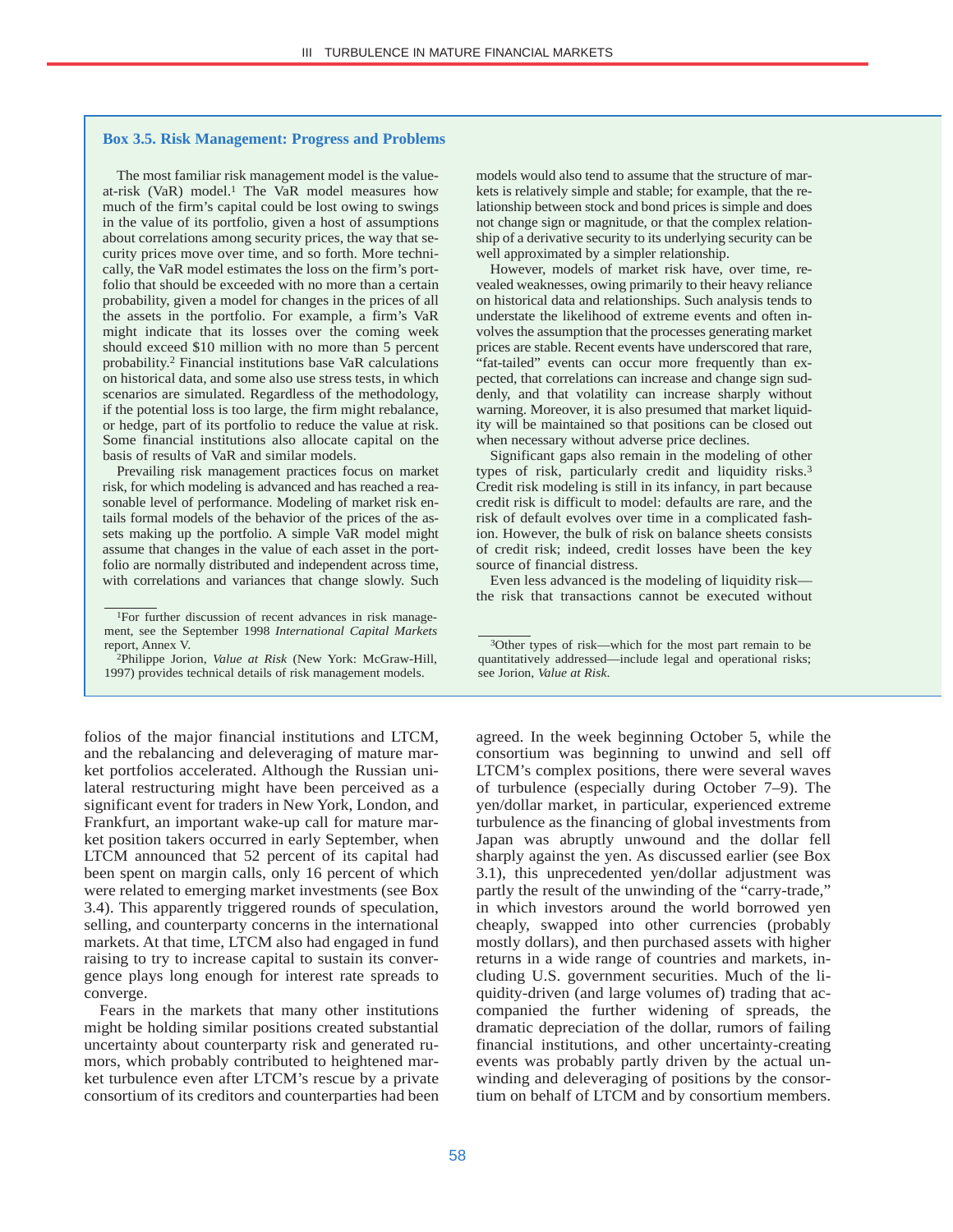unsettling markets. Liquidity risk may have been the most significant type of risk in the recent turbulence, since a lack of liquidity may have been responsible for some of the price disconnects that occurred.4 Liquidity risk can make risk management extraordinarily difficult. For example, firms that take positions under the assumption that the positions can be unwound smoothly if events turn against them sustain larger-thanexpected losses when they attempt to unwind in illiquid markets.

There are likewise significant gaps in the modeling of the nexus of market, credit, and liquidity risks, gaps that came into sharp focus during the Asian crises and in the aftermath of the Russian devaluation and moratorium.5 For example, in the recent turbulence, market risk itself gave rise to credit and liquidity risks. In some cases, firms that had significant paper gains vis-à-vis emerging market counterparties were unable to collect these gains as counterparties went bankrupt: while market risk had moved in banks' favor, counterparty risk had moved just as strongly against them. Similar problems arose when large market moves sharply reduced the value of collateral. In other instances, large market moves created selling pressures, which in turn impaired market liquidity and gave rise to liquidity risk.

Some trading was also likely to have been generated by the uncertainty over whether the emerging market contagion would spread to Latin America, in particular Brazil. It was not until after the U.S. Federal Reserve's second interest rate cut on October 15 that market pressures began to ease.

It is uncertain how much more deleveraging will occur in the period ahead. The manner in which markets adjusted; the apparent price disconnects in usually deep and liquid, but temporarily thin, markets; the panic-driven rumors; and other aspects of the turbulence strongly suggest that the unwinding that had to be accomplished to reach more comfortable risk levels was unusually large relative to underlying balance sheet positions. However, given the limited availability of transaction data, and the infrequency and incompleteness of the reporting of derivatives market transactions, it is not possible to assess the degree of leverage remaining in the system that might create further turbulent dynamics in the future. Considering that the process of deleveraging that followed the bond market turbulence in early 1994 took some eight

These problems—the unstable nature of market risk, the difficulty of modeling credit and liquidity risk, and the highly complex relationship between them—also undercut attempts to hedge. Banks that hedged the ruble exposure in GKOs (ruble-denominated discount instruments) through forward contracts with Russian banks faced losses on both the GKOs and hedges. Also, during the recent market stresses, assets that usually were uncorrelated or negatively correlated, and hence offered diversification or hedging, declined together as liquidity evaporated.

Successful risk management requires human judgment, including a balanced (lack of) respect for statistical models built on historical data. Another human factor is the interaction between the risk management and business functions in banks; sometimes, the dictates of risk models are overridden by business units in pursuit of, for example, a strategic relationship.6 Indeed, within financial institutions there is a tension between taking risk during market upturns and managing the risk from market downturns.

There are two lessons for risk management from the market turbulence of the past summer and fall. First, risk management should promote a conservative and comprehensive approach to risk; a piecemeal approach clearly can miss significant risks and the interactions among them. Second, in risk management as in other areas, complex, formal models can complement but cannot fully

months to complete, and that the price and flow adjustments at their nadir in the more recent episode were in many respects unprecedented—in particular the massive shifts out of relatively risky and illiquid assets—it would seem that the process of deleveraging may still have some distance to go, although presumably not with the extreme tensions that developed in September and early October.

While the preceding analysis provides some understanding of why the Russian crisis and some features present in mature markets might lead to a reassessment of risks and rebalancing of emerging and mature market portfolios, this understanding is not entirely reassuring. In particular, the associated surprisingly large flights to safety and liquidity, the rapid drying up of liquidity in international capital markets, and turbulence in a wide range of mature markets—defined at times by price disconnects and near seizures in some markets—all appear to have been out of proportion to the factors that triggered them. Thus, the overriding concern is not that the reassessments and portfolio adjustments occurred; instead, it is that they

<sup>&</sup>lt;sup>4</sup>There is also a different type of liquidity risk (the ability to substitute for judgment and experience. roll over funding). See Jorion, *Value at Risk*.

<sup>&</sup>lt;sup>5</sup>For an approach to modeling both market and credit risk, see Theodore M. Barnhill, Jr., and William F. Maxwell, "Modeling Correlated Interest Rate and Credit Risk" (unpublished; Washington: George Washington University and Georgetown University, October 1998).

<sup>6</sup>See Bank for International Settlements, "On the Use of Information and Risk Management by International Banks: Report of a Working Group Established by the Euro-Currency Standing Committee of the Central Banks of the Group of Ten Countries" (Basle, October 1998).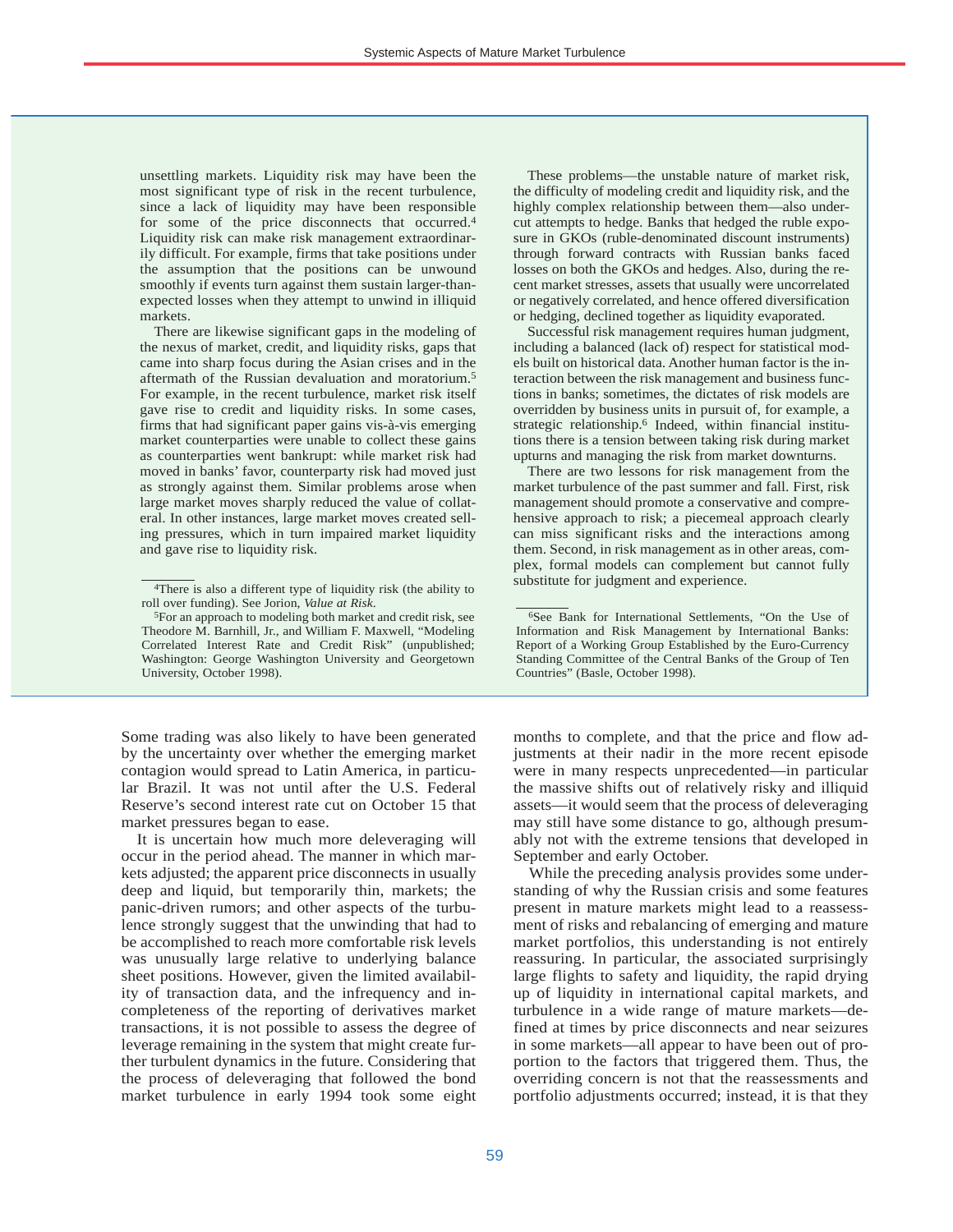were so violent and widespread that they might have posed systemic risks for world financial markets and significant downside risks to the world economic outlook.

# **Shortcomings in Risk Management and Implications for Prudential Regulation and Supervision**

As has been suggested, deficiencies in both private and systemic risk management probably contributed to the recent financial market turbulence. In private markets, a large number of diverse market participants were apparently surprised by sharp adverse price movements in asset markets, and this suggests that they engaged in excessive risk taking, excessive leverage, and ultimately an unsustainable structure of financial positions.24 In addition, they may have paid insufficient attention to the interplay of market and credit risk. This confluence of mistakes might have created an accident waiting to happen. On the public side, although public systemic risk management in the period September–November 1998 alleviated the threat of a systemic problem in international markets, at least two lines of defense—banking supervision and market surveillance—that would ordinarily safeguard against the buildup of such a threat did not appear to provide sufficient warnings.

#### **Weaknesses in Private Risk Management**

Financial systems have several lines of defense against systemic problems. The first are the risk management systems and internal management control mechanisms of private financial institutions that are designed to prevent them from taking excessive risks that could ultimately threaten their capital position and viability. In view of the extent of losses suffered by a number of large institutions, the degree of surprise associated with those losses, and the reaction of equity prices for these institutions, risk management systems appear to have not worked very well for a large number of diverse and systemically important financial institutions, including many of the internationally active commercial and investment banks, proprietary trading desks, market makers, broker/dealers, and foreign-exchange traders/dealers. Bank loan books had already become somewhat weakened by the Asian crises and were eroded further by the Russian crisis in August 1998. The profitability of trading books was also affected by the emerging market turbulence through the Asian and Russian crises, which induced a shift to advanced country fixed-income markets and the currency markets, and most notably the yen/dollar market. Many players appear to have been involved in convergence plays, in part because yield curve plays were not lucrative given the compression of the term structure.

The evidence suggests that many market participants did not adequately anticipate or understand the risks that were realized in the period mid-August through mid-October 1998. Several systemically important internationally active financial institutions appear to have made similar, if not the same, misjudgments in their risk assessments, risk management, and investment strategies. This suggests that management command and control systems now used by these financial institutions may be flawed, and raises concerns about the adequacy of risk and portfolio management systems and operational controls within some international financial institutions. The systems now in use apparently have not adequately incorporated some of the lessons of the 1994–95 Mexican crisis some mistakes appear to have been repeated in the 1997 Asian crises—and some deeper-seated problems surfaced in the recent management of advanced country portfolios during the most recent turbulence. During the Mexican crisis, some investors made significant paper gains on their trading books by shorting the peso with Mexican entities, but they could not collect their sizable gains because the Mexican counterparty did not survive the peso devaluation. In the most recent turbulence, similar mistakes appear to have been made. Internationally active banks extended credit to LTCM and also were counterparties to some of LTCM's transactions without adequately understanding the size, complexity, and riskiness of LTCM's balance sheet and off-balance-sheet positions. As is now known, some creditors held many of the same positions as LTCM. At least some of the turbulence in 1998 probably could have been avoided if a more integrated approach to market and credit risk management and position taking had been the normal practice when the positions were being taken weeks, months, and years ago. This also was a lesson apparently not learned during the Asian crises. Greater diligence in credit risk assessment and oversight of credits to LTCM and other hedge funds also might have diminished the extent to which their exposures made creditor and counterparty institutions vulnerable to this kind of turbulence.

Risk management models and modern techniques of portfolio management typically presume that positions can be closed out in orderly, liquid, continuous markets, with low transaction costs. These conditions are unlikely to be present during times of stress and turbulence. Similarly, although market risk assessment and management appear to have reached a sophisticated level, and have met with some success in containing private risk in normal markets, such systems can break down in times of stress and turbu-

<sup>24</sup>During the past two years, central banks have voiced concerns about credit standards, the relaxation of loan covenants, and compressed interest rate spreads.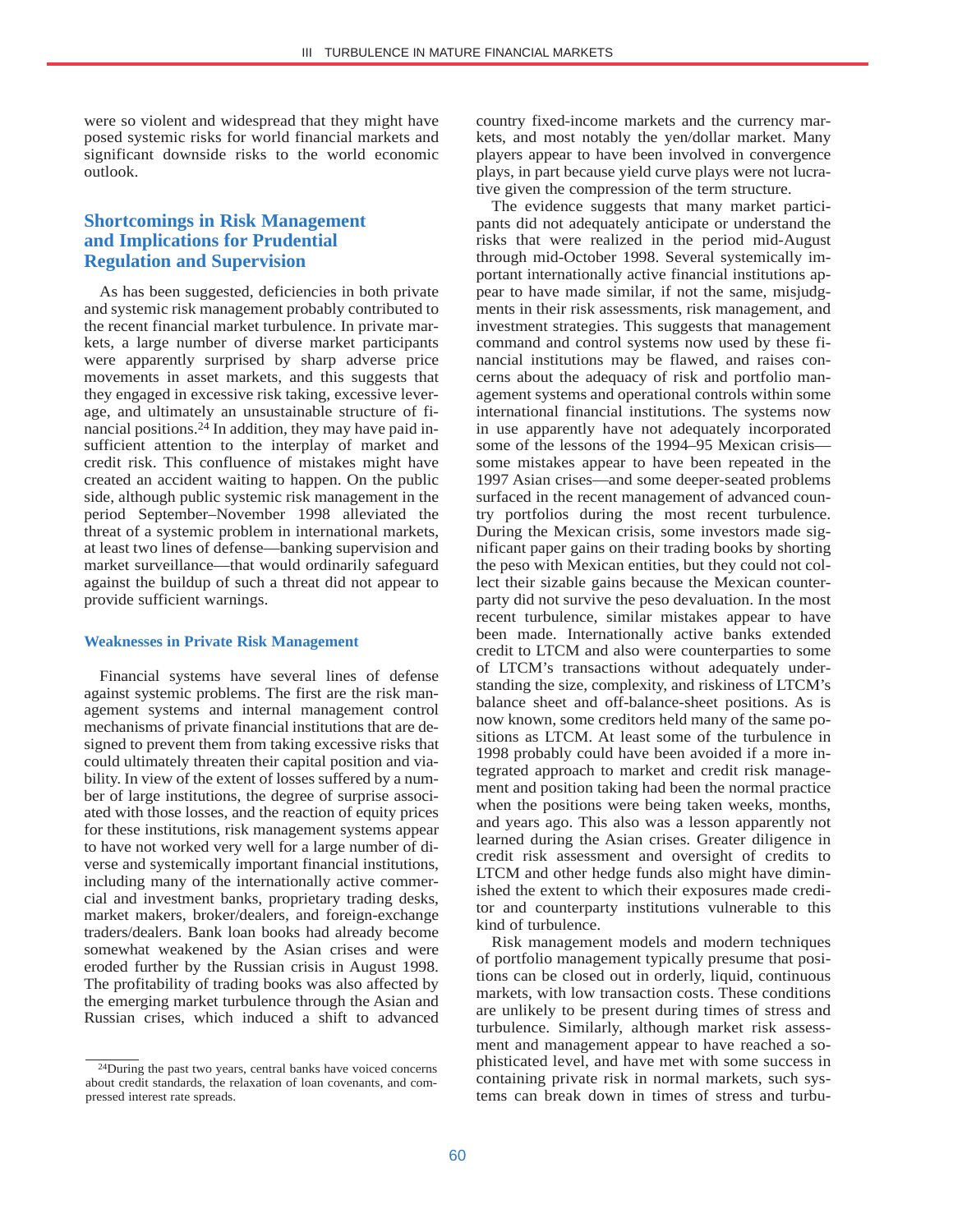lence, when market correlations suddenly shift. In addition, the near collapse of LTCM, and the potential counterparty risk its failure posed, can be seen as a warning sign that some banks may not be devoting sufficient attention to credit risk assessment and management. Moreover, previous crises, and now the mature market turbulence, strongly suggest that sophisticated financial institutions with diverse ranges of semi-independent operations have not yet found a fully satisfactory way to assess the level of consolidated risks at the institutional level, and in particular do not yet fully incorporate (into their position taking, financing, and leverage) an adequate understanding of the impact of market risk events on credit risk assessments. Finally, the recent turbulence in the mature markets indicates that liquidity risk is an important area that also may not be sufficiently well understood.

It is tempting to blame the shortcomings in the application of modern quantitative approaches to risk assessment, risk management, and portfolio management to failures in the risk management technologies and systems themselves. The technical details of models, the sensitivities to assumptions, including the assumed probabilities of adverse events in stress testing, and the excessive risk tolerance limits may all be part of the problem. But an equally important shortcoming may be the element of human judgment required to implement these technologies and systems and to assess the economic and financial environment. Also relevant are the incentives within these organizations to maximize short-term gains and individual bonuses, at times at the expense of the firm's overall risk exposure and longer-term profit. In this regard, greater diligence, especially surrounding creditor and counterparty relationships between the major financial institutions and the hedge fund LTCM, was probably called for.

The recent turbulence also appears to have extended beyond the aggregation of the individual responses to margin calls and the need to unwind, deleverage, and hedge positions as protection against the adverse consequences of owning assets in declining markets. In particular, the impact of the simultaneous rush of many investors to close out positions and deleverage seemed to have been magnified by the inability of international financial markets to absorb the first round of the Russian unilateral restructuring. The process of adjustment seems to have taken on a life of its own through the structure of linkages between the relatively small circle of counterparties; the high, and perhaps excessive, degree of short-term competitive pressures; the complex manner in which the positions were originally financed, leveraged, and hedged; and the diversity of mature markets, currency denominations, and maturity structures that facilitated these transactions. In short, there also seemed to be systemic components that contributed to the virulence of the mature

market turbulence that few, if any, participants fully anticipated. Accordingly, the market turbulence, and the issues raised by it, also need to be examined at the systemic level.

#### **Public Systemic Risk Management**

An important line of defense against systemic problems is financial supervision and regulation. Modern financial institutions are complex organizations, and the risks taken by them may not always be fully understood by those who manage them. How, then, can supervisors be expected to make informed judgments about whether institutions are financially sound? Finding operational answers to this difficult question for the industrial countries of North America, Europe, and Japan, of a form that can be applied with reasonable consistency for a wide range of internationally active commercial banks, is the continuing task of the Group of Ten (G-10) banking supervisors under the auspices of the Basle Committee on Banking Supervision. The established approach, which relies on quantitative rules, such as the Basle capital ratio, has proved useful in providing enhanced discipline for risk taking by covered institutions—although there have been instances where the rules have apparently not been rigorously applied. However, it is also widely recognized (Box 3.6) that the established Basle approach has significant deficiencies, especially in the area of off-balance sheet activities, which are of substantial and growing importance for most, large, internationally active commercial banks.25 This has led the Basle Committee to consider alternative approaches that would supplement present rules with supervisory assessments of the adequacy of risk management systems and systems of operational controls (see Box 3.6). In this regard, the recent experience suggesting significant deficiencies in the performance of risk management and operational control systems in at least some systemically important institutions clearly raises important concerns upon which the Basle Committee and others interested in effective bank supervision will need to reflect.

It is not evident that any system of supervision or surveillance could have identified these problems as they were actually developing. Nevertheless, it seems plausible that some of the excessive risk taking and leveraging could have been avoided if home national supervisors, and those responsible for market surveillance, knew more about the buildup of both balance sheet and off-balance-sheet positions, leverage, and both the aggregate amount and distribution of risk taking in national and international markets. For example, LTCM was known, and even advertised, to have a

<sup>25</sup>These deficiencies have been discussed in previous IMF *International Capital Markets* reports.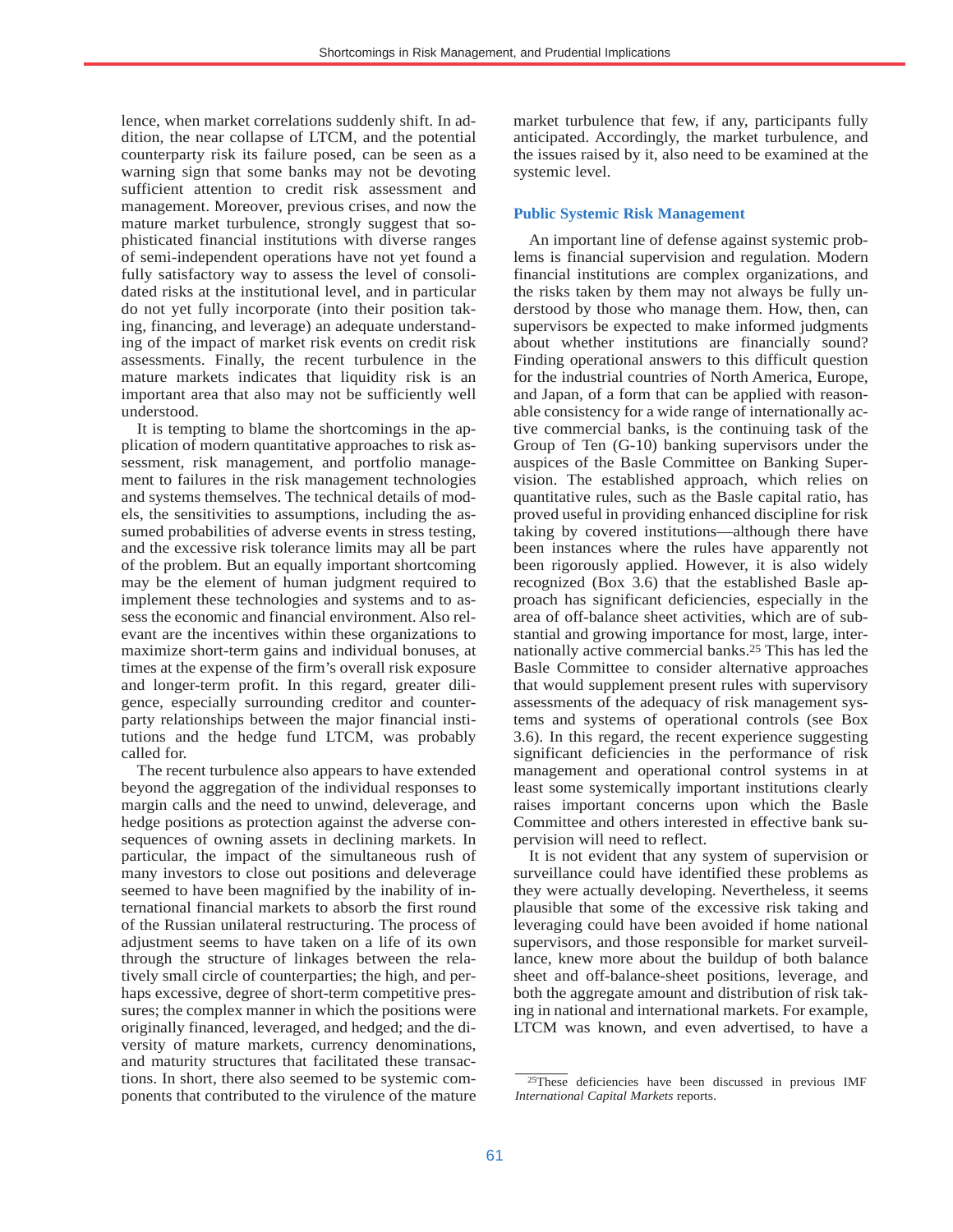#### **Box 3.6. Supervisory Reforms Relating to Risk Management1**

Structural changes in financial markets have encouraged international bank supervisors and the Basle Committee on Banking Supervision to shift gradually from "rules-based" to "risk-focused" methods of supervision, particularly in setting capital requirements for market and credit risks. Despite some progress in the treatment of market risk, recent events have exposed shortcomings in the treatment of credit risk, as laid out in the 1988 Basle Accord. These shortcomings are primarily in three areas: the distortions arising from risk weights, including on interbank claims and sovereign debt of OECD countries; the disregard of the effects of the business and credit cycles on credit risk; and the neglect of the broader operating environment for banks in emerging markets. Measures to address such shortcomings are under discussion by members of the Basle Committee and other international groupings of financial supervisors.

Encouraged by the rapid changes in the structure of financial markets and perceived shortcomings of past approaches, supervisors are gradually changing emphasis, focusing less on static concepts of risk and more on the systems and procedures that firms use to measure and manage risk. Leading the way within this new paradigm have been supervisory changes to capital requirements relating to market risk. The Basle Committee's 1996 guidelines on capital requirements for market risk, which became applicable and mandatory for internationally active banks on January 1, 1998, represent a watershed in the regulatory treatment of capital. The new requirements allow banks to use their own internal models for the determination of market risk capital. While only a few countries have banks with models that pass muster, their sanctioned use has raised issues about the role of regulatory capital more generally.

Notwithstanding this recent progress, three shortcomings remain in the regulatory treatment of credit risk. First, distortionary effects of the capital accord arise from the arbitrary manner in which the risk weights are assigned. For instance, under the 1988 Basle Accord, short-

1This box draws heavily on the September 1998 *International Capital Markets* report, Chapter V.

term claims on banks from any country carry a relatively low (20 percent) risk weight, leading to a lower cost of borrowing in the interbank market and a heavier reliance on interbank funding.2 Also, the accord assigns a zero risk weight to instruments issued or guaranteed by OECD governments. It has been suggested by some Basle Committee members that the OECD designation has served as a "stamp of approval" and has encouraged banks to steer funds to OECD emerging markets rather than to non-OECD countries with equivalent or lower sovereign risks.

The second shortcoming is the arbitrary and unchanging 8 percent minimum capital assigned to risk-weighted assets. The constancy of this capital requirement over the business and credit cycles is viewed by some as unnecessary and undesirable. An alternative is to require banks to hold a higher ratio of capital to risk-weighted assets during the cycle's upswing, for two reasons. First, some cushion above the 8 percent minimum would be in place when the business cycle turns down. Although capital may be above the required minimum at the peak of the cycle, the additional buffer may not be sufficient in light of the increased risk. Second, at the peak of the cycle, the riskiness of banks' assets may be well above the average for the cycle, but the 8 percent minimum does not adjust upward as the cycle matures to take account of the increase in risk. Indeed, the risk of a sharp downturn in asset quality is probably highest at the peak of the business cycle, but current capital standards do not account for this dynamic. There is also a well-documented "credit cycle" in most countries, with banks moving down the credit curve as the cycle expands, taking on more and more risk. To the extent that the credit cycle tends to coincide with the business cycle, as it likely does, this would tend to augment the risk of a sharp downturn in asset quality during the mature phase of the business cycle. A minimum capital requirement that acknowledged these dynamics in credit risk and varied with risk over the business cycle would help to accommodate these risks.

2See Box 5.8 in *International Capital Markets*, September 1998, for the accord's current risk-weighting scheme for onbalance-sheet assets.

large appetite for risk.26 If the institutions that provided credit to facilitate LTCM's position taking and leverage had been encouraged to come to the judgment that LTCM was an excessively risky counterparty, then LTCM might not have gone as far as it did in taking risk. Likewise, had LTCM's counterparties not been so exposed to high-risk positions with as many high-risk players, the buildup would have been more limited.

Another line of defense against systemic problems is financial market surveillance. For example, the U.S. Federal Reserve's involvement in the markets means that it has continuous access to market intelligence and information. Moreover, to fulfill its mandate to ensure U.S. financial system stability, it has over the years de-

<sup>26</sup>LTCM's original prospectus warned investors that "it is expected that the Portfolio Company will generally be very highly leveraged, and that such leverage will generally be higher than that of other typically leveraged investment funds" and that "returns are anticipated to be volatile, especially on a monthly and quarterly basis."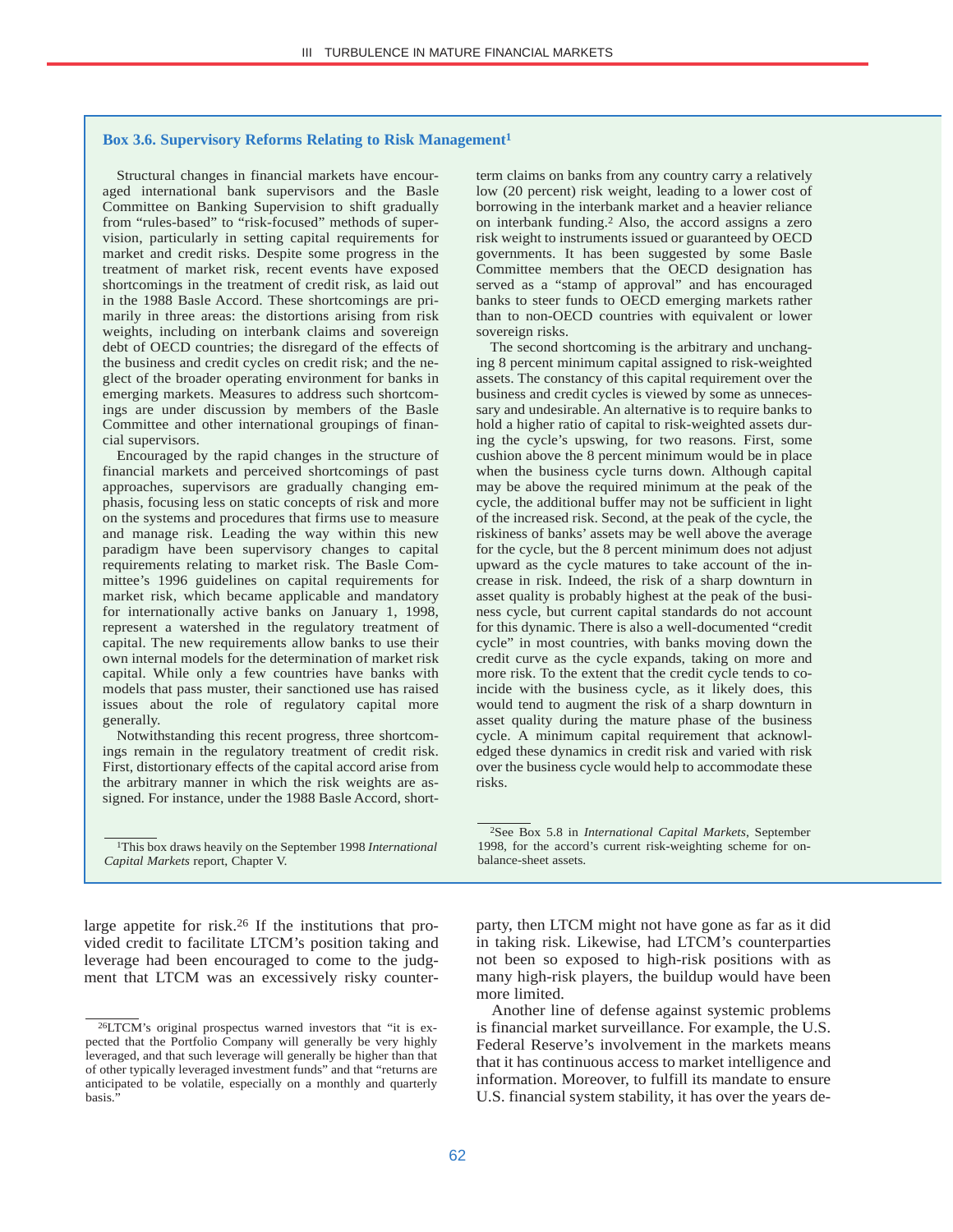A third shortcoming is the neglect of the banking system's larger operating environment. The 8 percent minimum was set with the industrial countries' banking systems in mind. The accord's adoption by many developing countries, where economic business cycles have larger swings and the operating environment for banks is much riskier, means that these banking systems are less protected than those in industrial countries. These problems argue for a more flexible approach toward capital requirements for credit risk in which a broader view about risk is incorporated.

Members of the Basle Committee recognize such deficiencies and are discussing the merits of a possible revision to risk weights. Members'suggested revisions to the capital accord include promoting better implementation, altering risk weights to better reflect actual risk, and incorporating portfolio-based risk models along the lines of capital requirements for market risk. U.S. Federal Reserve Board Chairman Alan Greenspan has advocated an increase in the risk weight on short-term interbank claims, which would raise the cost of borrowing, discourage excessive use of interbank funding, and encourage securitization of short-term claims. Other suggestions have included additional requirements that would need to be met before a zero risk weight could be applied to OECD sovereign debt, such as transparency and disclosure about the financial sector and implementation of the Basle Core Principles. The International Swaps and Derivatives Association (ISDA) has promoted a mixed approach involving the current accord, a modified version of the current accord, and a portfolio-modeling approach to capital requirements. Despite the pressures to move on the topic, the Basle Committee is likely to maintain its consensus-oriented deliberateness.

A reevaluation of the role of capital is also under way within the International Organization of Securities Commissions (IOSCO) and many of the securities commissions it represents. In the former regime, capital protected securities firms against unexpected liquidity shortages, allowing them to meet daily settlement flows and initiate an orderly windup if necessary. As banks and securities firms become increasingly involved in similar products and business activities, it has become less clear whether the different motives for capital requirements for the two types of firms still make sense. Level playing fields and regulatory arbitrage mean that capital requirements for banks and securities firms are unlikely to be far different for long.

Since market risk is the dominant risk faced by securities firms, capital requirements for market risk are likely to be a significant part of any unified approach. For example, the U.S. Securities and Exchange Commission (SEC) is already trying to determine how best to gain experience with the use of VaR models in the determination of capital requirements. In the United Kingdom, the Securities and Futures Authority (SFA), to be merged into the Financial Services Authority, has released a consultative paper outlining the impact of the introduction of the European single currency on its regulatory capital regime. The SFA is using this opportunity to revisit a number of issues.

While credit risk capital requirements are beeing debated, supervisory guidance dealing with operational and other risks is also being considered by both the Basle Committee and IOSCO. Recognizing that operational failures are the most common cause of financial institution failures, the two organizations are promoting operational controls and guidelines. Previous guidance issued by the Basle Committee has covered internal controls associated with specific areas of banks' activities, while the recent document, "Framework for the Evaluation of Internal Control Systems,"3 provides a framework for a complete evaluation of internal controls for all on- and off-balance-sheet activities. The IOSCO initiative, "Risk Management and Control Guidance for Securities Firms and their Supervisors," combines risk management and operational controls as part of a larger goal of managing all types of risk—market, credit, legal, operational, and liquidity—noting that risks can come from both internal (for example, insufficient internal controls) and external sources (for example, sharp price changes). The principles of good risk management and control systems are intended as benchmarks against which firms and supervisors in each jurisdiction can judge the adequacy of their control systems.

3Basle Committee on Banking Supervision, "Framework for the Evaluation of Internal Control Systems" (Basle, January 1998).

veloped sophisticated research and surveillance functions, which include aspects of banking supervision as well. Given the turbulence that occurred, and its statutory mandate for ensuring financial stability, the Federal Reserve reached the judgment that it needed to facilitate a private rescue of LTCM as well as reduce the cost of liquidity. Together these measures fenced in an important aspect of the ongoing turbulence—by internalizing some of the unwinding of the positions of LTCM and the other financial institutions that had similar positions—and eased liquidity pressures in the markets when such action was most needed. The final cut in mid-November probably was taken, in part, as insurance against a relapse.

Probably no system of market surveillance, in particular of the U.S. financial system, could have accurately foreseen what unfolded during the turbulence in September and October. However, the bouts of turbulence, illiquidity, price disconnects, and other features of the sharp dynamics strongly suggest that the turbulence that erupted in the aftermath of the flight from emerging markets in mid-1998 may have been partly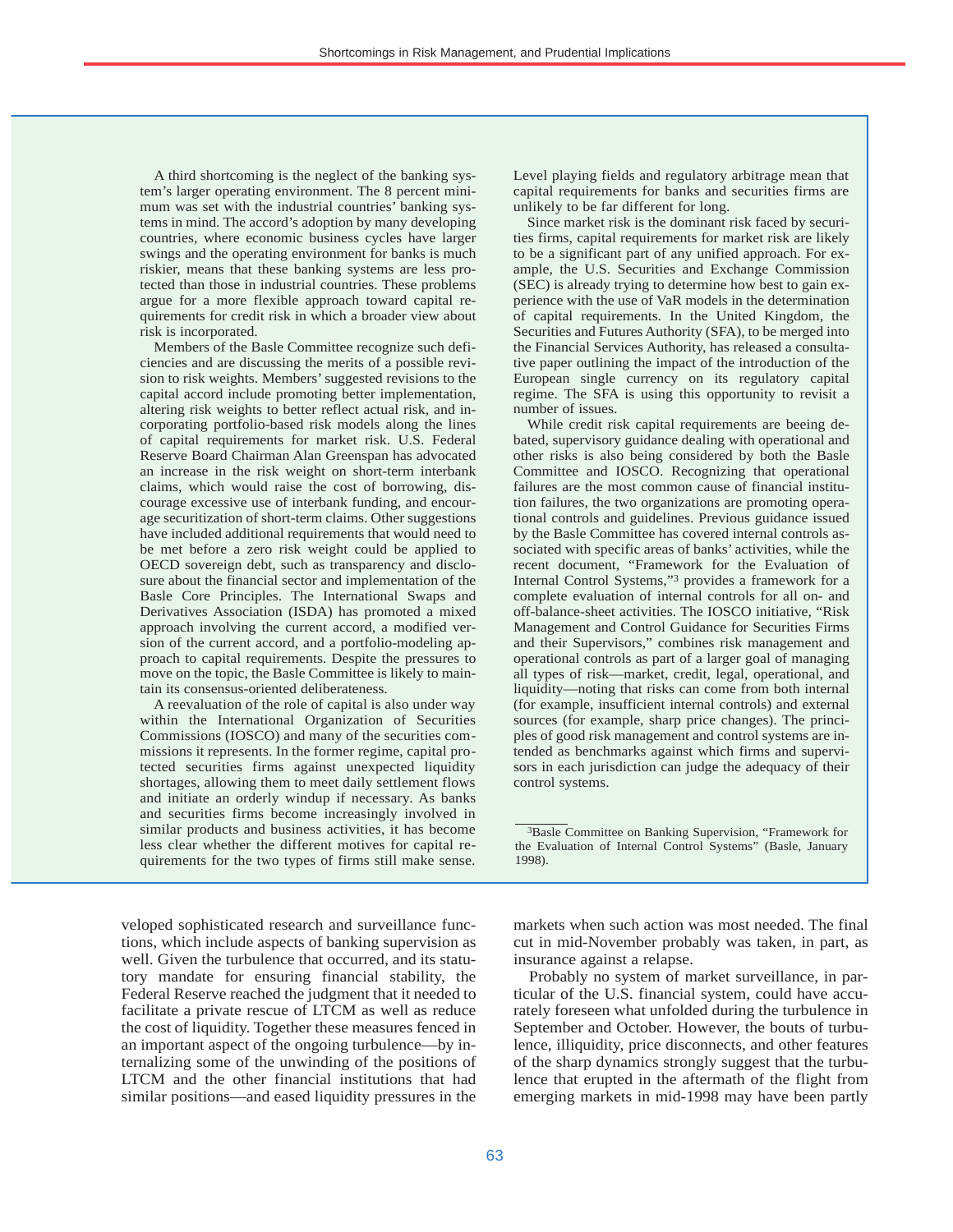the result of pressures that accumulated over a long period of time—in particular, during the long "bull" runs in fixed-income markets. The potential risks associated with these developments—which could have been triggered by some event that threatened the positions held by the large and diverse group of financial institutions—clearly should have received greater attention. Moreover, disclosure requirements for the unregulated hedge funds are limited, and so their activities are not transparent to all stakeholders. Indeed, market behavior during the summer and fall suggest that there may not be sufficient disclosure and transparency for even the most sophisticated players to know enough about the credit and counterparty risks they are taking.

Another observation is that public systemic risk management did not become proactive about the potential accumulation of financial vulnerabilities and disturbances until some of their adverse consequences were becoming painfully apparent. Warning signs were present almost two years ago when some central banks suggested that equity valuations were beginning to look unsustainable (irrational exuberance), credit risk spreads were unusually narrow and compressed, and loan covenants and nonfinancial terms were being relaxed. With the benefit of hindsight, it is possible to suggest that absent from these concerns were warnings that the degree of (off-balance-sheet) leverage was potentially becoming excessive, that credit extension to high-risk enterprises (hedge funds) was widespread and also possibly excessive, and that there was an excessive amount of position taking on the faith that mature market credit risk spreads would narrow once the "Asian contagion" dissipated. This suggests that there should be a more heightened awareness about potential financial vulnerabilities and disruptions when they are least expected—when economic and financial conditions are favorable and, in particular, when expansions in economies are reaching a mature stage. It is at the top of business and credit cycles as credit risk spreads narrow, when there are strong incentives to improve asset returns through leverage, and when bank capital appears ample.

The difficulties encountered in September and October 1998 suggest that financial markets can be adversely affected by the manner in which individual financial institutions react to market pressures, stress, and turbulence, particularly when many of them hold similar highly leveraged positions. Mistakes appear to have been made by systemically important, internationally active financial institutions, and it appears that management command and control systems should be reassessed to better cope with the risks inherent in modern financial markets. It is a necessary first step to enhance disclosure of the financial activities of financial institutions, particularly the least regulated among

\* \* \*

them. This can enhance the ability of both private and public sector stakeholders to assess financial risks and to understand where the risks reside. The widespread application of private risk management systems, which could benefit from greater disclosure, also should be reassessed in light of recent experience. These systems appear to have not incorporated some lessons from the Mexican and Asian crises, which could have aided institutions in avoiding vulnerabilities exposed by the most recent bout of turbulence in mature markets. Because many of the involved institutions are part of their national financial safety nets, supervisors and regulators need to be closely involved in this reassessment.

In addition to the adverse developments related directly to behavior of individual financial institutions, the mature market turbulence also seemed to have reflected features of the international financial system, including the highly integrated and complex nature of financial position taking, institutions, and markets, and in particular the linkages of financial positions across national and international markets. These linkages derive in part from basic elements of financial transactions, such as the need or desire to finance, leverage, hedge, and risk-manage diversified portfolios of claims. The linkages themselves, the dramatic nature of the position unwinding and deleveraging, and the severe price dynamics and illiquidity in the interconnected markets together revealed the possibility of significant problems in how the international financial system—composed of the interconnected national and international financial markets performs in the presence of heightened financial vulnerability, stress, and ultimately excessive turbulence. Particularly disturbing is the revelation that otherwise deep and liquid mature (dollar-based) and international (yen/dollar) markets experienced difficulties in absorbing what appeared initially to be relatively moderate shocks.

The feedback effects of the growing market tensions, illiquidity, and rapid market dynamics intensified pressures on market participants to shed risk and acquire liquidity rapidly, which apparently impaired the ability of the mature financial markets to smoothly and efficiently facilitate the closing out and deleveraging of positions and exposures. Distinctions between credit, market, liquidity, and operational risks apparently became blurred as replenishing liquidity became the driving force behind risk assessment, asset pricing, and portfolio rebalancing. Ex ante, few would have expected this to occur in deep and liquid financial markets. This suggests that private risk models and their underlying principles of risk management and portfolio management have a tendency during periods of stress and turbulence to accelerate dynamics in declining markets, which in this most recent episode led to a temporary drying up of liquidity in even the most liquid markets.